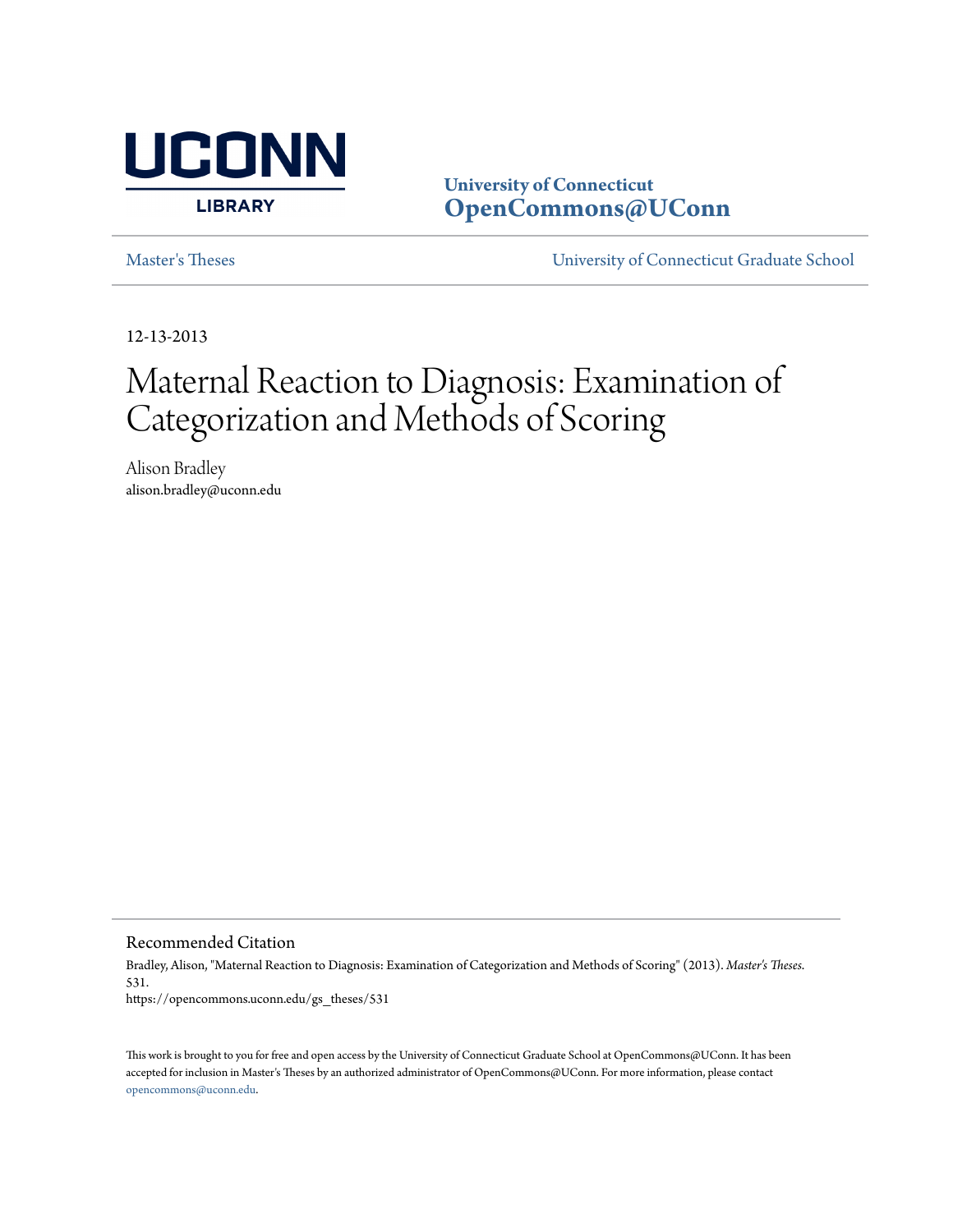Maternal Reaction to Diagnosis: Examination of Categorization and Methods of Scoring

Alison Melissa Bradley

B.A., State University of New York at Geneseo, 2011

A Thesis

Submitted in Partial Fulfillment of the

Requirements for the Degree of

Master of Arts

at the

University of Connecticut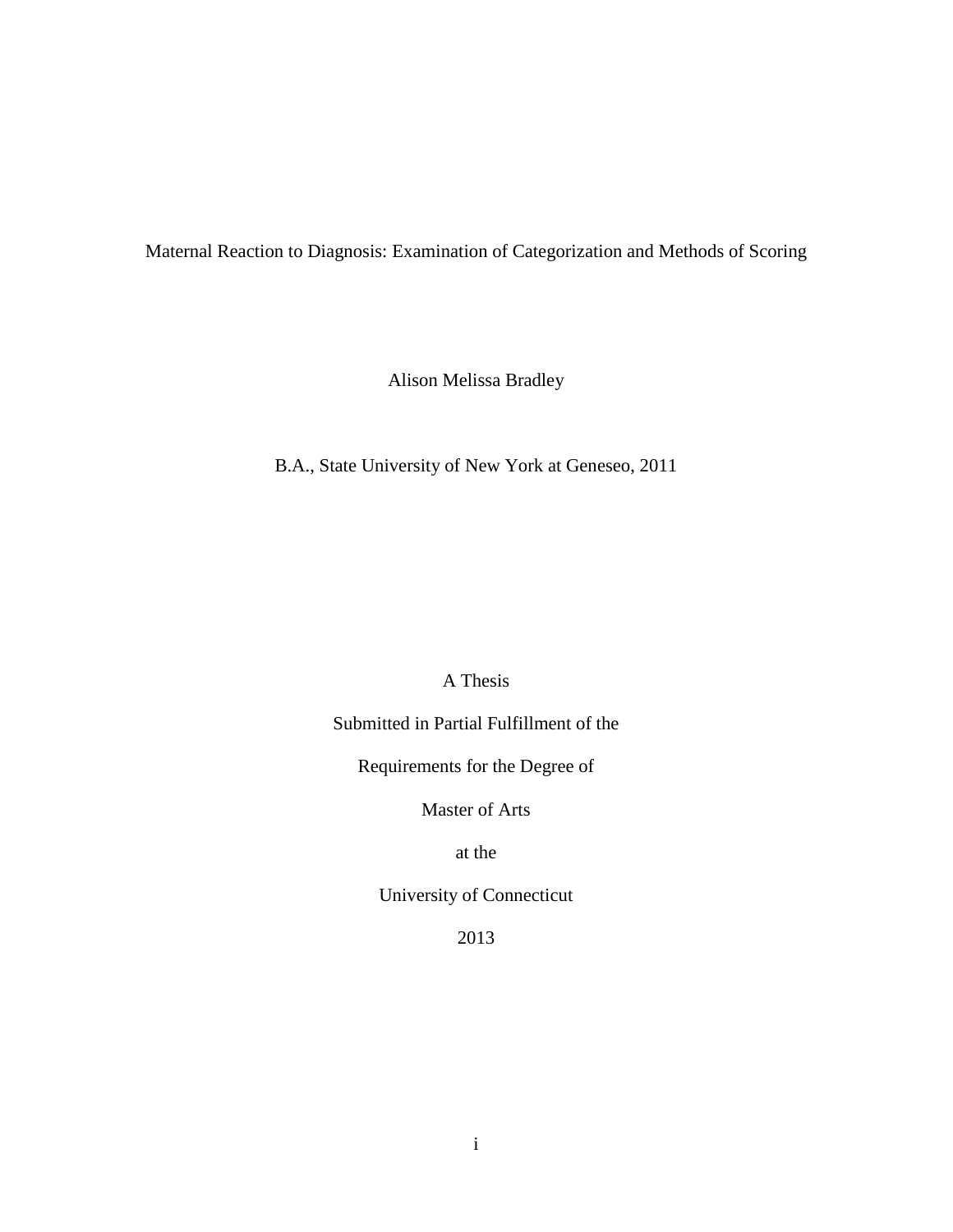Copyright by

Alison M. Bradley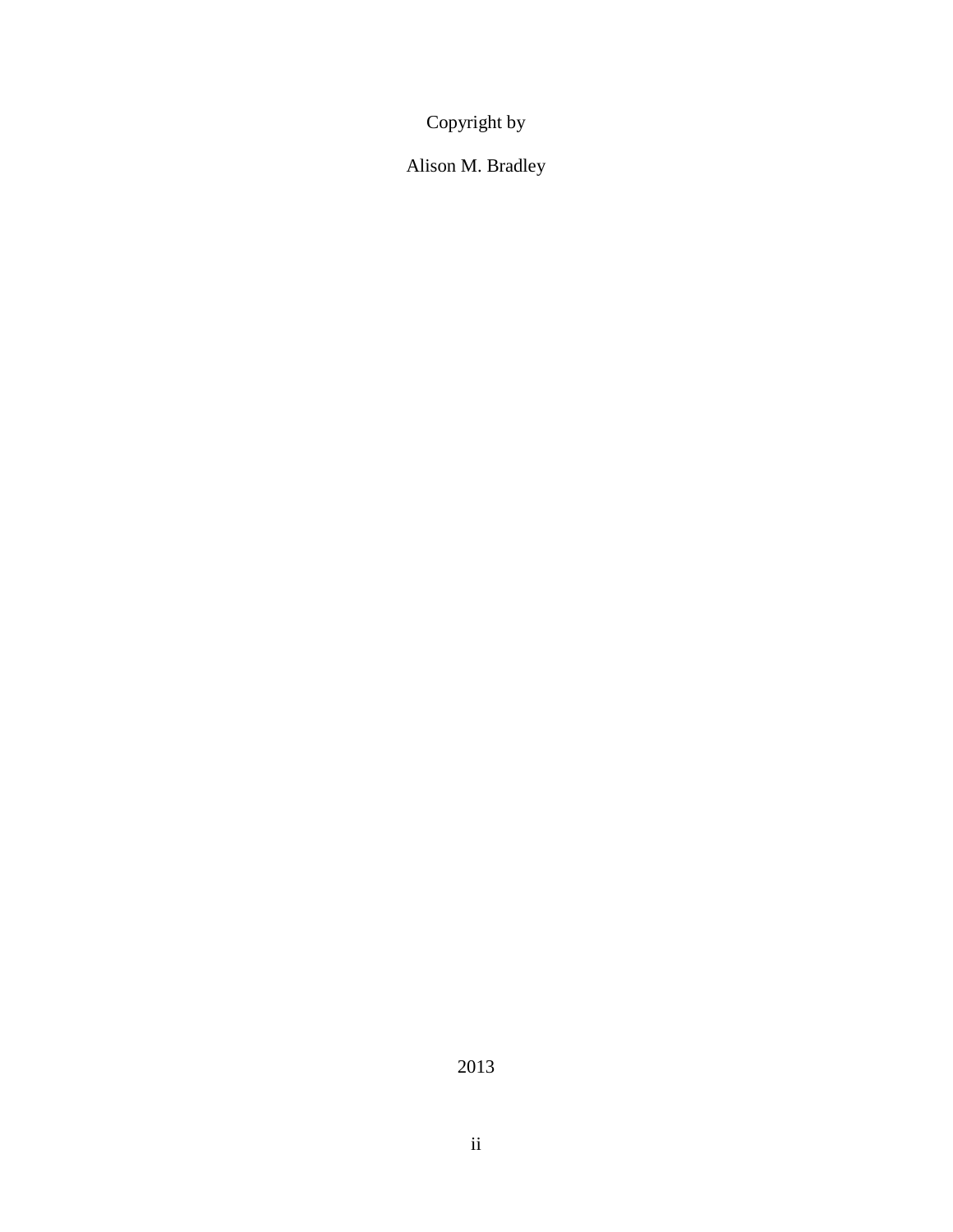### APPROVAL PAGE

#### Masters of Arts Thesis

Maternal Reaction to Diagnosis: Examination of Categorization and Methods of Scoring

Presented by

Alison Melissa Bradley, B.A.

Major Advisor \_\_\_\_\_\_\_\_\_\_\_\_\_\_\_\_\_\_\_\_\_\_\_\_\_\_\_\_\_\_\_\_\_\_\_\_\_\_\_\_\_\_\_\_\_\_\_\_\_\_\_\_\_

JoAnn L. Robinson

Associate Advisor

Preston A. Britner

Associate Advisor \_\_\_\_\_\_\_\_\_\_\_\_\_\_\_\_\_\_\_\_\_\_\_\_\_\_\_\_\_\_\_\_\_\_\_\_\_\_\_\_\_\_\_\_\_\_\_\_\_\_\_

Jill M. Popp

University of Connecticut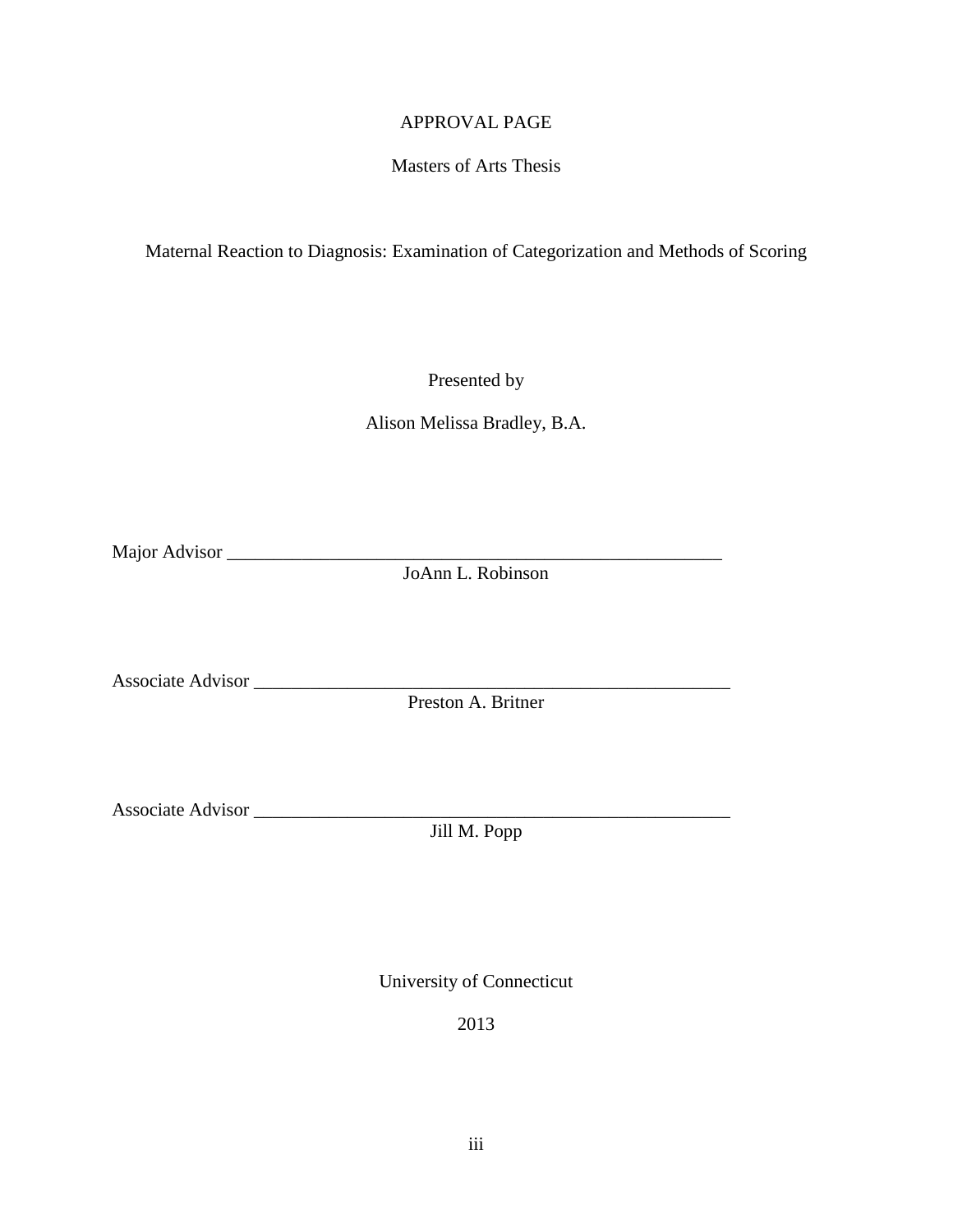#### Acknowledgements

I cannot begin to express my gratitude to the wonderful people in my life who have helped me through this challenging time. First, I would like to thank my major advisor JoAnn Robinson for all of her guidance through these last two years of graduate school and many months of work on my thesis. I am also thankful for the two other members of my committee, Preston Britner and Jill Popp. You have both provided me with input and insight into this research. Thank you for answering all of my questions both big and small.

I would also like to thank my family and friends who have supported me throughout this time. To my dad and stepmom, thank you for always cheering me on and reminding me that I could do it. To my brother, Chris, thank you for all of the laughs you have given me over the years, as well as your support. To Tim, your patience and caring mean the world to me.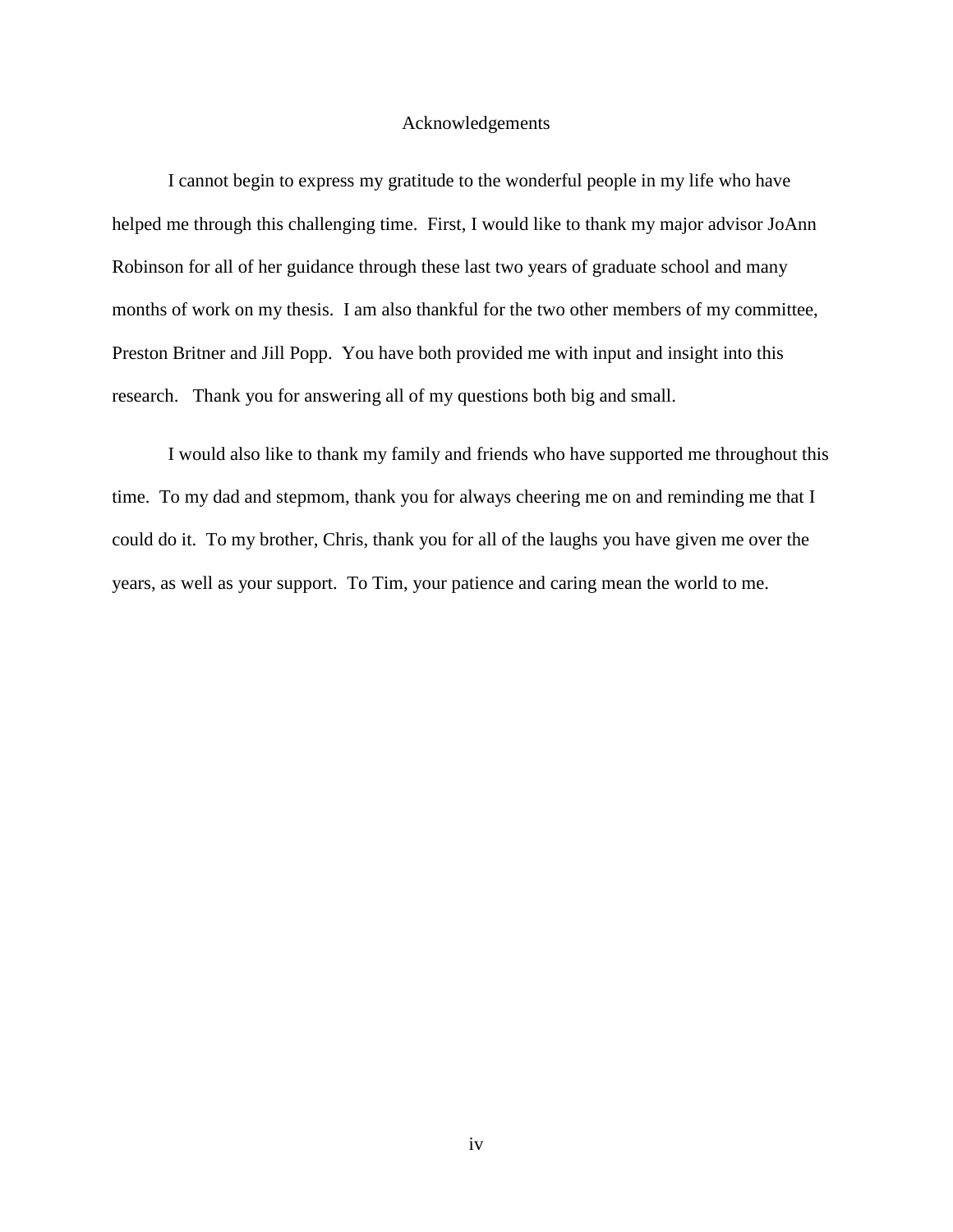# Table of Contents

| Acknowledgements                   | iv             |
|------------------------------------|----------------|
| Abstract                           | vi             |
| <b>Chapter</b>                     | Page           |
| 1. Introduction                    | $\mathbf{1}$   |
| <b>Literature Review</b>           | $\overline{2}$ |
| The Current Study                  | 13             |
| 2. Method                          |                |
| Participants                       | 14             |
| Procedures                         | 15             |
| <b>Measures</b>                    | 16             |
| Data Analysis Plan                 | 19             |
| 3. Results                         |                |
| Descriptive Data                   | 20             |
| Reliability of Scoring             | 20             |
| <b>Main Findings</b>               | 21             |
| 4. Discussion                      |                |
| Main Findings                      | 26             |
| Strengths & Limitations            | 34             |
| <b>Future Work and Conclusions</b> | 36             |
| References                         | 37             |
| <b>Tables</b>                      | 42             |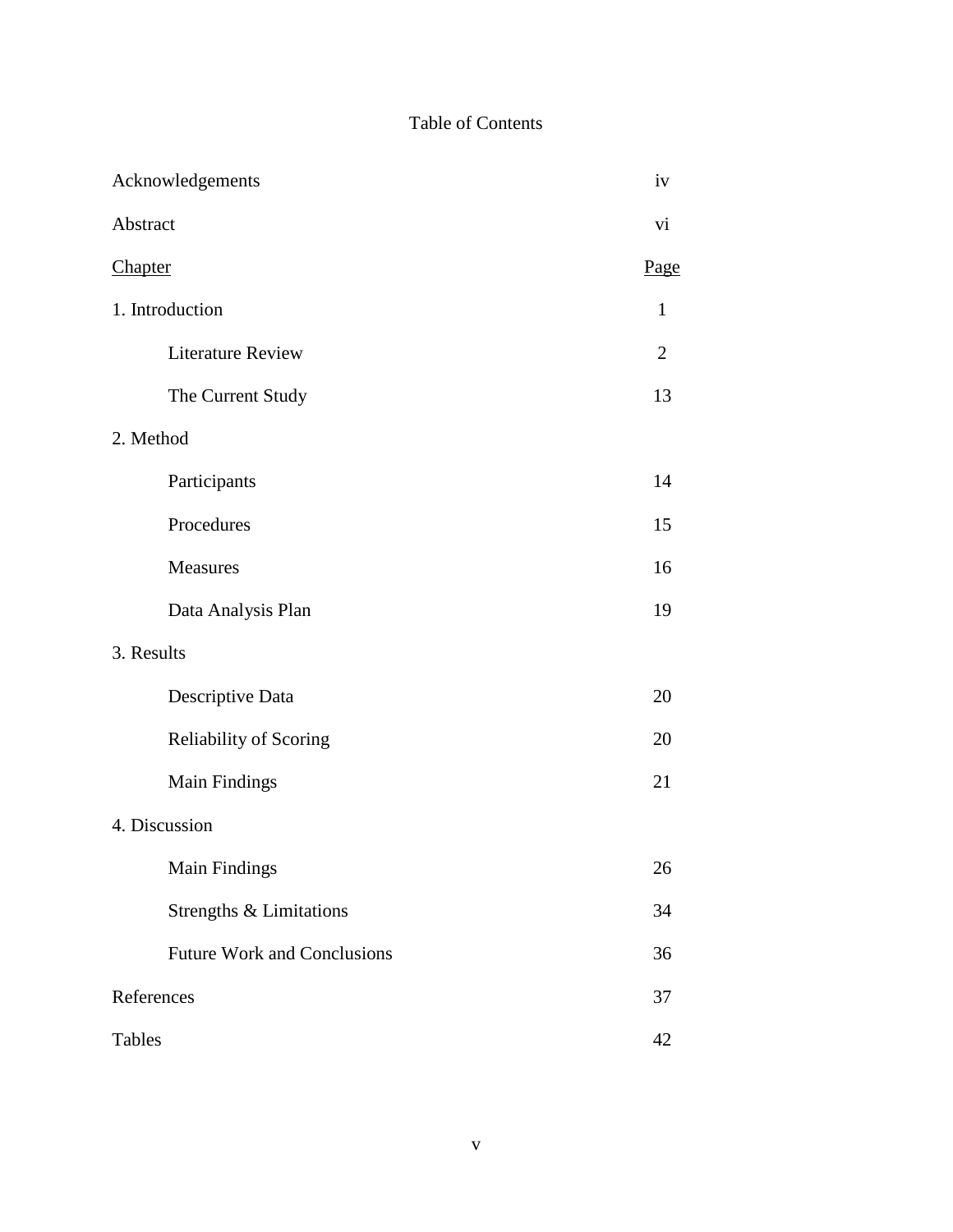#### **Abstract**

This study examined the potential usefulness of a continuous rating system for the Reaction to Diagnosis Interview (RDI; Pianta & Marvin, 1992) compared to the already validated dichotomous coding system. Measures of family functioning, parent psychological well-being, and parental coping were also correlated with the continuous rating system. Participants were 116 young children (29 with asthma, 37 with diabetes, and 50 with cancer) and their primary caregivers. Parents were interviewed by a trained researcher and completed wellvalidated self-report measures of family functioning and parent psychological well-being and coping. Consensus conferencing for classification disagreements was discussed. Differences and similarities among subcategory classifications under the dichotomous coding systems were examined. Results from this study provide support for the use of a continuous rating system. Cases rated near the middle of the continuum were found to be more similar in psychosocial characteristics such as coping and family functioning than cases farther from that point. This finding suggests the possibility that the language in the original coding manual for the RDI needs further clarity.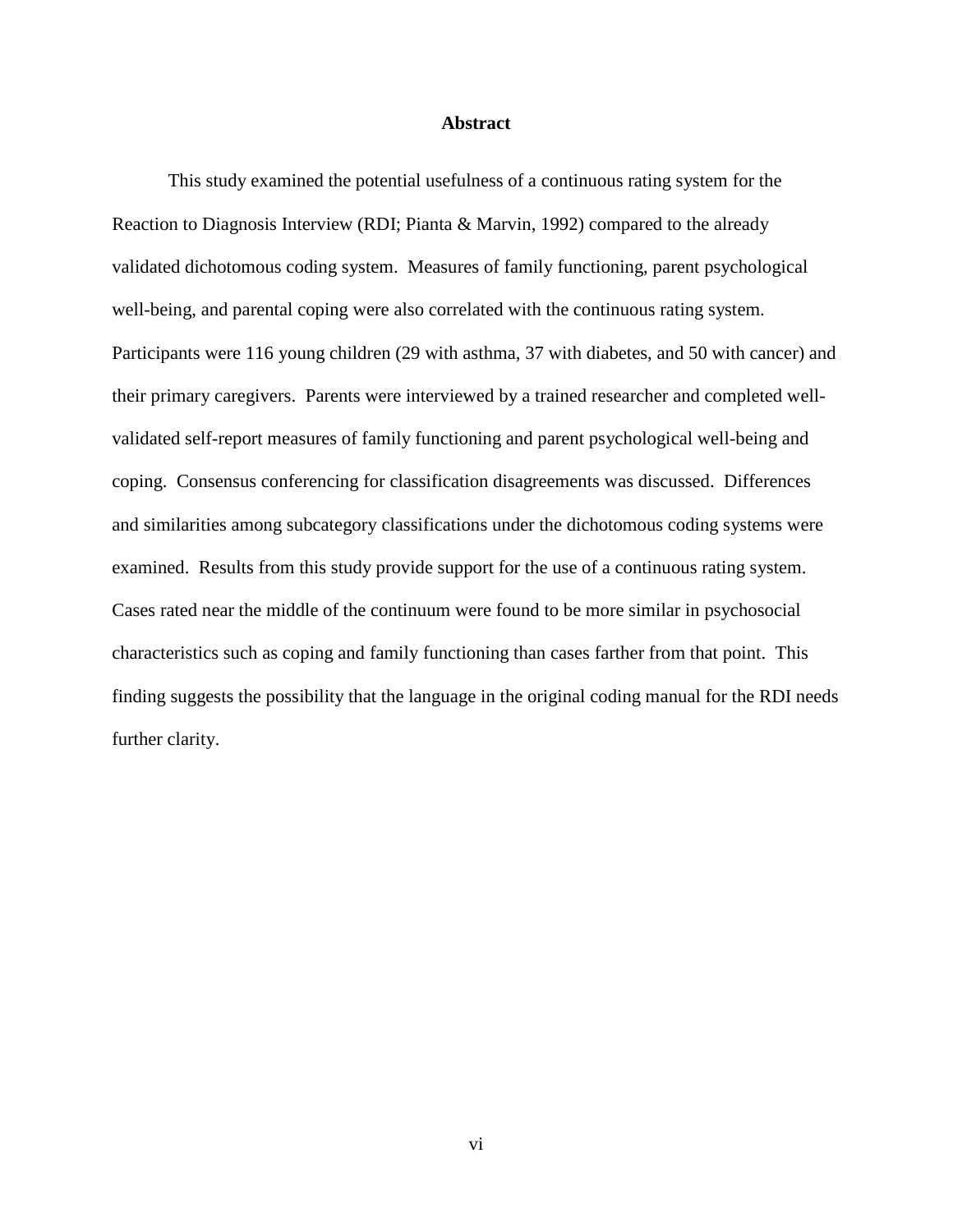In recent years, the categorical nature of attachment assessments has been challenged (Fraley & Spieker, 2003) and the use of continua rather than categories has been proposed. The Reaction to Diagnosis Interview (RDI; Pianta & Marvin, 1992; Pianta, Marvin, Britner, & Borowitz, 1996) is an attachment-based assessment of parental resolution with regard to the diagnosis of a child with a chronic illness. Like other assessments of attachment phenomena, the RDI is scored using a broad categorization that is further divided into subcategories. This paper will address the current critique of categorical scoring for the attachment based measures and explore the possibility of a continuous scoring system for the RDI (Kearney, 2010). In the literature review that follows, attachment theory and methods of scoring will be examined, along with the impact of childhood chronic illness on the family system.

 Receiving a child's diagnosis with a chronic illness can be a traumatic event for parents. The RDI consists of six open ended questions and is meant to assess if a parent has moved past the initial crisis/trauma of receiving the diagnosis and started to come to terms with the reality of the diagnosis (Pianta & Marvin, 1996). Traditional classification for the RDI relies on a dichotomous rating system; parent interviews are categorized as either Resolved or Unresolved with regard to their child's diagnosis with a chronic illness. Raising a child with a chronic illness brings about multiple uncertainties for parents regarding everyday life and the prognosis of their child's illness (Barnett et al., 2006). These feelings of uncertainty affect how a parent engages in the tasks associated with parenting. If a parent is unable to come to terms with the situation at hand, these tasks can become increasingly difficult. The current study is a secondary data analysis based on the work presented by Popp, Robinson, Britner and Blank (in press). This study aims to examine a continuous coding approach (Kearney, 2010) in contrast to the traditional dichotomous approach used for scoring the RDI.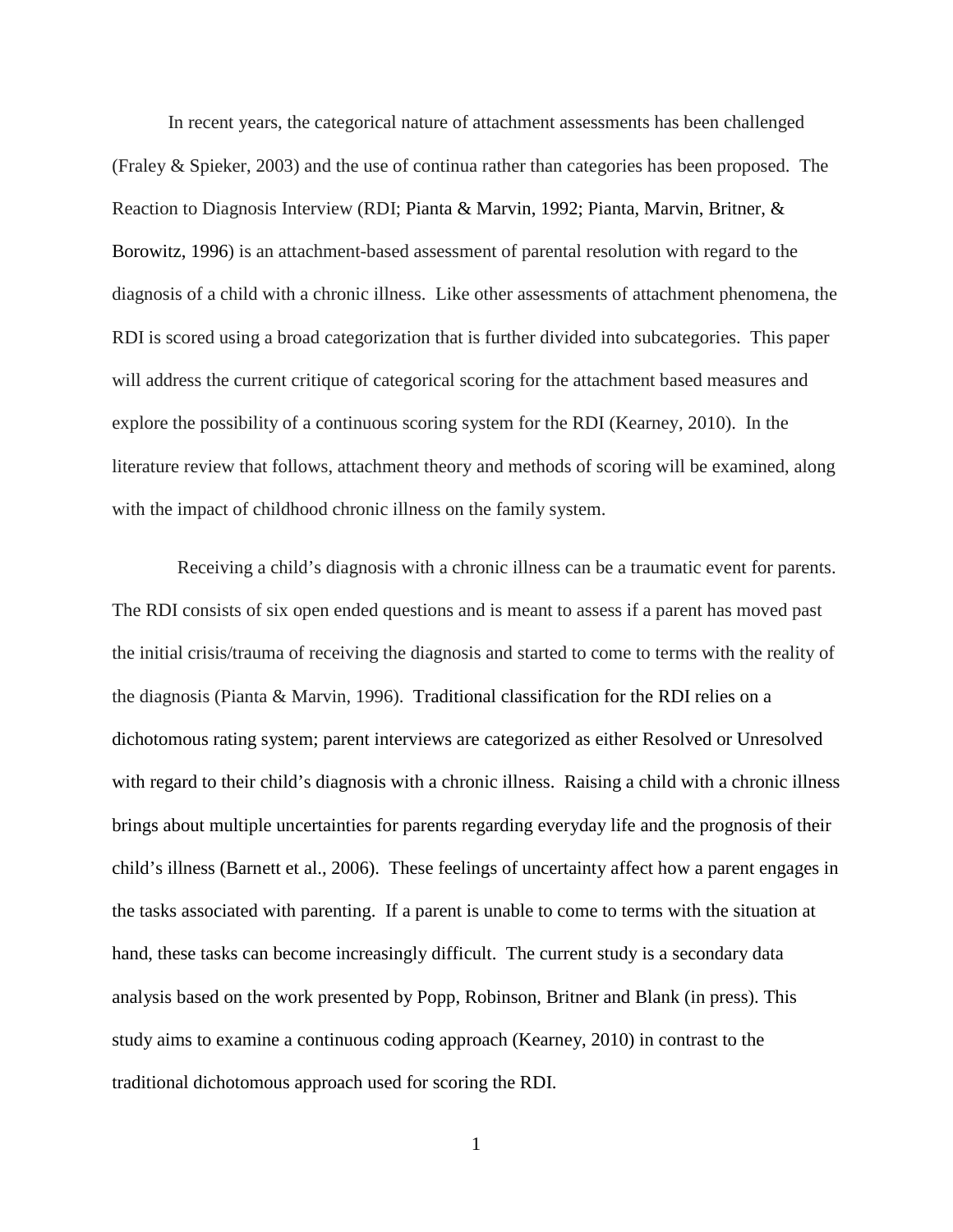#### **Attachment Theory and Reaction to Diagnosis**

The first and most important relationship individuals experience is the relationship between the primary caregiver and an infant. Attachment is an evolutionarily advantageous adaptation that assists in the survival of offspring and the transmission of genes across generations (Cassidy, 2008). When a caregiver is sensitive and consistent in response to her infant's needs, the primary caregiver acts as a secure base from which the infant can explore the world. Attachment behavior is considered to be any behavior that attains proximity to the primary caregiver. Attachment behavior is triggered in response to stress (Hunter & Maunder, 2001), among other factors.

Loss of an attachment figure is viewed as a severe trauma for a young child that will affect relationships throughout his life. The Adult Attachment Interview (AAI; George, Kaplan & Main, 1985) assesses adults' states of mind concerning early childhood experiences with attachments, loss, and trauma (Murphy et al., in press). The AAI is a semi-structured interview scored through the use of classification categories. Adults classified as secure-autonomous are characterized as valuing attachment relationships and experiences, insecure-dismissing adults are cut off from the experience of attachment relationships, insecure-preoccupied adults are distracted by early attachment relationships and unresolved/disorganized adults speak in unusual ways about early childhood losses (Hesse, 2008). These classifications are associated with the categories used for the classification of the Strange Situation of secure, avoidant, resistant/ambivalent, and disorganized, respectively (Ainsworth, 1978).

When asked to describe experiences of loss during the AAI, individuals later classified as unresolved/disorganized have narratives which often include lapses in monitoring of speech or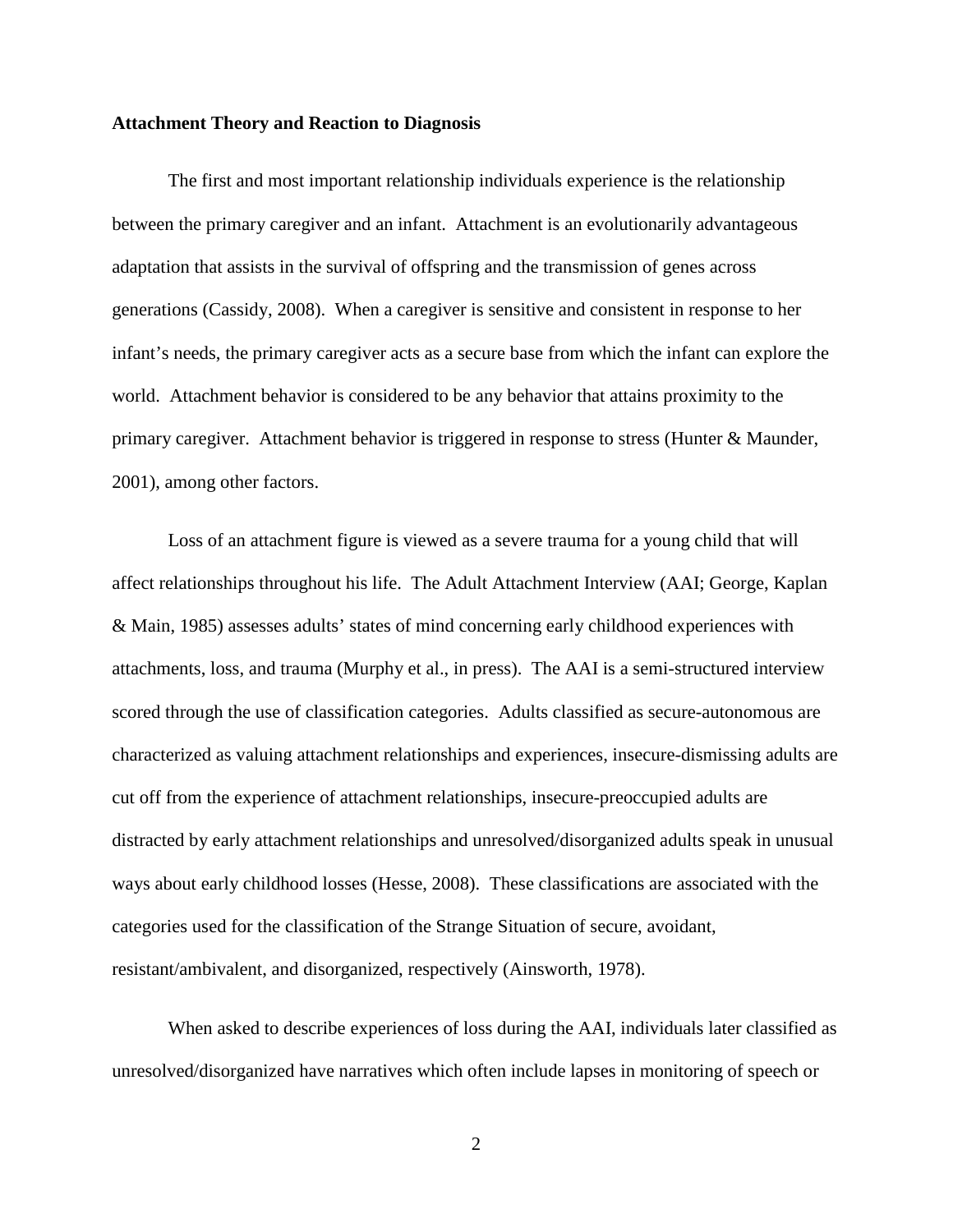reasoning. These interviews are often characterized by the use of run-on sentences with unnecessary detail or statements putting the speaker in the place of a deceased person due to lapses in self-monitoring (Murphy et al., in press). These patterns of speech represent highly disparate states of mind within the speaker and represent a level of confusion that is linked to higher risk of poor infant-parent relationships with their own children (Murphy et al., in press).

The experience of receiving news of a child's diagnosis with a chronic illness is an experience similar to that of the loss of a loved one. Hearing this news may result in parents going through a grieving process and sense of loss over the hopes and dreams that they had for their child. Parents begin to grieve the loss of the perfect child (Ellis, 1989). This sense of loss comes with the realization that the child who has been diagnosed will always be different from other children and may have limitations (Sheeran, Marvin, & Pianta, 1997). When receiving a diagnosis of a chronic illness, parents of the child must adjust their hopes and expectations for their child (Barnett et al., 2006). Cameron, Snowdon, and Orr (1992) suggest that grieving in response to the diagnosis of a childhood chronic illness is a normal reaction. Following the initial shock of the diagnosis, mothers experience an array of emotions including sadness, anger and guilt. In addition, the diagnosis can be viewed as a traumatic event with regard to the caregiving system (Landolt et al., 2002). Although most parents and families do well with adaptation to the diagnosis, there is a subgroup of parents who have difficulty adjusting to their child's illness.

Attachment research often focuses on the importance of the caregiver-child bond with regard to the needs of the child. However, the caregiving system can also experience trauma through the loss of a child or the diagnosis of a child with a chronic illness. Such a trauma, impacts an adult's caregiving system and his or her ability to care for children. Cameron et al.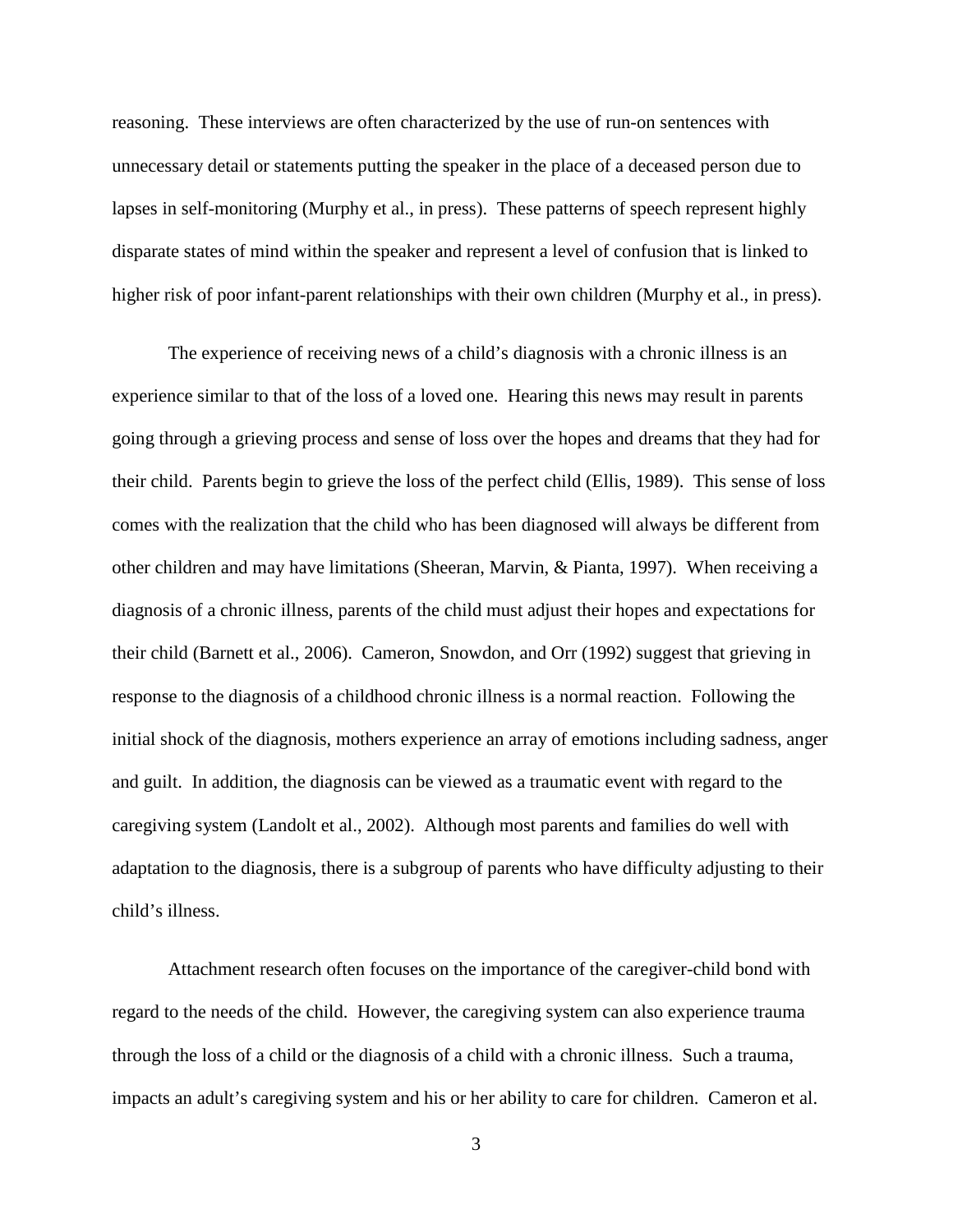(1992) suggest that the chronic sorrow associated with the diagnosis of a child with a chronic illness or disability is characterized by episodes of recurring stress and sadness in the caregiver. Children of adults in this situation are more likely to have insecure attachments to their primary caregiver (Marvin & Pianta, 1996).

Based on the principles set forth by attachment theory and grounded in the same qualitative manner as the AAI, the Reaction to Diagnosis Interview (RDI; Pianta & Marvin, 1992; Pianta et al., 1996) is meant to assess how a parent is able to move past the initial crisis/trauma of receiving news of their child's diagnosis of a chronic illness and coming to terms with the reality of the child's diagnosis. Traditional classification for the RDI relies on a dichotomous rating system; parent interviews are categorized as either Resolved or Unresolved with regard to their child's diagnosis with a chronic illness. Key characteristics of a resolved classification include a change in feelings since their child's diagnosis, cessation of the search for a reason why their child is ill, realistic descriptions of their child's abilities and balance related to their experience with their child's illness. In contrast, key characteristics of an unresolved classification include the presence of distorted reality concerning the diagnosis, continued search for a reason why their child is ill, the inability to move on, and denial of the impact of the diagnosis (Pianta & Marvin, 1992).

According to Sheeran et al. (1997), Resolved mothers reported lower levels of parenting stress compared to Unresolved mothers. Mothers in the Resolved group also found their social support systems to be more helpful than Unresolved mothers. Parents classified as Unresolved are in a constant state of incomplete mourning, which can affect their ability to parent successfully (Marvin & Pianta, 1996). Unresolved mothers are at higher risk for stress, which can impact mothers' ability to cope with children's difficult behaviors (Kearney, Britner, Farrell,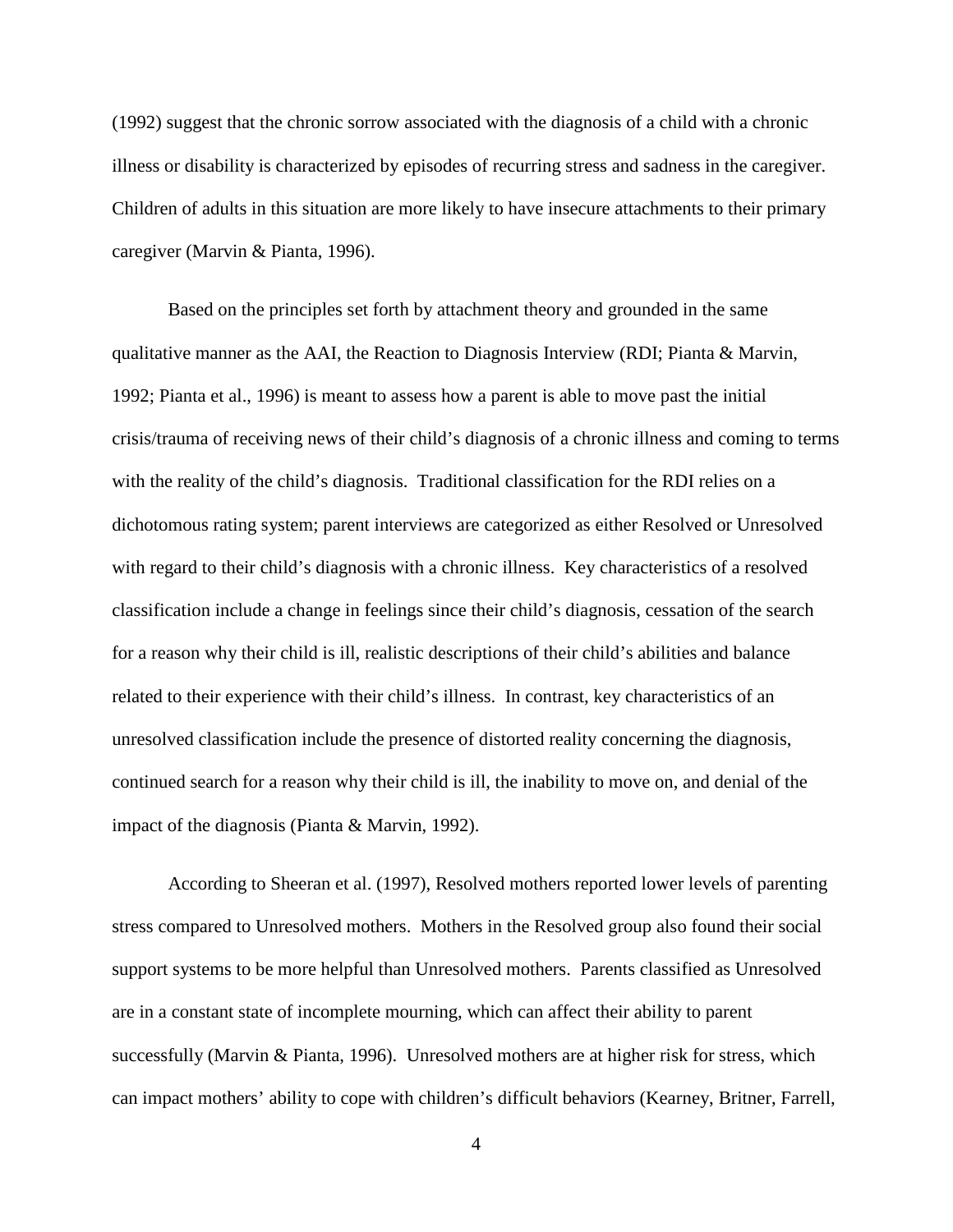& Robinson, 2011). In order to fully resolve the crisis of diagnosis, parents must be realistic in their expectations of their child's abilities and skills (Kearney et al., 2011; Marvin & Pianta, 1996). Resolved mothers are able to establish balanced perceptions of the effect their child's illness has had on their family. Acceptance involves actively coming to terms with the reality of a situation and acknowledging the difference between what can and cannot be changed (Southwick & Charney, 2012). In this sense, resolution is similar to feelings of acceptance experienced in the process of grieving. Acceptance of the diagnosis is not a form of giving up, but rather a realistic outlook on a specific situation. Acceptance is considered to be a helpful coping mechanism for mothers of children with a pediatric illness and acceptance is related to fewer reported depressive symptoms in these mothers.

The RDI has been validated across many studies using multiple samples of illness groups including children diagnosed with cerebral palsy and epilepsy (Pianta et al., 1996; Sheeran et al., 1997), diabetes and asthma (Popp et al., in press), neurological disorders and disfigurement (Barnett et al., 2006). Marvin and Pianta (1996) state that most interviews will contain elements of resolution and lack of resolution, and that the coder must determine which pattern is most suitable for the situation. However, the ambiguity of the previous statement presents many issues related to coding, reliability, and validity. This ambiguity suggests that a portion of the coding of the RDI is left to the discretion of the coder and may not be consistent across coders. For this reason, it is possible that the use of a continuous rating scale for coding the RDI could be beneficial. The use of a continuous scale could assist in accounting for the variability seen between RDI responses.

Although the majority of research focuses on the dichotomous split between the Resolved and Unresolved classifications, the coding manual developed by Pianta and Marvin (1992)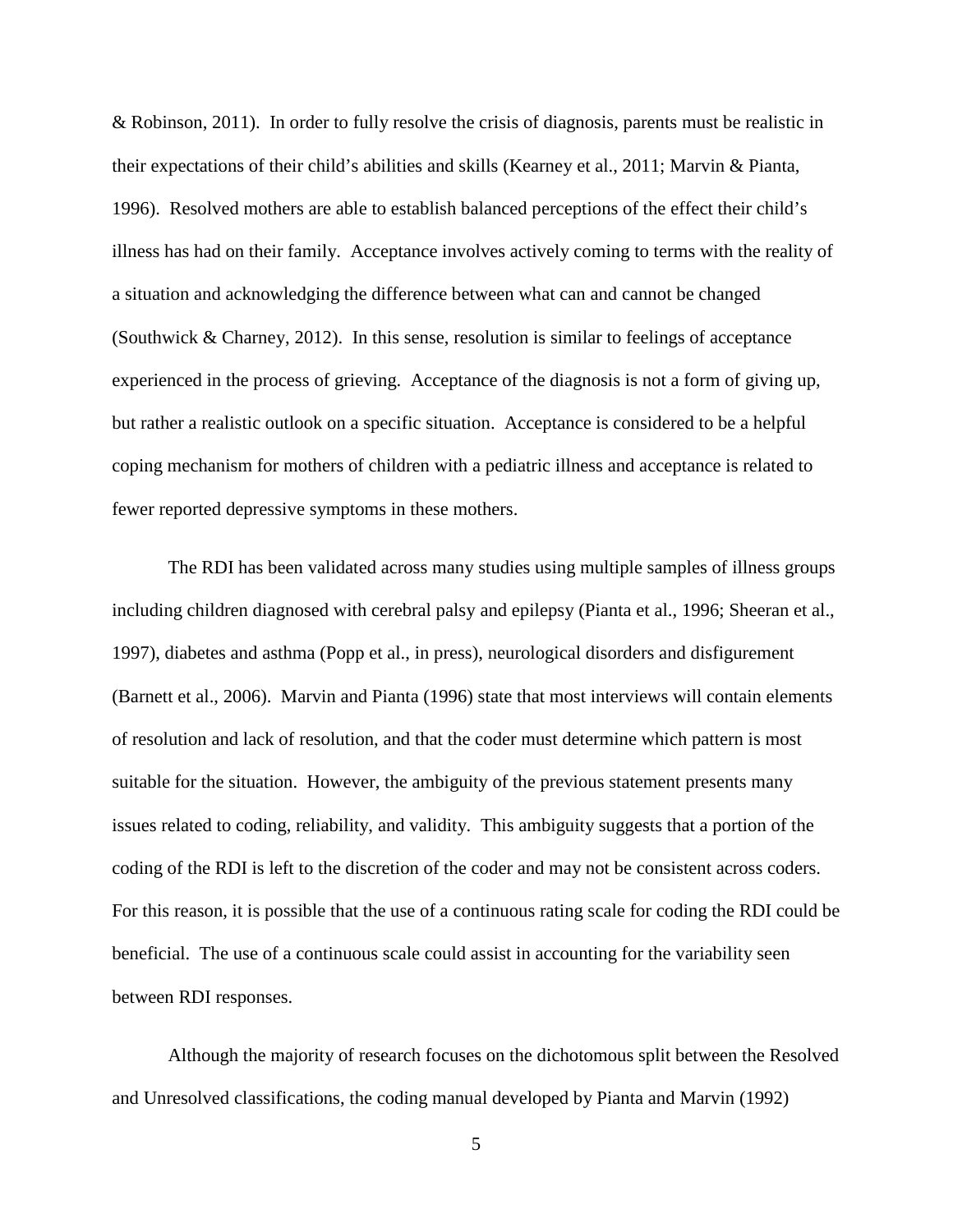describes nine distinct subcategories of classification. Three of these subcategories (Feeling, Action and Thinking) are part of the Resolved classification. In a study by Sheeran et al. (1997), agreement level for the Resolved/Unresolved dichotomy was 95% while the agreement level for the subcategories was 87%. Feeling oriented parents are those who clearly refer to their feelings during the interview, but do not seek sympathy from the interviewer. These parents are in control of their feelings and are able to access those feelings throughout the interview. Action oriented parents most commonly express their need to do something for their child. These parents acknowledge feelings but prefer to act and perform concrete tasks to assist their child. Thinking oriented parents respond to questions about their feelings with beliefs and thoughts. These parents intellectualize their situation and are comfortable with their thoughts and beliefs (Pianta & Marvin, 1992).

According to Greeff, Vansteenwegen, and Herbiest (2011), adaptation following a loss requires many resources at the personal, family and societal levels. These resources often include formal and informal means of social support. Greeff and van der Walt (2010) suggest that families who are willing to experience new things, learn about a chronic condition and be otherwise inventive and active in the life of their loved one with a chronic disability show higher levels of family adaptation and flexibility which promote family resilience. The aforementioned characteristics are based on Family Resilience Theory, family adaptation involves the modification and establishment of methods of family functioning that allow balance and harmony to be restored to the family system (Greeff & van der Walt, 2010).

Although all three subcategories are classified as Resolved, parents classified as Resolved-Action stand apart from parents classified as Resolved-Feeling and Resolved-Thinking. What makes the Resolved-Action subcategory distinct from the other two Resolved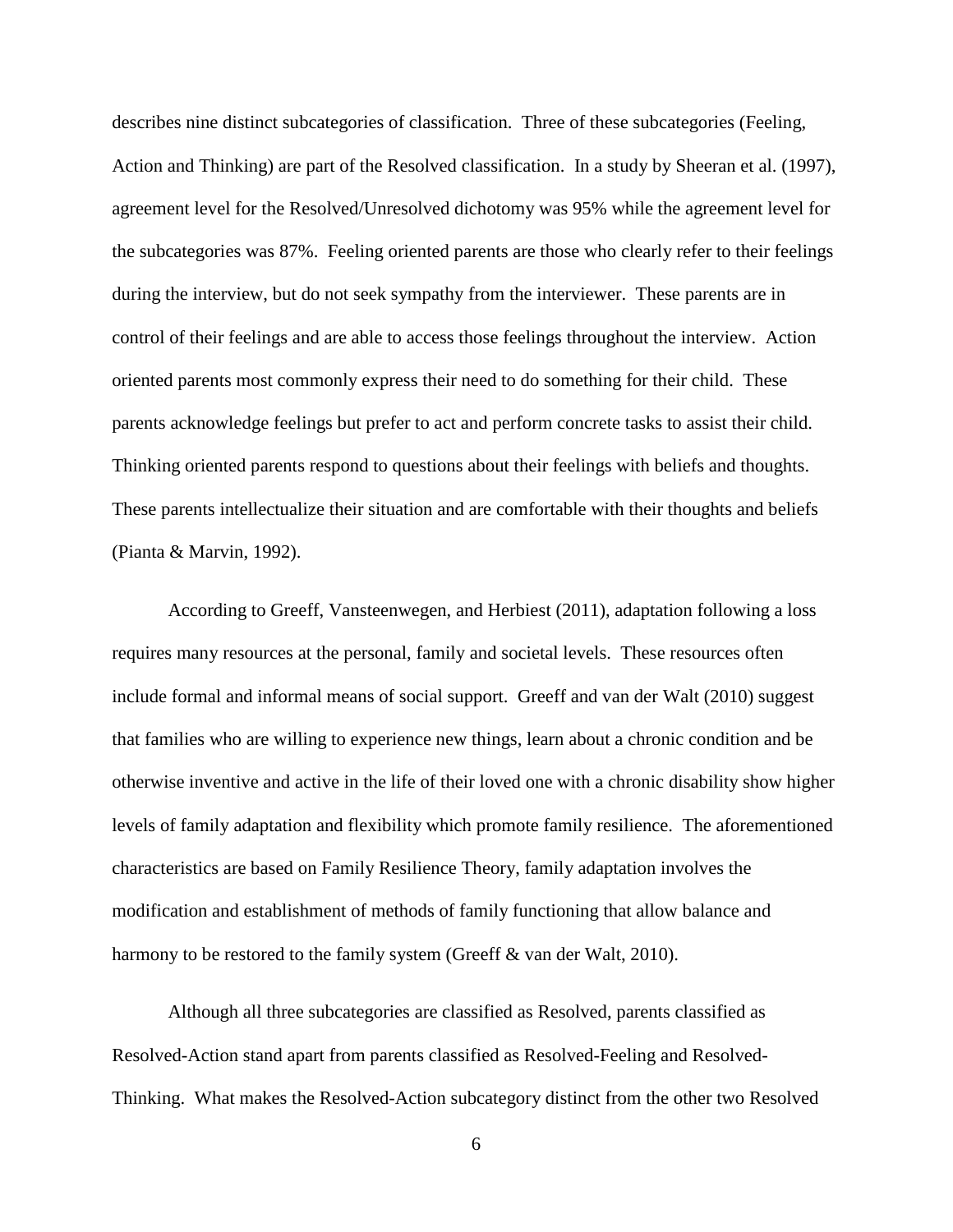subcategories is that parents classified as Resolved-Action attempt to gain control of the situation at hand through doing something. Resolved-Action parents perform concrete tasks to assist their child and family with the changes associated with a child's diagnosis with a chronic illness (Pianta & Marvin, 1992). These parents seek out ways in which they can help control the situation; managing the changes in routine is one aspect of illness care a parent has control over. Rather than contemplating ways in which to help their child deal with the illness, Resolved-Action parents choose to manage those factors of the illness which they can control. For example, Resolved-Action parents often state that they have changed family routines and diets following the child's diagnosis. These changes can be considered to be methods of problemfocused coping. Duffy (2011) states that the use of problem-focused coping strategies is associated with decreased parental stress. According to Nabors et al. (2013), parents of chronically ill children reported that not being able to understand how to care for their child and not understanding what was wrong with their child was a major contributing factor to caregiver anxiety. Action parents have a plan that they follow, which allows them to know their child's needs and care for the child. The parents with this disposition excel in problem-solving and have clear attainable goals and methods of achieving those goals (Lin, Rong, & Lee, 2013). Caregivers considered to be resilient proactively seek out balance in life, as well as the help and support they need using open communication (Lin et al., 2013).

Parents categorized as Unresolved are also divided into one of multiple subcategories. The remaining six subcategories (Emotionally Overwhelmed, Angrily Preoccupied, Neutralizing, Depressed/Passive, Cognitive Distortions and Disorganized/Confused) are part of the Unresolved classification (Pianta & Marvin, 1992). Parents classified as Emotionally Overwhelmed are easily upset by the questions presented in the interview and often attempt to gain sympathy from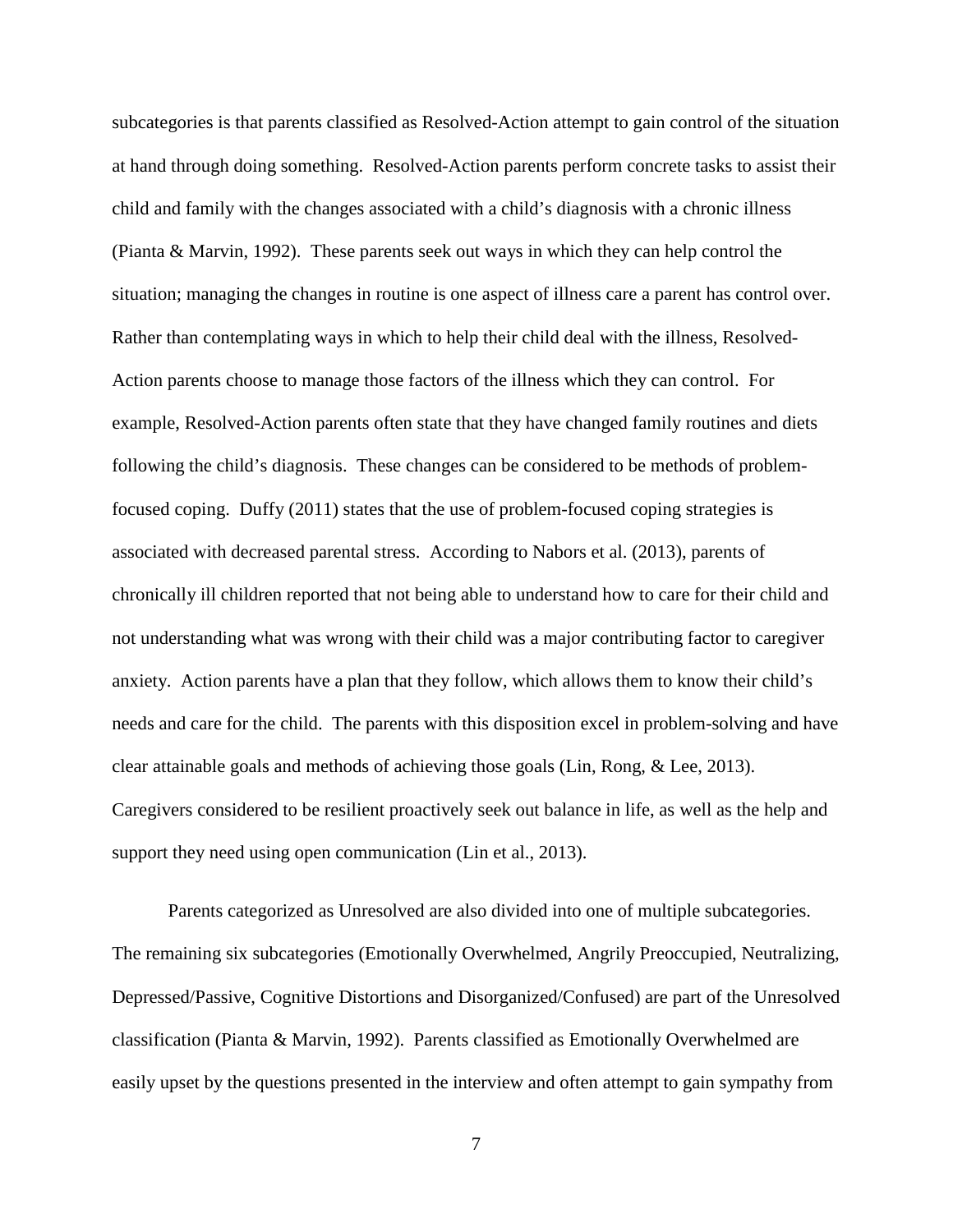the interviewer. Angrily Preoccupied parents are actively searching for a reason why this has happened to their child. These parents express anger and frustration with others throughout the interview. Parents classified as Neutralizing are characterized by active avoidance and lack of recollection of events surrounding the diagnosis. Depressed/Passive parents appear sad and are reluctant to answer questions throughout the interview. Parents classified as having Cognitive Distortions distort the information they are given concerning their child's diagnosis and construct unbalanced views of their child's abilities or the impact of the diagnosis on their family. Disorganized/Confused parents are characterized by a degree of incoherence expressed in the content of their narrative. These parents are likely to ramble or lose their train of thought during the interview (Pianta & Marvin, 1992). There are possible parallels between the three Resolved subcategories and the six Unresolved subcategories. Unresolved strategies could be classified as failed versions of Resolved strategies. These parallels would include Unresolved-Emotionally Overwhelmed and Unresolved-Angrily Preoccupied as failed versions of Resolved-Feeling due to emotional dysregulation. Unresolved- Neutralizing and Unresolved-Depressed/Passive parallel Resolved-Action due to a failure to take action. Unresolved-Cognitive Distortions and Unresolved-Disorganized/Confused parallel Resolved-Thinking due to dysregulation of thoughts and expectations. Therefore, it is possible that a more streamlined approach using fewer subcategories could be used to classify interviews of Unresolved parents (Barak-Levy & Atzaba-Poria, 2013).

#### **Methods of Classification: Categories versus Dimensions**

The Strange Situation procedure developed by Ainsworth (1978) utilizes progressively more and more stressful situations in order to activate a child's attachment system. The Strange Situation classifies infants in one of four categories: A, B, C or D. These categories are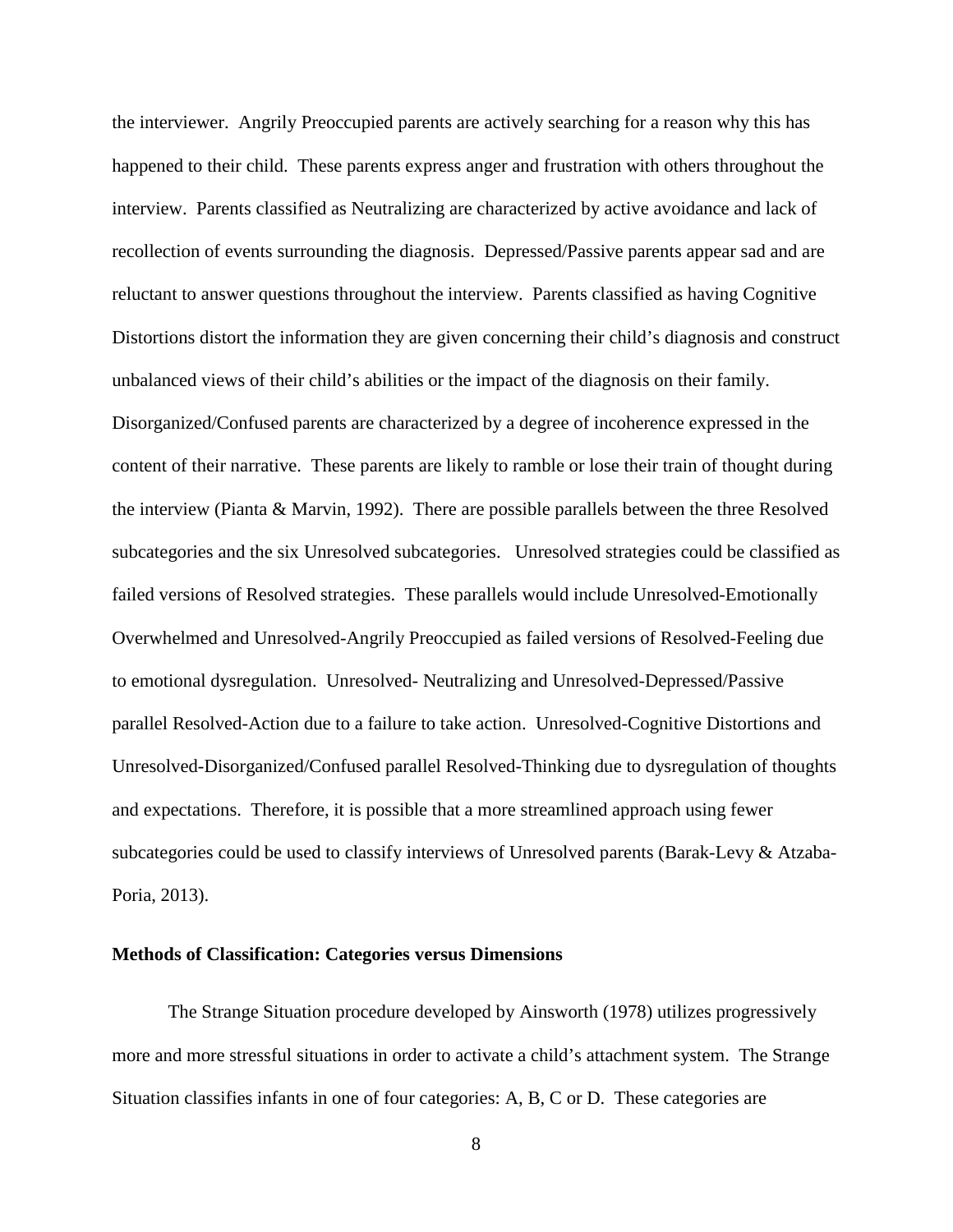established through observation of how the child interacts with the primary caregiver following their reunion. Although this categorical classification of infant attachment styles is widely accepted, researchers have begun to consider the possibility that attachment should be classified using dimensions rather than types (Fraley & Spieker, 2003). Attachment has conventionally been viewed as patterns of behavior. These patterns of behavior are converted into categorical classifications of attachment style. Fraley and Spieker (2003) examined the Strange Situation paradigm using taxometric analysis to determine whether or not a "naturally occurring type" exists for attachment styles. They found that traditional attachment patterns do not follow taxonic structure, suggesting that the traditional categories used to classify attachment are not based on inherent groupings. Therefore, categorical classification of attachment may not be the best method of classification for attachment.

Similar to the work of Fraley and Spieker (2003), the use of a continuous scale for the classification of resolution with diagnosis is not meant to present a new way of conceptualizing the mechanisms behind attachment behavior. Instead, the continuous scale is meant to present an alternative to how researchers conceptualize the individual differences associated with attachment based behavior and resolution with diagnosis.

A concern presented for the use of a continuous scale is that these types of scales provide little information and do not capture the same degree of depth and understanding as categorical classifications provide. According to Fraley and Spieker (2003), when continua represent multiple dimensions, the same degree of depth can be attained. In addition, Fraley and Spieker (2003) suggest that the use of continua can expand upon the range of behaviors that are coded. They suggest that the use of continuous data provide increased statistical power and means to test for more effects (Fraley & Spieker, 2003).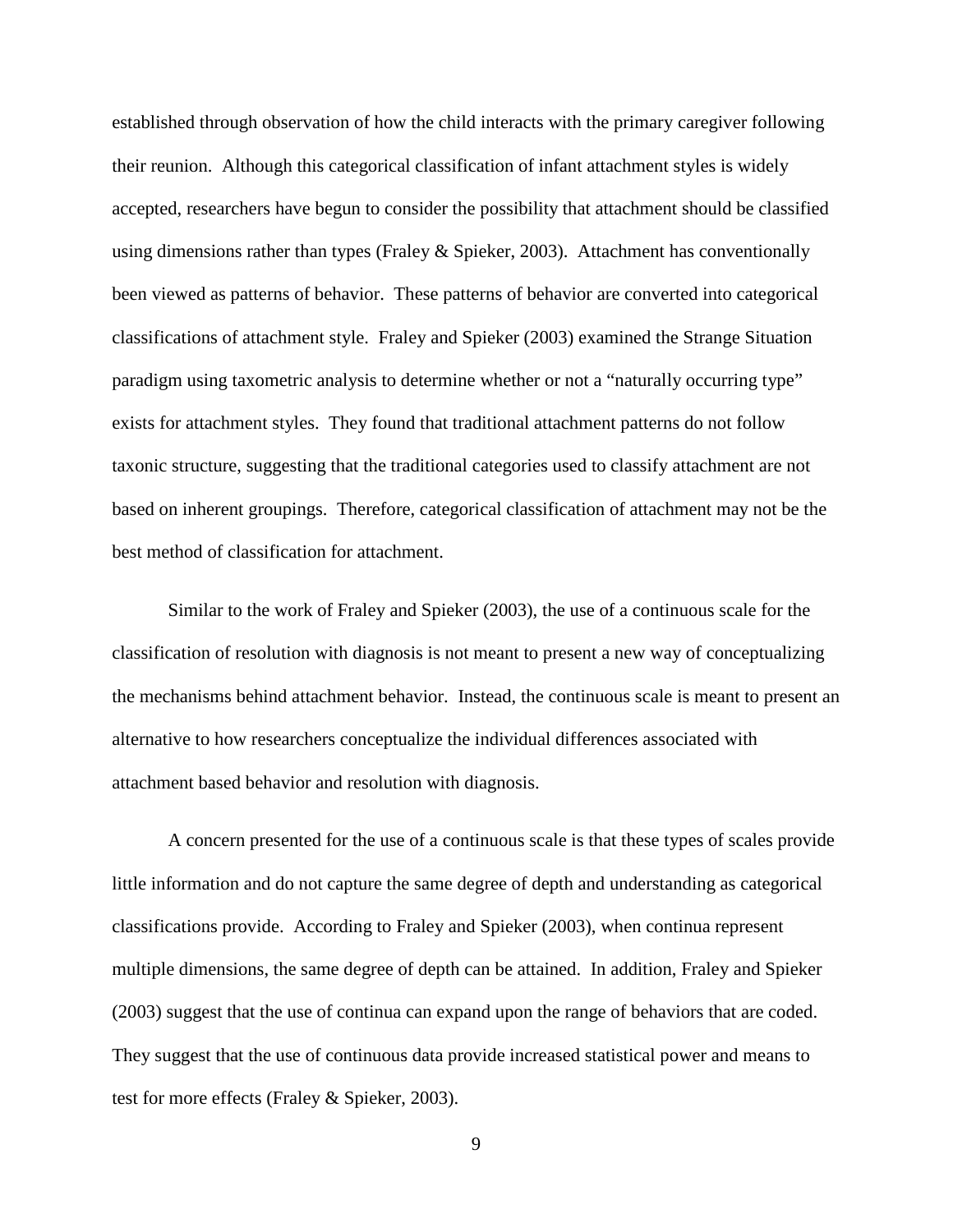Britner, Marvin, and Pianta (2005) used ten continuous ratings scales to represent patterns of caregiving behavior during the Strange Situation. This use of continuous rating scales raises the question of whether or not attachment should be measured continuously or categorically. This is an important matter because methods of measurement greatly affect the statistical power of research and the validity of the implications that can be made through those findings. The proposed continuous scale used for coding the RDI ranges from one to eight, with scores of one through four representing Unresolved cases and scores of five through eight representing Resolved cases (Kearney, 2010). Borderline cases are considered those cases assigned ratings of either four or five, placing them at the threshold between Resolved and Unresolved classifications. These cases are of particular interest in the current study because they contain elements of both Resolved and Unresolved categories. Analysis of these cases could assist in the process of understanding what characteristics are most essential for a rating of Resolved.

#### **Childhood Chronic Illness**

Consistent with the family systems perspective, Kazak (1989) suggests that a change in one part of the system is associated with changes in the entire system. Therefore, a child's diagnosis with a chronic illness affects the entire family as one unit rather than affecting only the child who has been diagnosed. For example, after the diagnosis, parents may be preoccupied with the needs of the ill child and the new demands of his or her illness. Therefore, busy parents do not have as much time for other children in the family or their own marital relationships.

Caring for a child with a chronic illness impacts the entire family system. Families with relatively high levels of stress are at greater risk for negative outcomes, such as parental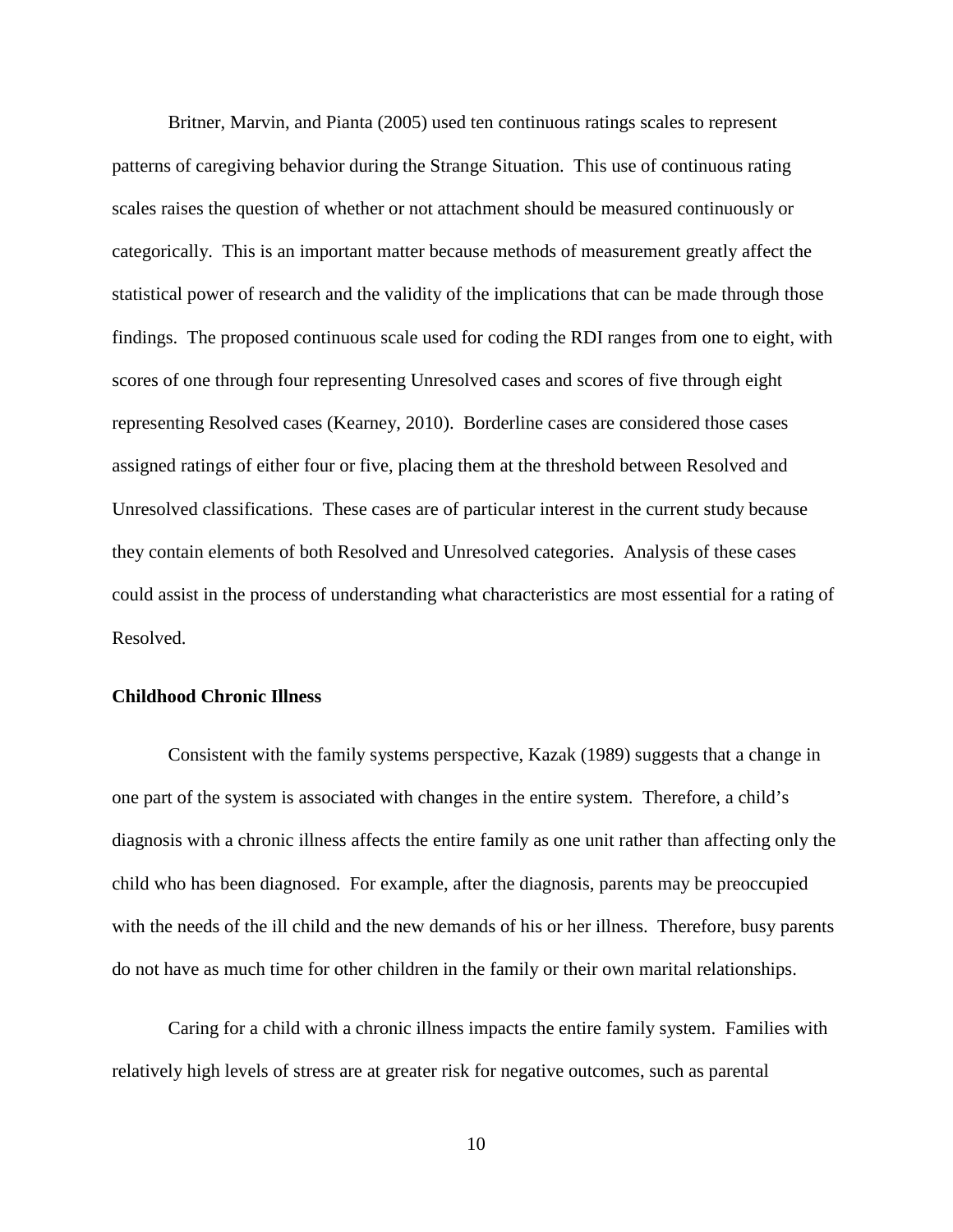depression and problems concerning family communication and interaction (Marvin & Pianta, 1996). Disruptions in family life are associated with poorer emotional functioning and poor adherence to medical treatment plans (Herzer et al., 2010). Certain treatment plans are increasingly complex and require families to reorganize their routines and roles. This requires a great amount of flexibility within the family system. Previous research reports less family cohesion and poorer communication in families with a child diagnosed with a chronic illness (Herzer et al., 2010). In addition, family functioning is negatively impacted during acute periods of stress when the family system is disrupted. As a major disruption in family life, a child's diagnosis with a chronic illness is associated with poorer emotional and behavioral functioning within the family (Herzer et al., 2010). Positive family functioning is linked to lower levels of anxiety in caregivers (Nabors et al., 2013).

A parent's psychological well-being is directly linked to family functioning. Parents of children with a chronic illness are more likely to develop mental health problems when compared to parents of medically healthy children (Duffy, 2011). Parental anxiety represents only one of many mental health problems parents may develop. This anxiety impacts the child's quality of life and makes it more difficult for parents to adapt to the obstacles presented to them. The family must quickly learn to appropriately adapt to a variety of situations in order to accommodate the changing needs of the ill child. For this reason, it is not uncommon for a parent to experience symptoms concurrent with posttraumatic stress disorder (PTSD) or major depressive disorder (Duffy, 2011). Most commonly, parents of children with a chronic illness experience feelings of frustration, depression, anger, guilt and hopelessness.

The uncertainty parents feel facing their child's diagnosis may decrease their ability to effectively cope with the situation at hand. This is evident in the increased stress levels and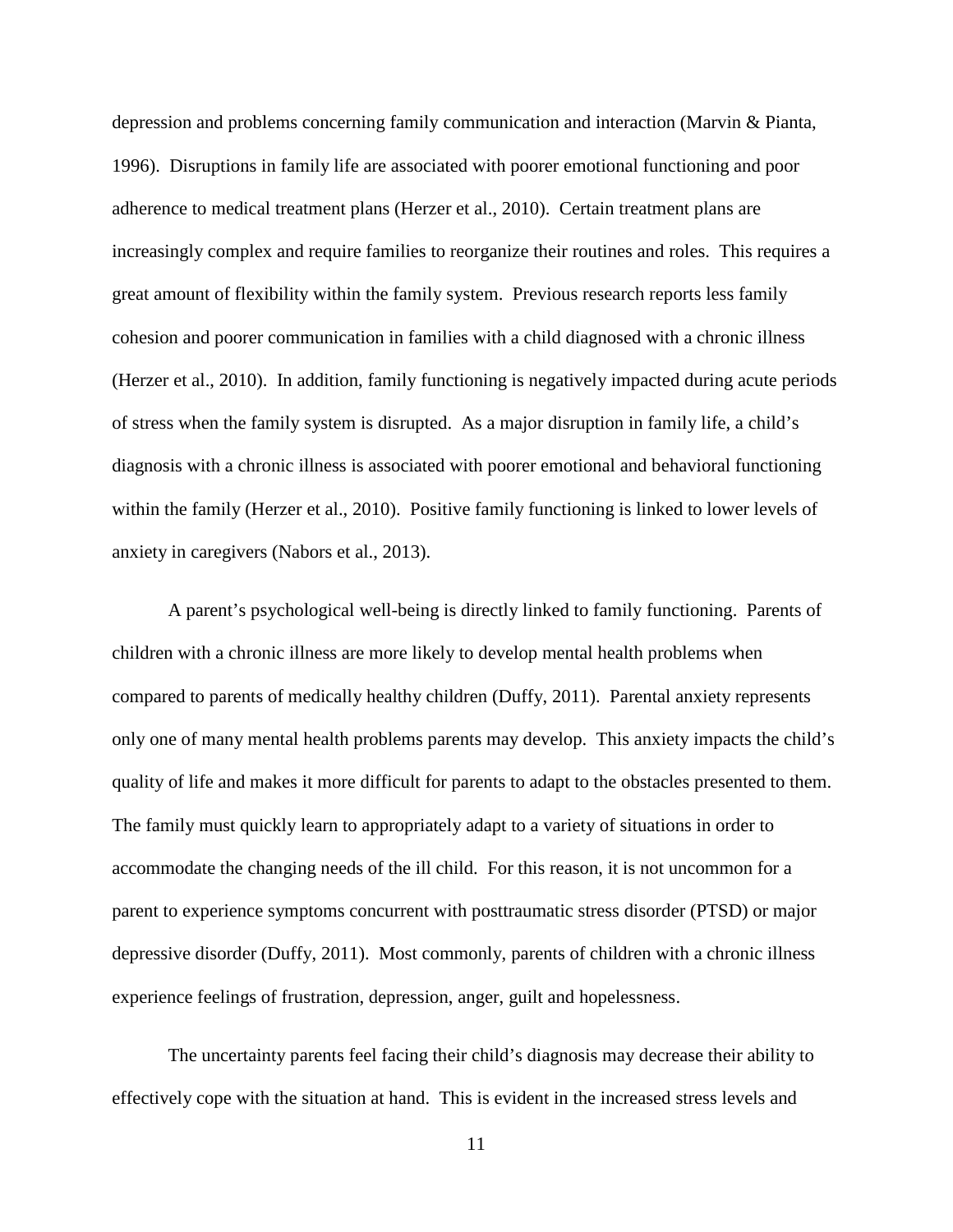negative moods experienced by parents of children with a chronic illness (Duffy, 2011). Social support is helpful for parents' successful adaptation to their child's chronic illness. Mothers report the use of both cognitive and interpersonal coping behaviors when dealing with their child's chronic illness (Katz, 2002). The presence of a strong marital relationship also helps parents adapt to the changes associated with their child's illness. Mothers report that adjustment to their child's illness brings about periodic crises and chronic sorrow (Katz, 2002).

Asthma is the most prevalent chronic illness diagnosed during childhood. Moderate to severe asthma affects up to 9.5% of the population under eighteen (CDC, 2013). Asthma is an unpredictable illness characterized by shortness of breath, chest tightness, and wheezing. Another common childhood chronic illnesses, diabetes affects approximately 151,000 individuals under the age of twenty. Every year more than 13,000 children under the age of eighteen are diagnosed with type-1 diabetes (CDC, 2013). Individuals with type-1 diabetes require daily insulin shots and a strict routine and diet. In addition, as of 2007, approximately 10,400 children are diagnosed with cancer each year (CDC, 2013). With medical advances, children diagnosed with a chronic illness are living longer, but they require more extensive treatment for their conditions. All three of these childhood illnesses require a high level of daily care and leave parents with feelings of uncertainty regarding their child's future (Duffy, 2011). Receiving a diagnosis of moderate to severe asthma, type-1 diabetes, or cancer may create a crisis for parents. Parents of children with a chronic illness report higher levels of stress than parents of medically healthy children (Duffy, 2011; Kazak, 1989). According to Melamed (2002), this parental distress can lead to poor treatment adherence and more negative child outlook.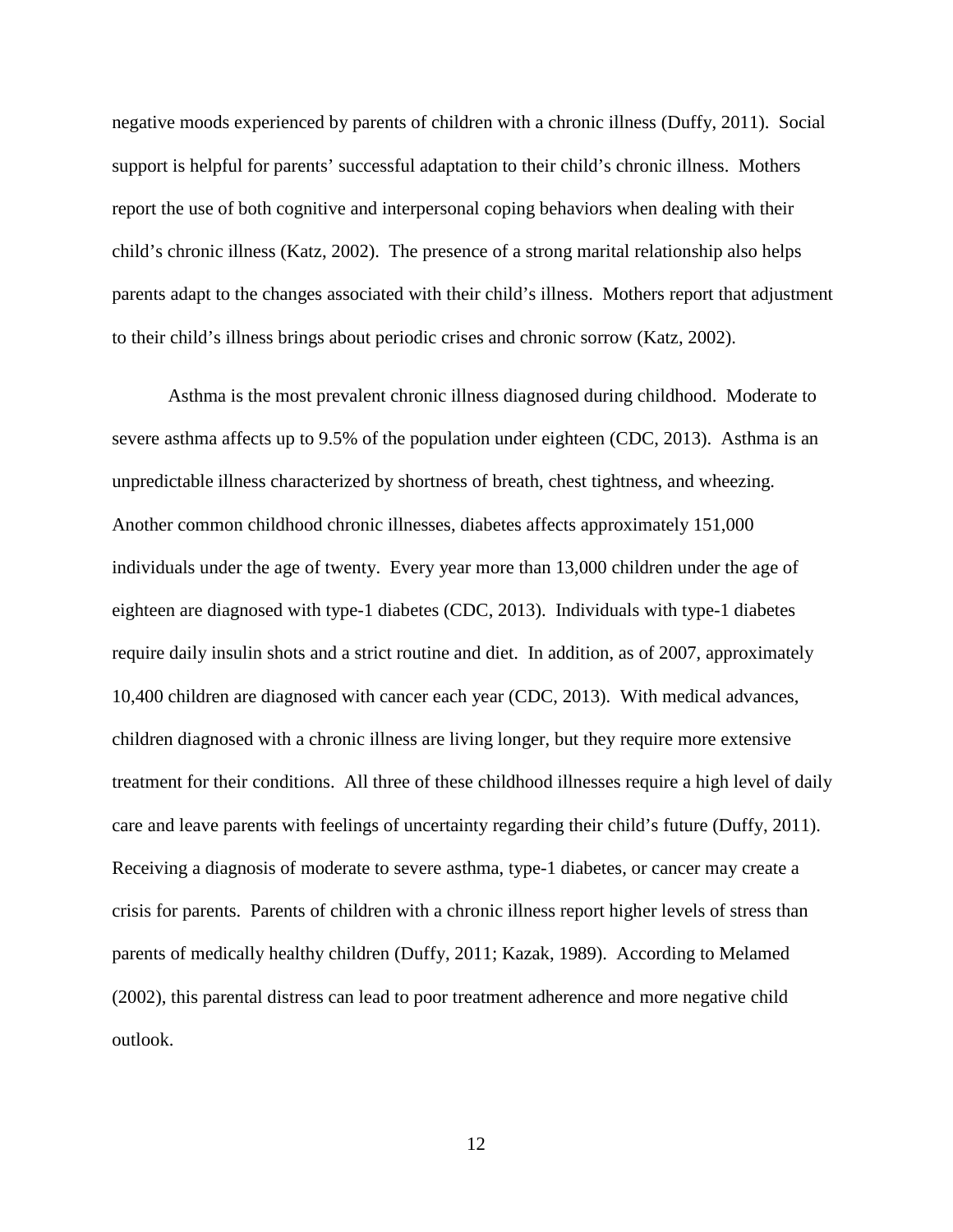#### **The Current Study**

The current study is a secondary data analysis based on the work presented by Popp et al. (in press). The current study aims to examine a continuous coding approach in contrast to the traditional dichotomous approach used for the RDI. The subcategories with the dichotomous codes are also taken into account. The first goal of this study was to examine the validity and potential usefulness of a continuous rating scale for the classification of RDIs. The standard coding system involves classification of parents into one of two categories (Resolved or Unresolved). Consistent with other measures derived from attachment theory, such as the Adult Attachment Interview (AAI; George, Kaplan & Main, 1985), in the standard coding system, parents are also classified into subcategories within these two larger categories. However, there is a void in the literature surrounding the validity and reliability of subcategory classifications for the RDI. Thus, another goal of the current study was to examine the reliability of subcategory scoring and the relationship between these subcategories and measures of family functioning, parent psychological well-being and parental coping strategies. The possibility of a streamlined approach to coding subcategories of the Unresolved classification was also examined. The final goal of this study was to examine the impact a continuous rating system could have on the classification of borderline cases.

#### **Proposed Hypotheses**

Based on the literature reviewed and study goals above, it is hypothesized that:

- 1. there is not a reliable boundary for the resolved/unresolved dichotomy.
- 2. the reorganization of subcategories for traditional coding of the RDI will add to the literature on attachment based coding systems.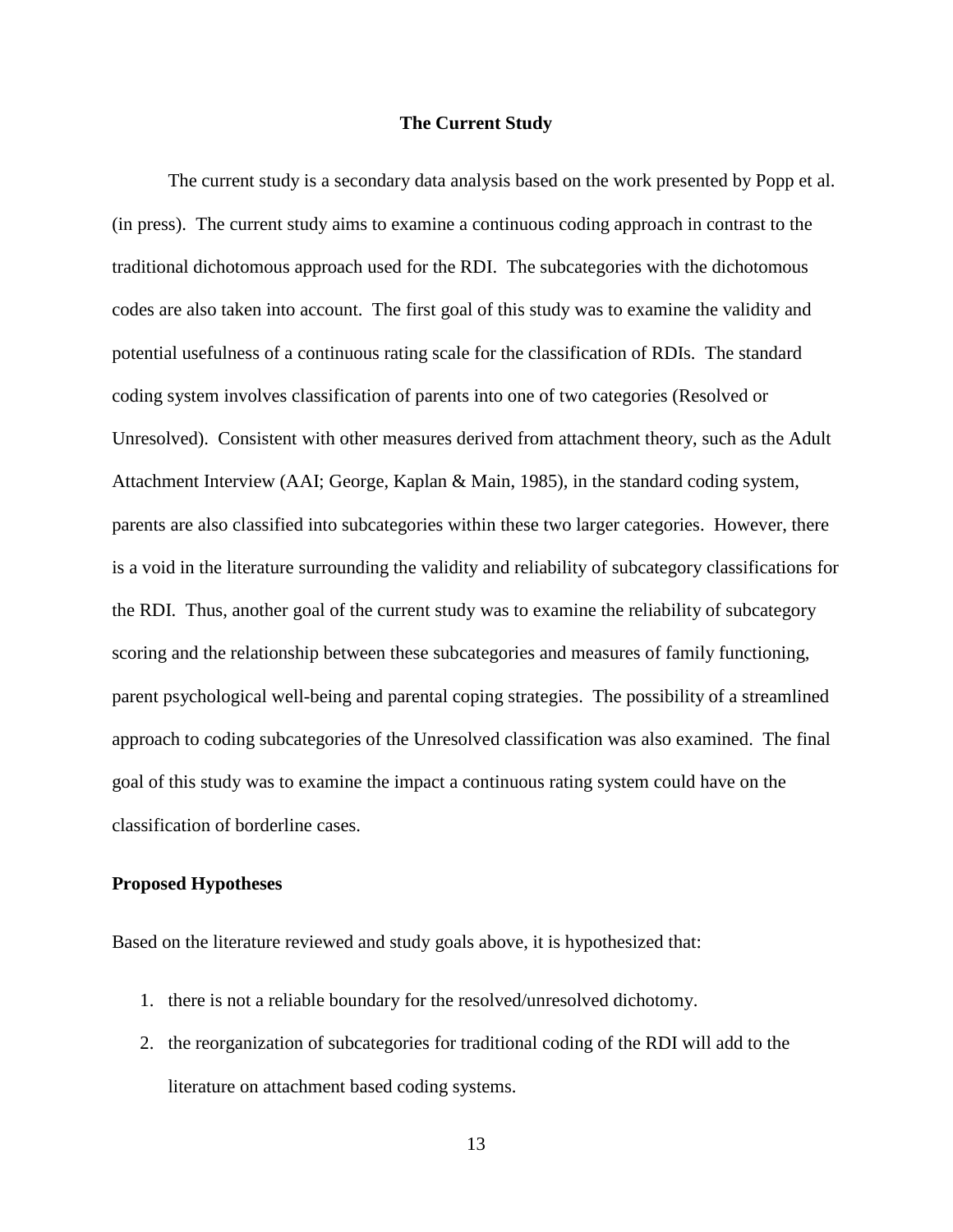- a. parents classified as Resolved-Action will be rated higher than parents classified as Resolved-Feeling and Resolved-Thinking on the continuous resolution dimension.
- b. parents classified as Resolved-Action will report higher levels of family functioning and well-being than parents classified as Resolved-Feeling and Resolved-Thinking.
- 4. higher scores on the continuum will be correlated with higher levels of reported family functioning and parent psychological well-being.
- 5.
- a. borderline cases will be more similar in levels of reported family functioning and parent psychological well-being than those not considered borderline cases.
- b. there are more substantial differences in family functioning and well-being as scores on the continuum diverge further from the 4/5 boundary.

#### **Method**

#### **Participants**

Study participants included 116 young children (29 with asthma, 37 with diabetes and 50 with cancer) and their primary caregivers (Popp et al., in press). The mean age of the children was 7.4 years and ranged from 3 months to 18 years. Sixty-four male and fifty-two female children participated. Forty-two children (36%) had been diagnosed within one year, 28 (24%) had been diagnosed for two years, 28 (24%) had been diagnosed for two to four years and 18 (16%) had been diagnosed for four or more years. The mean number of reported hospitalizations was 1.2. The mean maternal rating of illness severity on a four point scale ( $0 = not$  severe to  $3 =$ 

3.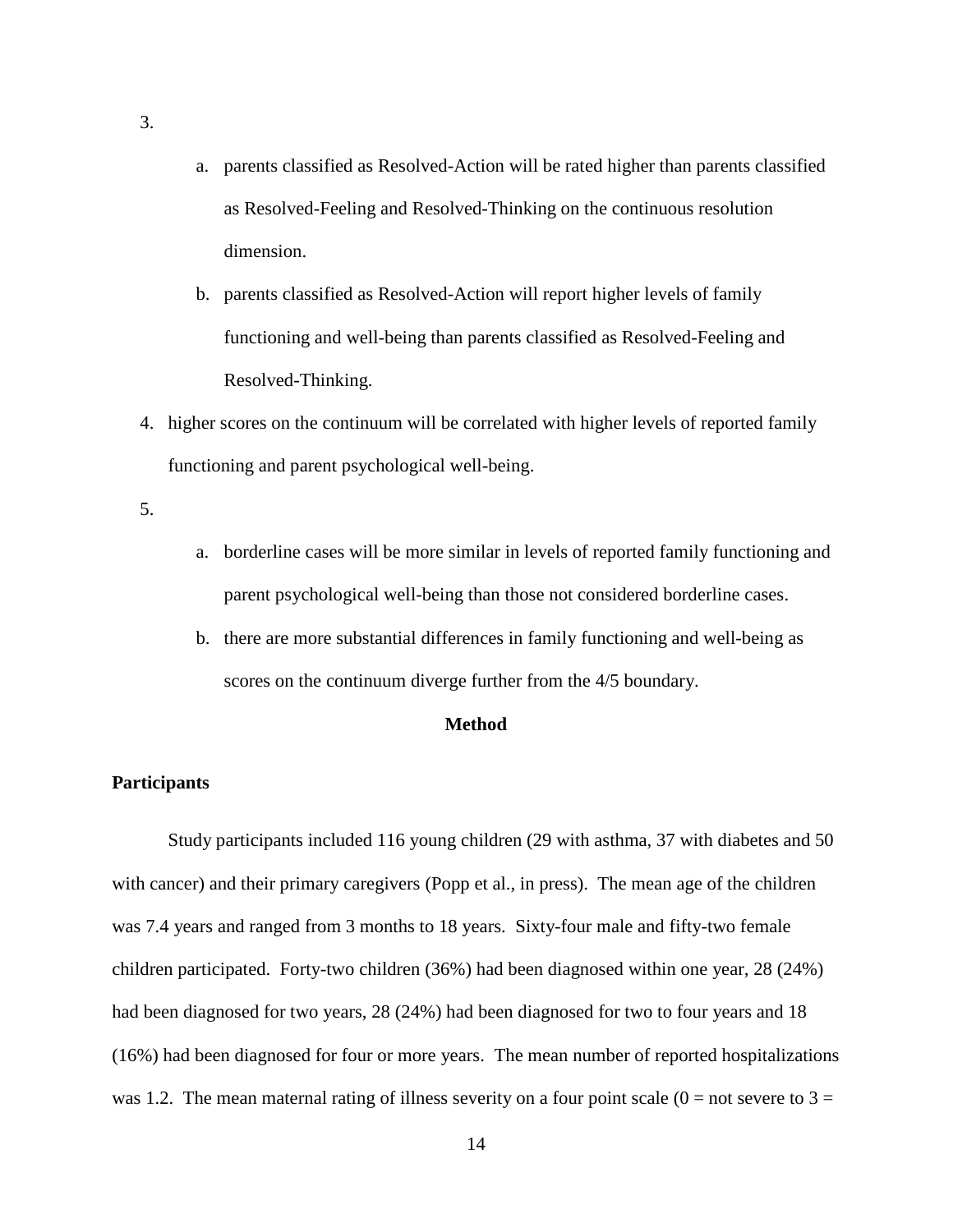very severe) was  $1.759$  (SD = 0.916) (See Table 1 for child demographics by illness group). The sample of parents included 69% Caucasian, 11% African American, 9% Puerto Rican, 8% Biracial, 1% Asian, 1% Eastern European, 1% Indian. The mean age of mothers in this study was 38 years (See Table 2 for parent demographics by illness group).

#### **Procedures**

Children with type 1 diabetes and cancer were recruited through the endocrinology and hematology/oncology departments at Connecticut Children's Medical Center (CCMC), Hartford, CT. Study flyers were given to families by their doctor or nurse practitioner at regularly scheduled appointments. Flyers were also placed in patient rooms and the waiting room of the endocrinology department. Children with asthma and their families were recruited by project staff through three pediatrician offices in the greater Hartford area. Study flyers were placed in waiting rooms and patient rooms of these offices as well (Popp et al., in press).

The principal investigator contacted families to screen for eligibility and schedule a home visit. During the home visit, parents completed self-report measures and a brief videotaped interview. At the same time, children completed a story telling task with the principal investigator or a trained research assistant. Parental informed consent and child assent were obtained before instructions for the study were given. The home visit was approximately one hour and parents received a \$25 gift card for their participation. All recruitment and procedures complied with the standards of CCMC, as well as the Institutional Review Board of the University of Connecticut (Popp et al., in press).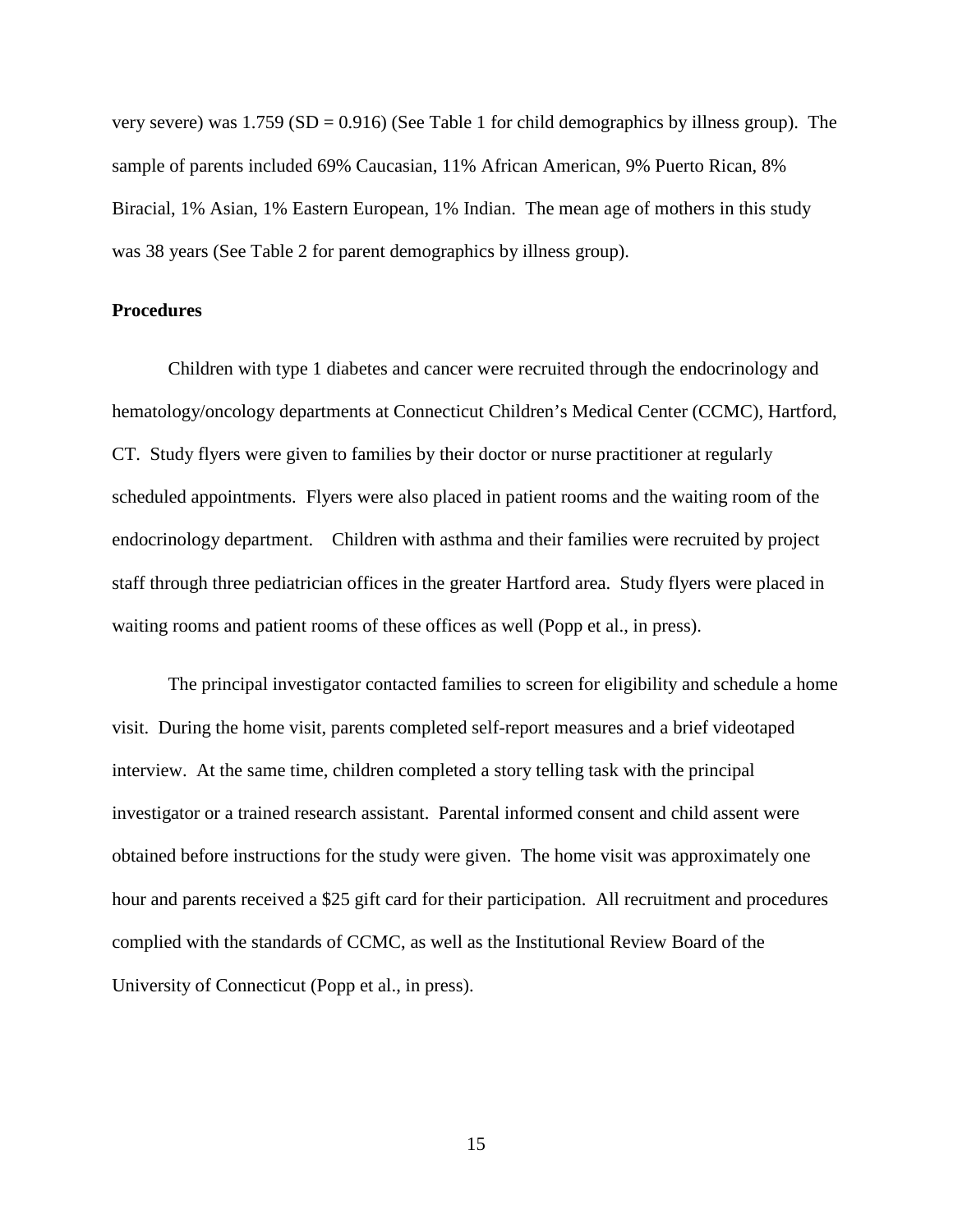#### **Measures**

**Demographic and illness history.** Parents reported basic demographic information on themselves and their children, including the child's medical history, level of illness severity, and number of hospitalizations. Illness severity was rated on a 4-point scale  $(0 = not that severe to 3)$  $=$  very severe).

**Parent narratives.** A trained researcher administered the Reaction to Diagnosis Interview (RDI) (Pianta & Marvin, 1992) to all mothers in order to evaluate their feelings and thoughts surrounding their child's diagnosis. The RDI classifies parents as either resolved or unresolved based on their answers to a series of six questions. Researchers asked mothers: 1) When did you first realize that your child had a medical problem? 2) What were your feelings at the time of this realization? 3) Have these feelings changed over time? 4) Tell me exactly what happened when you learned of your child's diagnosis. Where were you, who else was there, what were you thinking and feeling at that moment? 5) Have these feelings changed over time? 6) Parents sometimes wonder or have ideas about why they have a child with special needs. Do you have anything like that that you wonder about? (Pianta & Marvin, 1992). Interviewees are classified as Resolved or Unresolved and are also further classified into one of nine previously discussed subcategories.

There are multiple subcategories nested within the resolved/unresolved dichotomy. Parents classified as resolved are categorized into one of three groups: Action, Feeling or Thinking. Parents classified as unresolved are categorized into one of six groups: Emotionally overwhelmed, Angrily preoccupied, Neutralizing, Depressed/passive, Cognitive distortions or Disorganized/confused. Two trained coders independently assessed each interview based on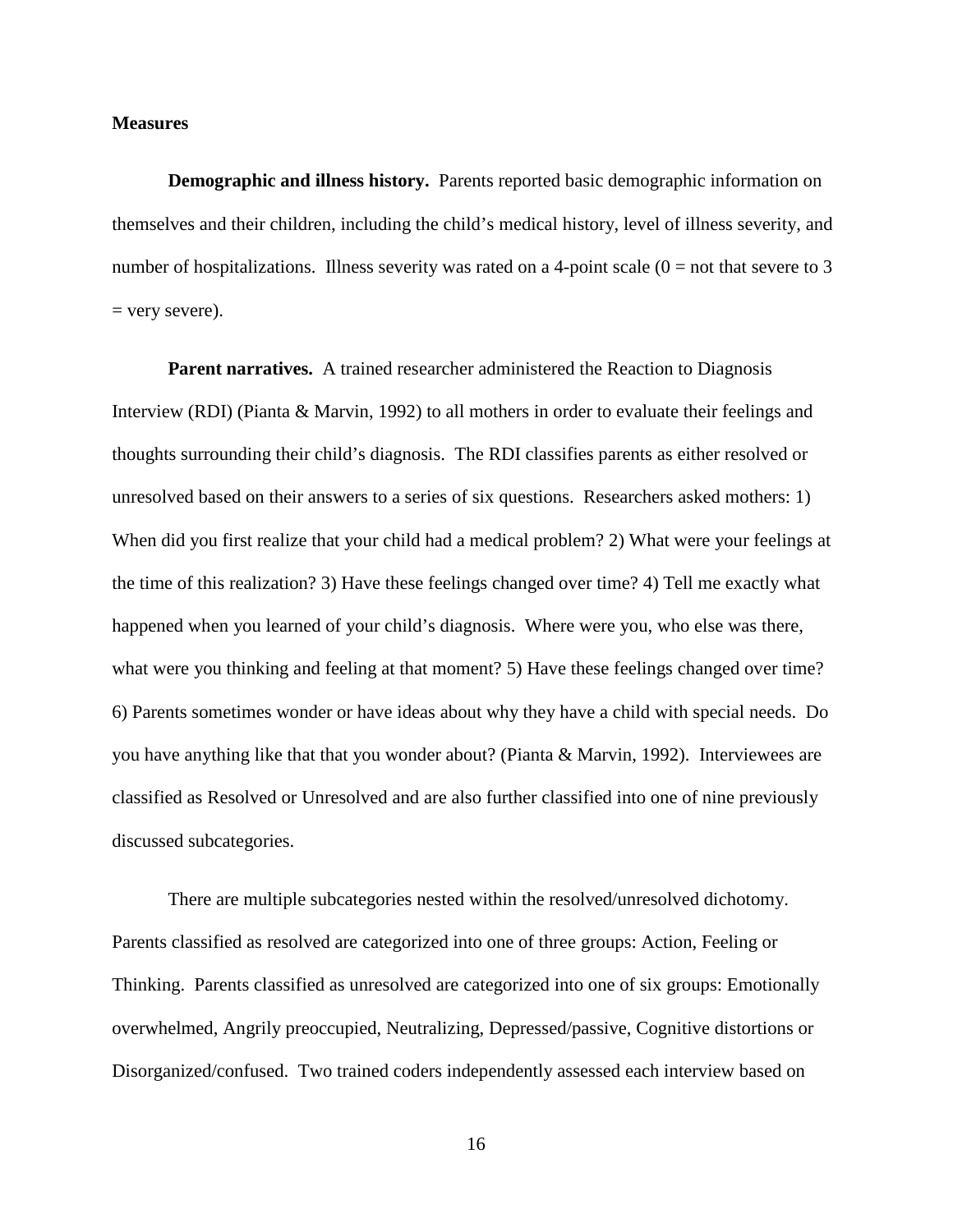verbal and nonverbal content and assigned a dichotomous code, as well as, a subcategory classification.

In order to code the parent interviews that were collected, the PI and research assistant were trained to code the RDI from the third investigator in this study from materials and tapes provided by Marvin and Pianta. After training was complete, each coder was given a set of ten practice tapes to assess. In order to be approved as an RDI coder, each researcher was required to achieve a minimum of 80% agreement for the ten practice tapes. For this study, all 116 RDIs were coded independently. The researchers agreed on 99 of these 116 RDIs, for an agreement level of 85% (kappa =  $0.70$ ,  $p < .001$ ). Consensus was reached for the 17 discrepancies by the two trained coders.

**Continuous rating of resolution.** Another method of coding the RDI, developed by Kearney (2010), involves an 8-point continuous scale rather than dichotomous ratings. Scores ranging from one to four are considered unresolved  $(1 = \text{Strongly Unresolved}, 2 = \text{Clearly}$ Unresolved,  $3 =$  Mostly Unresolved,  $4 =$  Somewhat Unresolved) and scores ranging from five to eight are considered resolved ( $5 =$  Somewhat Resolved,  $6 =$  Mostly Resolved,  $7 =$  Clearly Resolved,  $8 =$  Strongly Resolved). In this study, the continuous scale was used to further examine cases classified as either Somewhat Resolved or Somewhat Unresolved. These cases are of interest because the narratives of individuals rated as Somewhat Resolved, as well as those rated Somewhat Unresolved contain elements of both classifications. The examination of what makes these classifications distinct could assist in future coding through the clarification of the coding manual.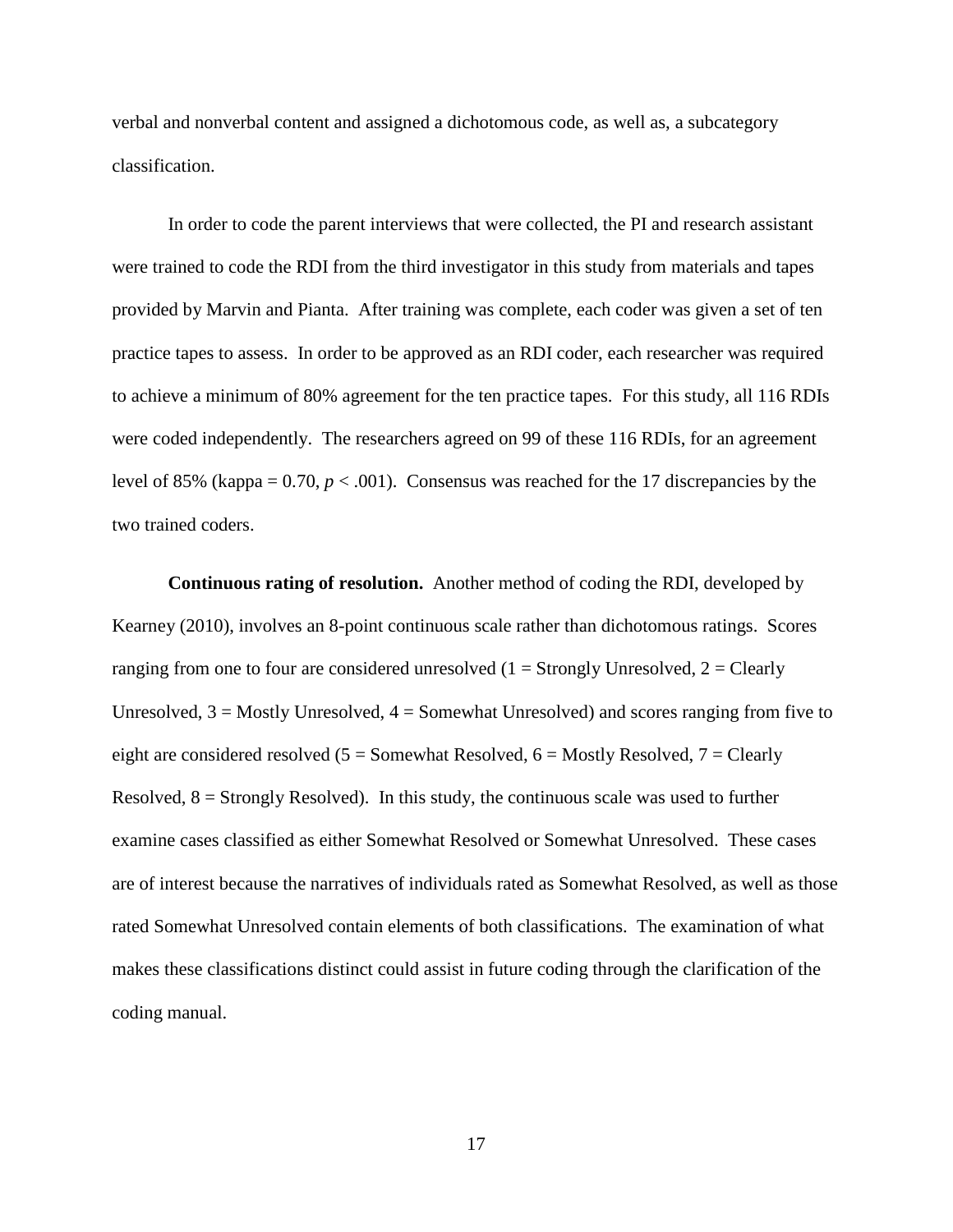**Family adjustment.** The Family Environment Scale (FES; Moos & Moos, 1986) was used to assess family functioning. The FES consists of 90 items that the respondent identifies as true or false of his or her family. For this study, the Family Relationship Index was used to assess family environment. The Family Relationship Index includes cohesion, expressiveness and conflict subscales. Moos and Moos (1986) report internal consistency ( $\alpha$  = 0.61-0.78) and test-retest reliability ( $r = 0.68 - 0.86$ ) for the FES.

**Parental psychological adjustment.** The Brief Symptom Inventory (BSI; Derogatis & Melisaratos, 1983) was used to assess parental adjustment. The BSI consists of 53 items measuring psychological distress on a 5-point scale  $(0 = Not at all to 4 = Extremely)$ . The BSI is used to assess nine symptoms including: somatization, obsessive compulsive tendencies, interpersonal sensitivity, depression, anxiety, hostility, phobic anxiety, paranoid ideation and psychoticism. Respondents are asked to indicate the extent to which they have experienced the symptoms in the past seven days. Only the Global Severity Index score was used in this study. The Global Severity Index represents the average of the nine subscales mentioned above. The BSI demonstrates both validity and reliability. Derogatis and Melisaratos (1983) report internal consistency ( $\alpha$  = 0.71-0.85) for the BSI.

**Parental coping behaviors.** The 60-item COPE (Carver et al., 1989) was used to assess a broad range of coping responses and strategies used by parents in times of stress. Each item describes a method of coping. Respondents are asked to rate the extent to which they engage in this particular method of coping on a 4-point scale  $(1 = I$  usually don't do this at all to  $4 = I$  do this a lot). This measure is used to determine how often the strategies are used rather than their perceived effectiveness. Of the 14 subscales contained within the COPE, three composite scores were used in analyses in the current study. These three coping composite scores assessed in the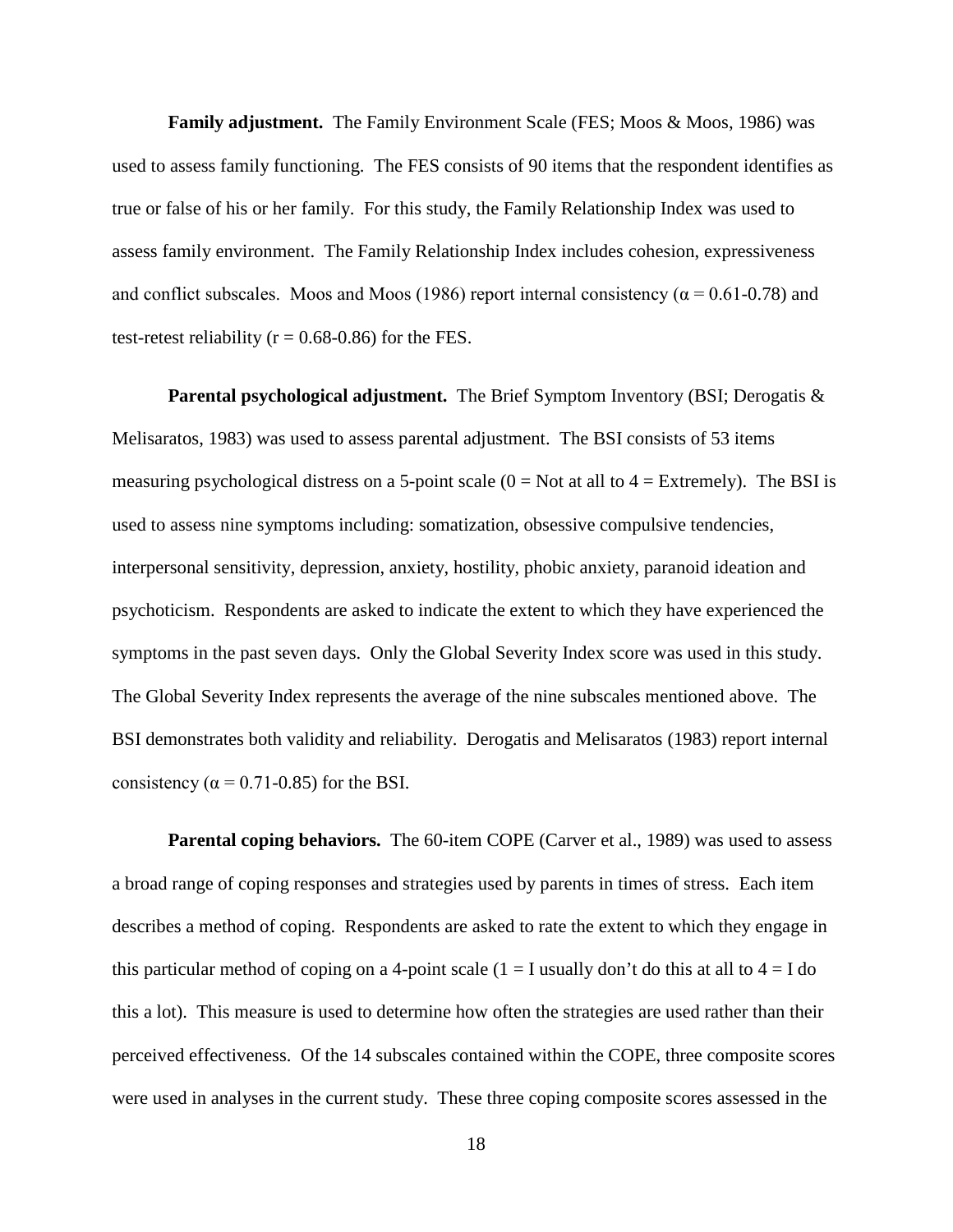current study are self-sufficient coping, avoidant coping and coping through the use of social support.

#### **Data Analysis Plan**

Descriptive data on parent resolution of their child's diagnosis, family environment, coping strategies and symptoms of parental stress were run with all three illness groups as a whole. First, the kappa value and percentage of agreement between Coder 1 and Coder 2 were determined in order to establish inter-rater reliability for the dichotomy and subcategories. Next, an ANOVA was performed to see if the three subcategories of the resolved classification (Action, Feeling, and Thinking) differed in the distribution of cases throughout the continuous scale. The possibility of reorganizing the Unresolved subcategories was examined. Only information from individuals in the diabetes and asthma samples ( $n = 66$ ) was used for analyses associated with Hypotheses 3b, 4, 5a and 5b. A second ANOVA was performed to determine if the three subcategories of the resolved classification differed across measures of family functioning and parental well-being. Bivariate correlation analyses between the continuous rating scores and measures of family functioning, parent psychological well-being and parental coping were conducted. These correlations were then re-examined using partial correlations and controlling for time since diagnosis, number of hospitalizations and illness severity. Finally, Independent Samples T-tests were used to analyze the relationship between continuous rating scores and family functioning. Continuous rating scores were grouped together for this set of analyses.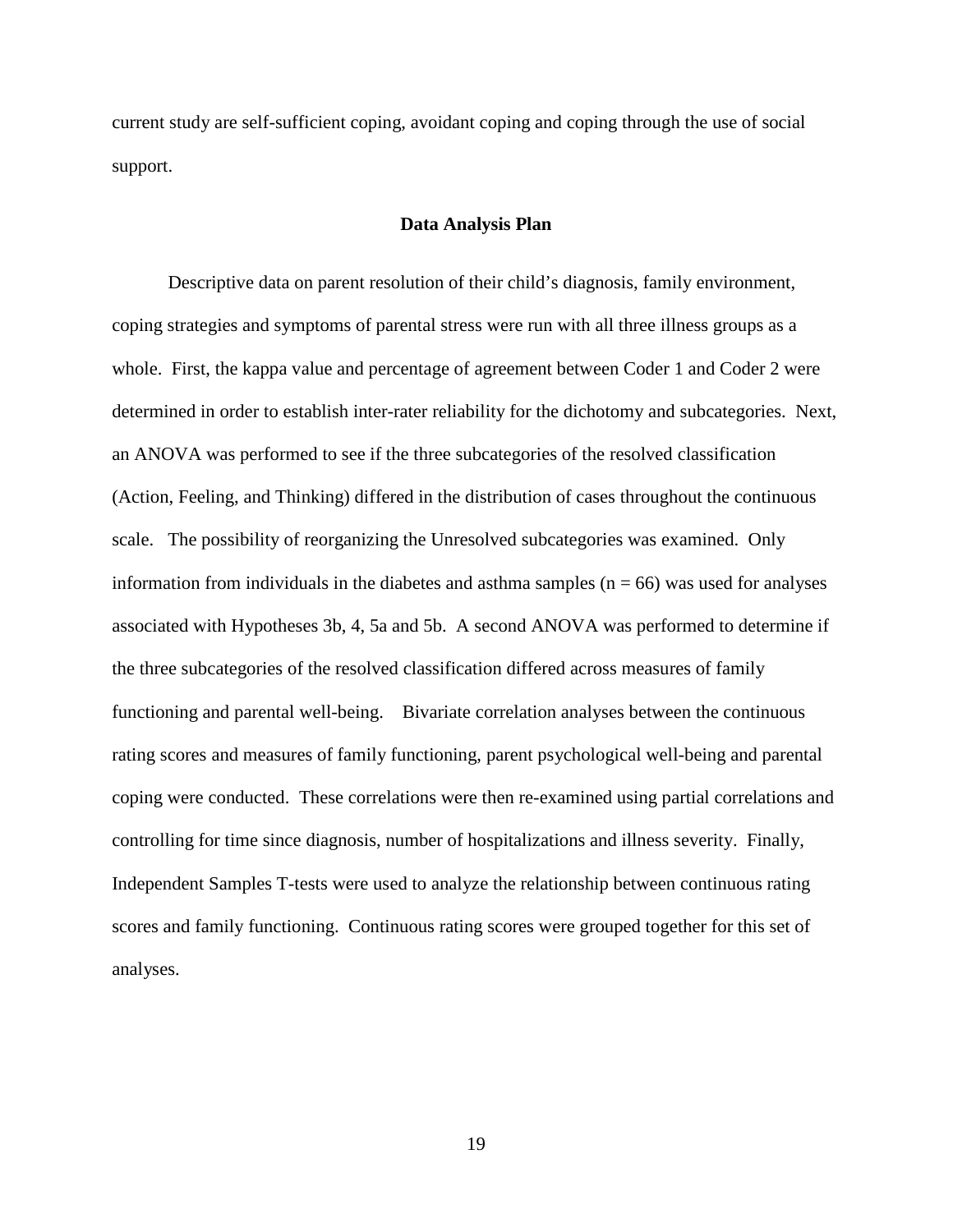#### **Results**

#### **Descriptives**

Prior to analysis, means of the family functioning measures were calculated (see Table 3). Frequencies were computed for the dichotomous classifications reported by each coder (See Table 4). Coder 1 classified 56.9% (n=66) of mothers as resolved and  $43.1\%$  (n=50) as unresolved. Coder 2 classified 57.8% ( $n=67$ ) of mothers as resolved and 42.2% ( $n=49$ ) as unresolved. Frequencies for each numerical score on the continuum are shown below in Table 5. To test reliability as well as the boundary between the resolved and unresolved classifications, a cross tabulation of coder 1's continuous ratings and coder 2's dichotomous ratings was used (See Table 6).

#### **Reliability of Scoring**

Coder 1 and coder 2 agreed on 99 and disagreed on 17 of the dichotomous classification cases. The majority of the 17 discrepancies can be classified into three major types or profiles: borderline cases, extreme cases and cases involving a difference in perspective. About 41% of the discrepancy cases can be classified as borderline cases  $(n = 7)$ . This means that these cases were classified as either 4s or 5s (somewhat unresolved/somewhat resolved), but in the process of reviewing the discrepancies during consensus discussions, the classification was reconsidered and assigned a code on the other side of the cut-off point. For example, reflected when one mother classified as Neutralizing by one coder and Action by another was asked how she felt about her child's diagnosis, she replied "You just deal with it." While "dealing" with the diagnosis characterizes the Action subcategory of the Resolved classification, this statement could also be considered as a denial of the impact the diagnosis has had on the family.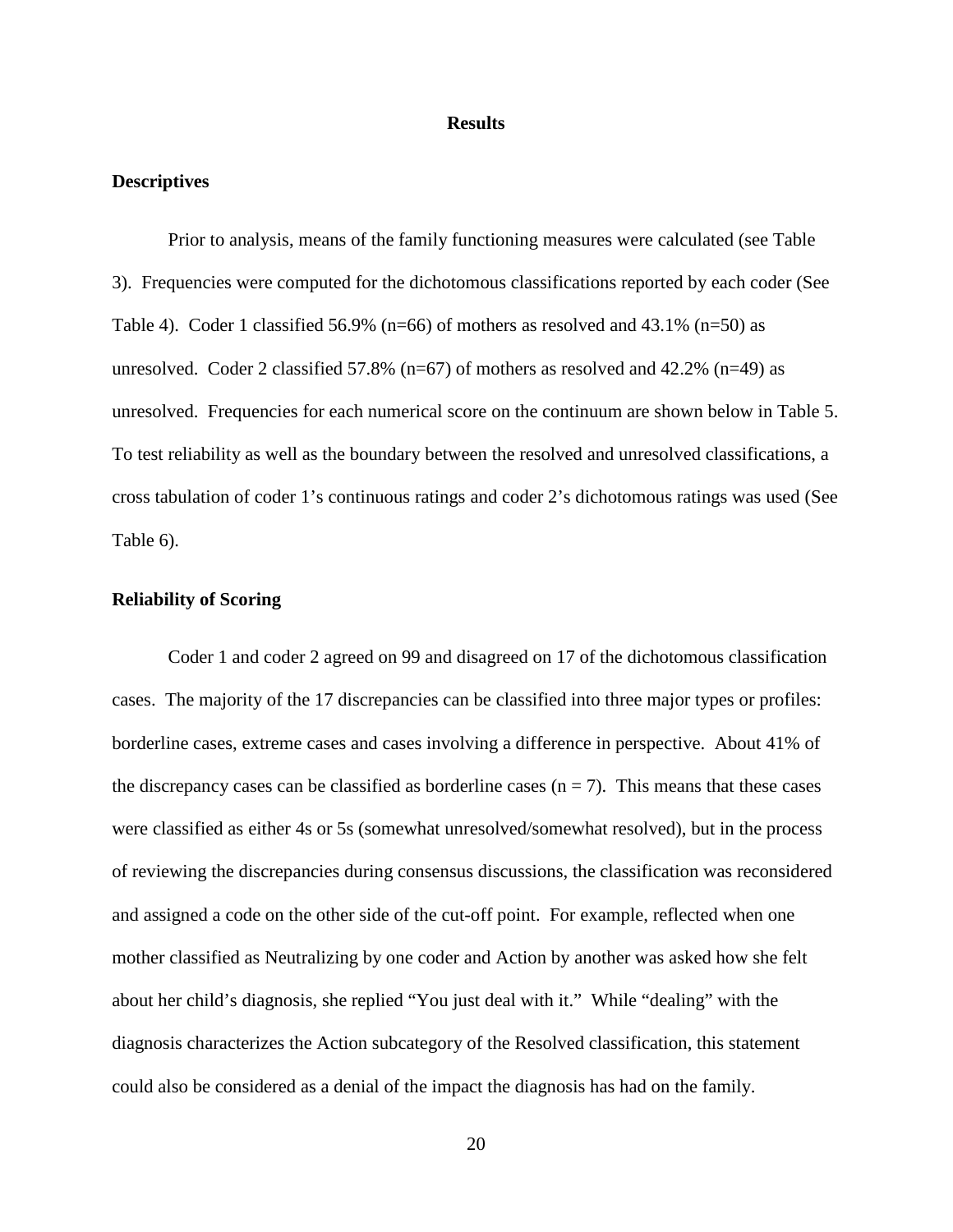Borderline cases such as this are difficult to code because each interview contains elements of both Resolved and Unresolved classifications.

About 29% of discrepancy cases  $(n = 5)$  revealed more extreme disagreements, with the continuous scale rating changing significantly following reliability conferencing. In most of these cases scores were changed from 2s to 6s or vice versa. For example, a parent classified as Emotionally Overwhelmed exhibits extreme or dysregulated strategies associated with the classification of Feeling. Narratives that revealed a reliance on Feeling utilize similar methods of coping but differ in degree or in execution, leading to Resolved or Unresolved category decisions. About 18% of cases  $(n = 3)$  in which there were discrepancies involved a difference in rater perspective. In these cases, it was difficult to distinguish the pattern of parent responses. For example, one coder viewed the parent as dismissive toward the diagnosis while the other coder viewed the parent as very well adjusted and thoughtful. Although acceptance of the diagnosis is a key characteristic of resolved status, what appears to be acceptance could in fact be minimization of the impact of the diagnosis used as a coping mechanism. Upon discussion, the coders agreed that they each had a different perspective and interpreted the same interview differently. The final two cases coders disagreed on were not classifiable in the three profiles presented above.

#### **Hypothesis 1. Analysis of the Resolved/Unresolved Boundary**

Coders disagreed on dichotomous classification for 17 of the 116 videos making the reliability between the coders  $85.3\%$  (kappa = 0.70,  $p < 0.000$ ). Following reliability conferencing, 57.8% ( $n = 67$ ) of mothers were classified as resolved and 42.2% ( $n = 49$ ) were classified as unresolved based on coding criteria for the RDI. Continuous scores were revised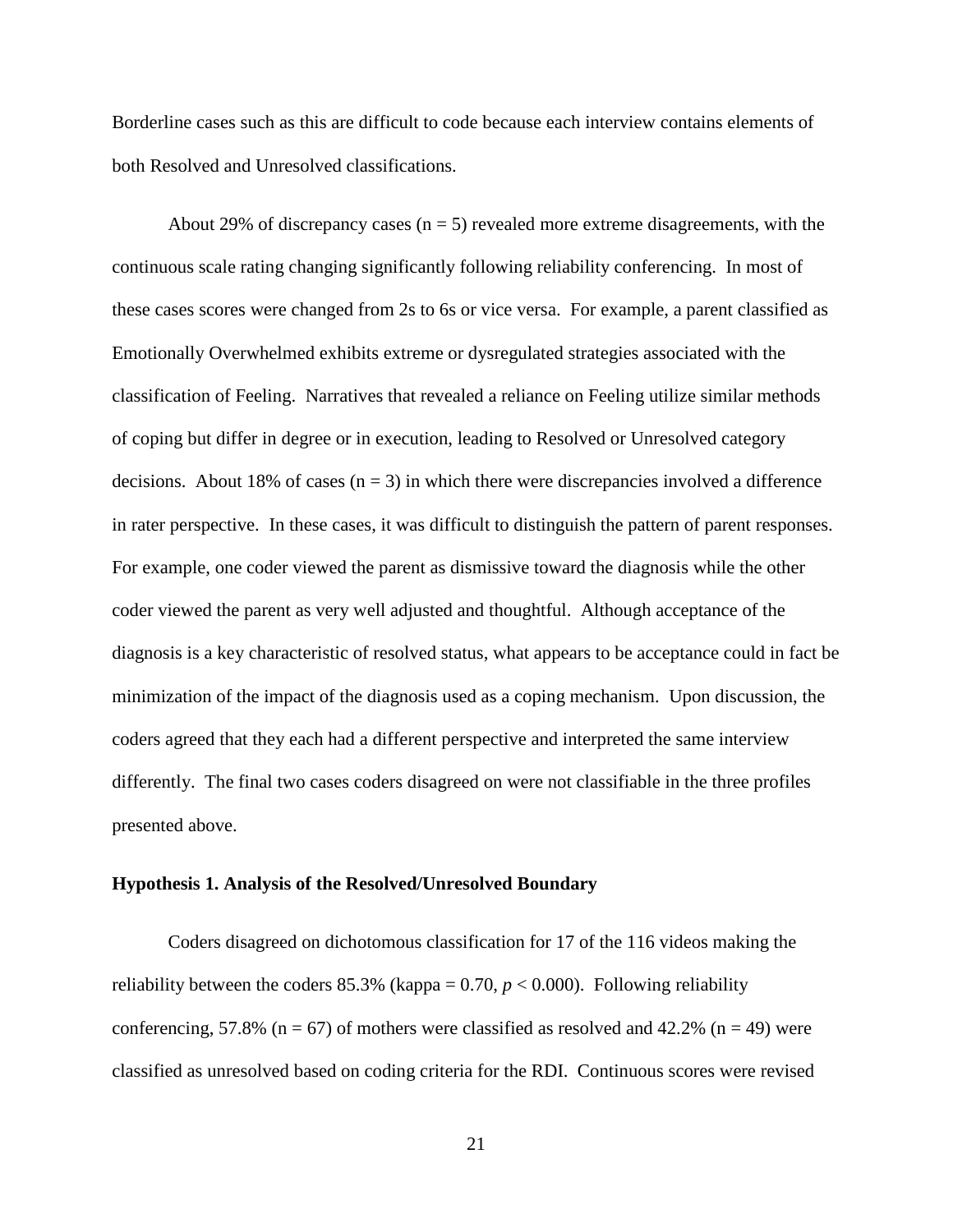based on the new dichotomous information. Approximately 41% of the disagreements ( $n = 7$ ) can be considered borderline cases, meaning these interviews were scored as 4s or 5s. These seven borderline cases were of particular interest and were examined further in Hypothesis 5a and 5b.

#### **Hypothesis 2. Descriptive analysis of unresolved subcategory classifications by coder**

Frequencies for subcategory classifications by coder can be found in Table 7. A crosstabulation of the subcategory classifications by coder was conducted producing a 9 X 9 table. This descriptive analysis shows the agreements and disagreements between coders regarding subcategory classifications. The three subcategories with the highest rates of agreement between coders were Unresolved-Depressed/Passive (kappa =  $0.697$ , p =  $0.000$ ), Unresolved-Cognitive Distortions (kappa =  $0.655$ , p =  $0.000$ ), and Unresolved-Emotionally Overwhelmed (kappa = 0.641,  $p = 0.000$ . These findings suggest that these three categories are the most distinct because they are the easiest to distinguish across coders. Unresolved-Angrily Preoccupied  $(kappa = 0.000, p = 1.000)$ , Resolved-Thinking  $(kappa = 0.106, p = 0.411)$ , and Unresolved-Neutralizing (kappa =  $0.189$ , p =  $0.155$ ) were the three subcategories with the highest rates of coder disagreement.

These kappa scores may reveal a trichotomy for the organization of the Unresolved subcategories that parallels the Resolved-Action, Resolved-Thinking, and Resolved-Feeling subcategories. It is possible that these parallels can be distinguished by intuitively pairing a low kappa score in one Unresolved subcategory with a high kappa score in another Unresolved subcategory. In this sense, it is possible that coders are more likely to choose one over the other even when the underlying mechanism is the same. For example, Unresolved-Emotionally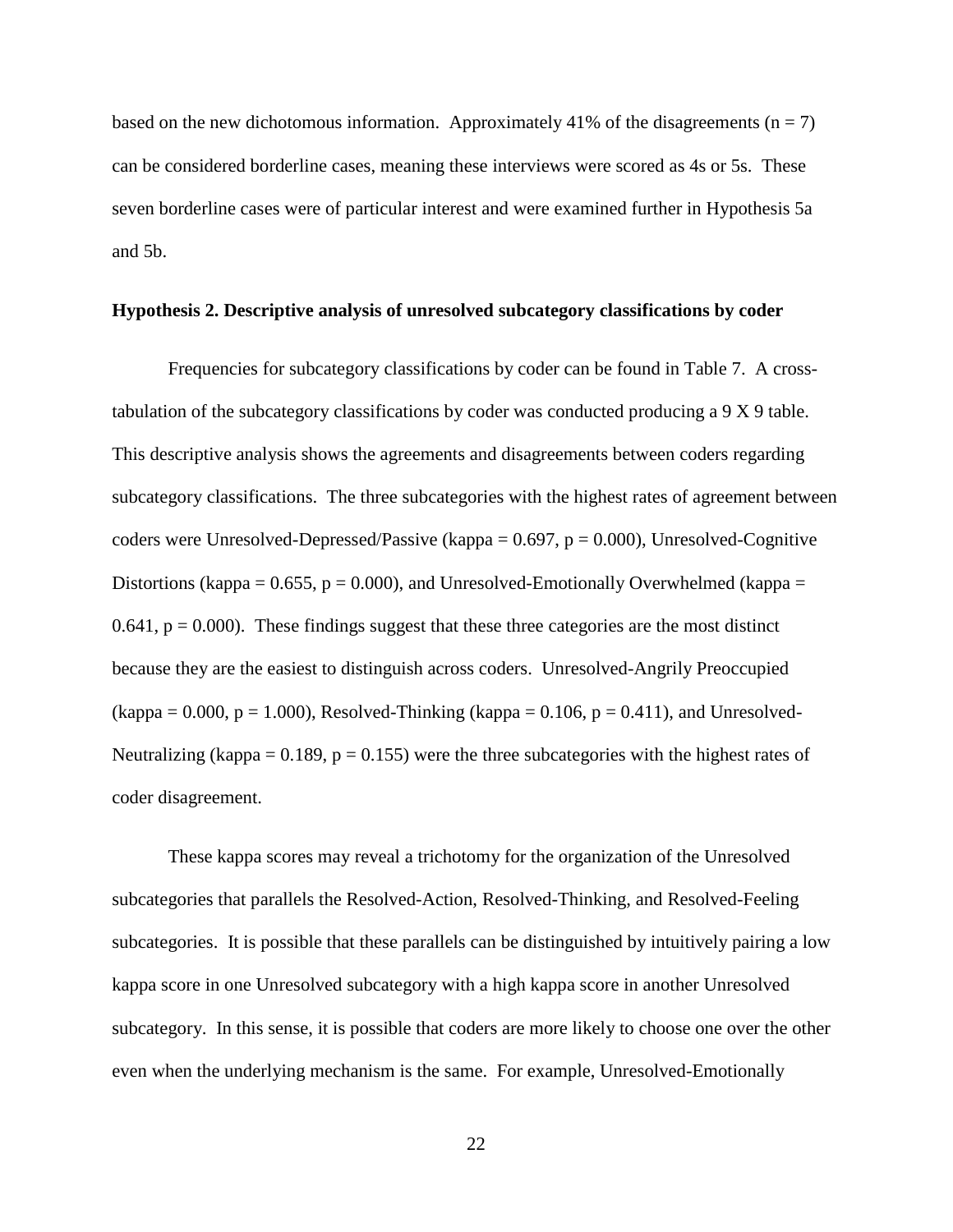Overwhelmed has a high kappa score and Unresolved-Angrily Preoccupied has a low kappa score. It is possible that coders are not distinguishing between these two subcategories.

# **Hypothesis 3a. Analysis of Variance: Do parents classified as Action score higher on the continuous dimension than those classified as Feeling or Thinking?**

To assess potential differences in continuous scores between subcategories of the resolved classification, an ANOVA was conducted. The subcategory of Action was isolated from the remaining resolved subcategories (Feeling and Thinking). Subcategories were split using 0/1 coding with Action coded as one and Feeling and Thinking coded as zero. While mean differences were in the expected direction, the ANOVA was not significant ( $F = 1.962$ ,  $p =$ 0.167).

**Hypothesis 3b. Analysis of Variance: Do parents classified as Action score higher on levels of family functioning and parental well-being than parents classified as Feeling and Thinking?**

To assess potential differences in family functioning and parental well-being scores between subcategories of the resolved classification, an ANCOVA was conducted using time since diagnosis, number of hospitalizations and illness severity as covariates. The Action subcategory was again isolated from the other resolved subcategories (Feeling and Thinking) using 0/1 coding. The ANCOVA was not significant for any of the seven measures of family functioning and parental well-being (F values range from 0.002 to 3.543).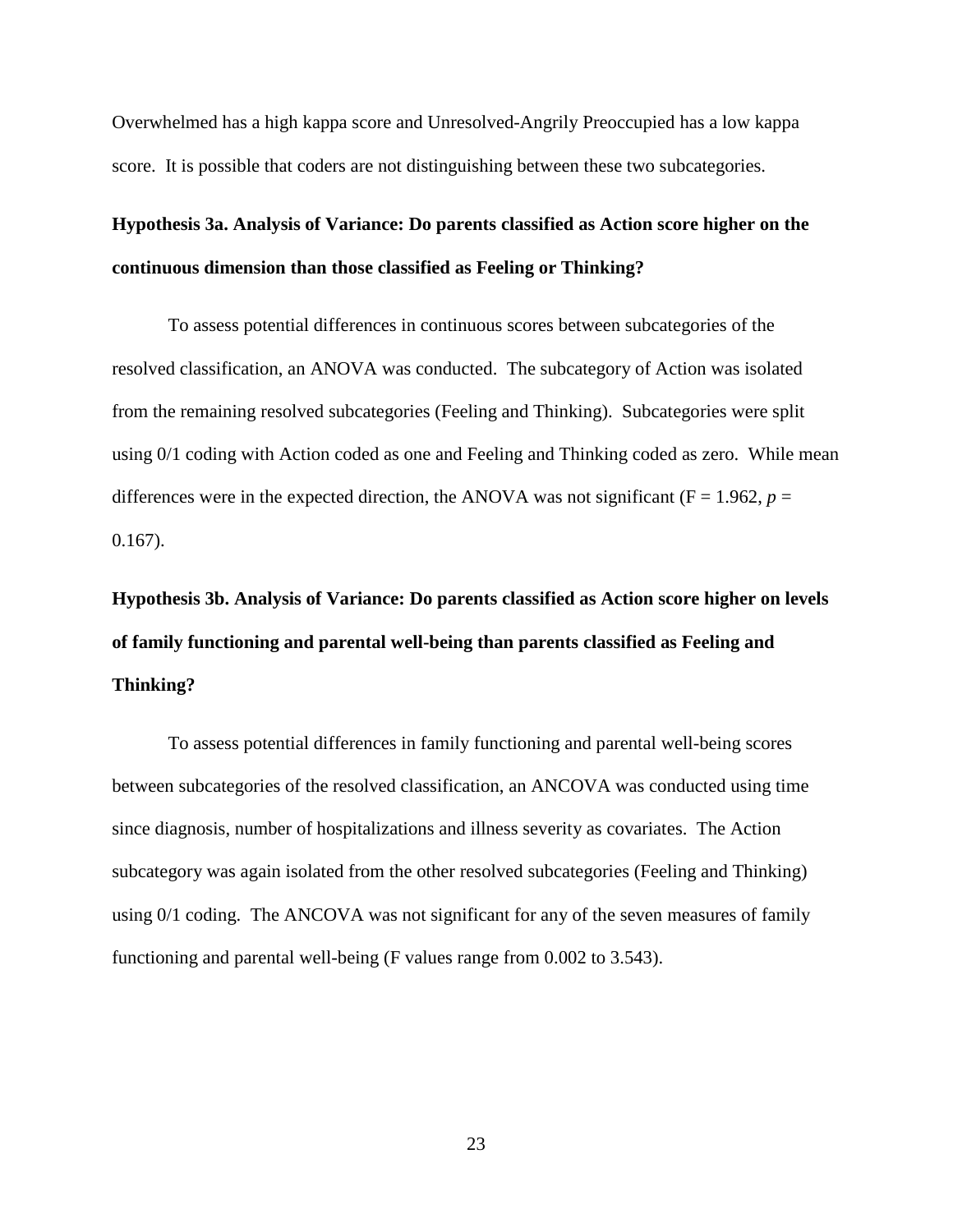# **Hypothesis 4. Correlational analysis of the relationship between continuous scores and parent reports of family functioning and well-being**

Bivariate correlations were conducted using the continuous ratings of Coder 1 and parent responses to the self-report measures including three subscales of the COPE, three subscales of the FES and the global distress score from the BSI. Correlations among parent self-report measures and continuous ratings of resolution were examined. Only one significant correlation was found. Specifically, there was a negative relationship between resolution status and mother reported family conflict ( $r = -0.268$ ,  $p = 0.030$ ). This finding suggests that mothers classified as more resolved report fewer instances of family conflict. Higher scores on the resolution continuum were also related to family expressiveness but failed to reach statistical significance (r  $= 0.233$ ,  $p = 0.059$ ). Key variables were examined further through the use of partial correlations controlling for time since diagnosis, number of hospitalizations and illness severity. Controlling for these variables increased the strength of the relationship between resolution status and family conflict ( $r = -0.333$ ,  $p = 0.008$ ) but no other relationships among the variables in question were significant.

The relationship between the dichotomous categories and each variable were examined using Independent Samples T-Tests. Levels of parent reported family cohesion  $(t = 2.373, p =$ 0.021), family expressiveness (t = 2.959,  $p = 0.004$ ) and family conflict (t = -2.065,  $p = 0.043$ ) were related to resolution status, suggesting that the dichotomy may be more valuable when analyzing factors of the FES.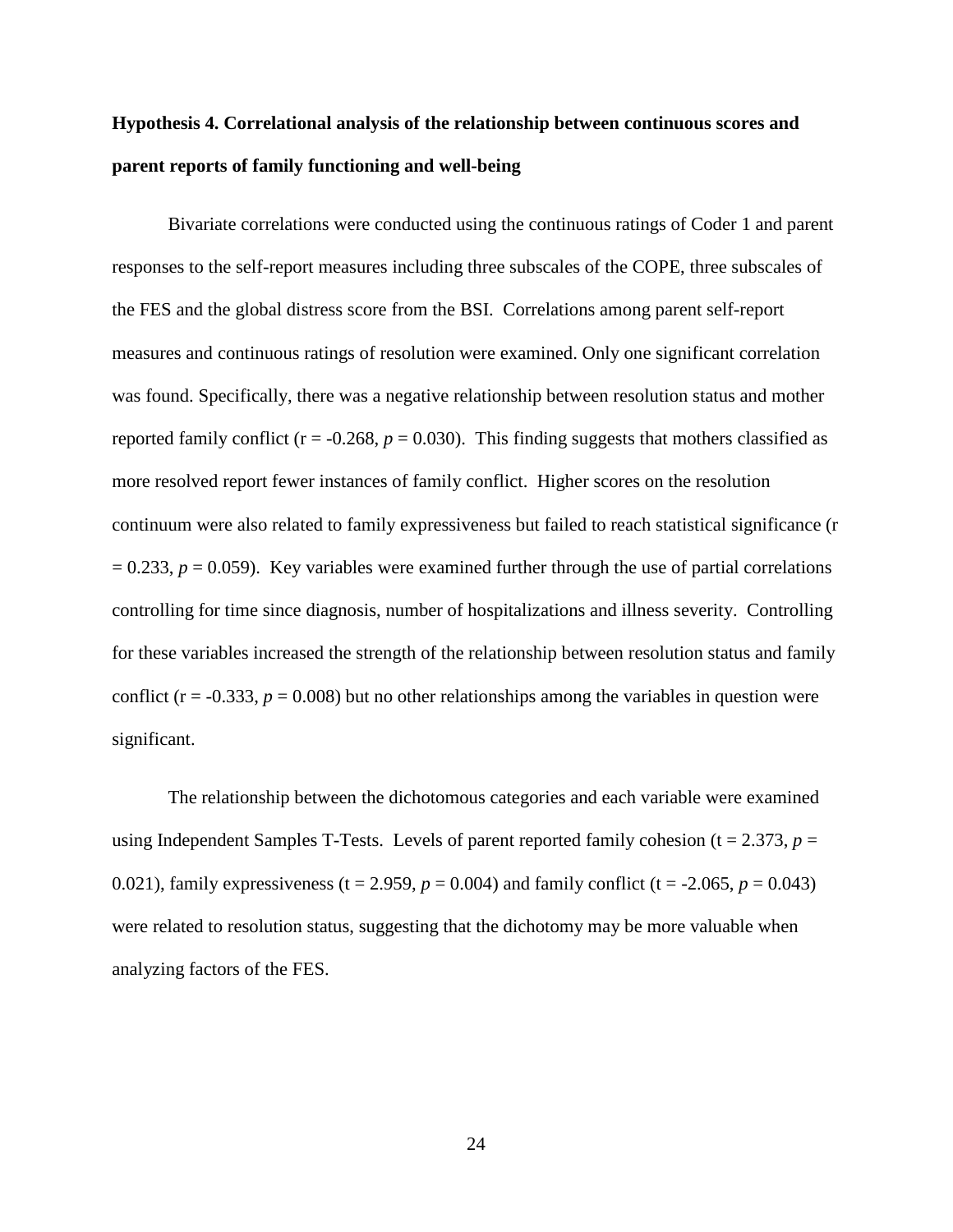# **Hypothesis 5a. Analysis of borderline cases and their continuous scores using Independent Samples T-Tests**

 T-tests were conducted to assess differences between borderline cases (continuous scores of 4 or 5) and measures of the COPE, BSI and FES. In total, 22 cases met the borderline criteria on the RDI. When the means of these groups were compared with the measures of family functioning, parent psychological well-being and parental coping, none of the variables of interest yielded statistically significant differences between cases classified as 4s and those classified as 5s, suggesting no meaningful difference between borderline ratings (See Table 8).

To further test the system of continuous classification, Independent Samples T-Tests were conducted for each subsequent step from the border/divide between the resolved and unresolved categories. When cases classified as 3s and those classified as 6s were compared (n  $= 26$ ), resolved mothers reported higher levels of family expressiveness (t =  $-3.470$ ,  $p = 0.002$ ). Similarly, when 2s and 7s were compared  $(n = 16)$ , resolved mothers reported lower levels of family conflict (t = 2.364,  $p = 0.033$ ) and avoidant coping (t = 2.084,  $p = 0.056$ ). Resolved mothers also had lower scores on the BSI global index ( $t = 2.104$ ,  $p = 0.054$ ). A comparison of 1s and 8s was not possible due to the limited number of cases ( $n = 0$ ,  $n = 2$  respectively). These findings suggest that cases further from the resolved/unresolved boundary are more different than those that are closer to the boundary. It is possible that these findings provide support for a trichotomous scoring system.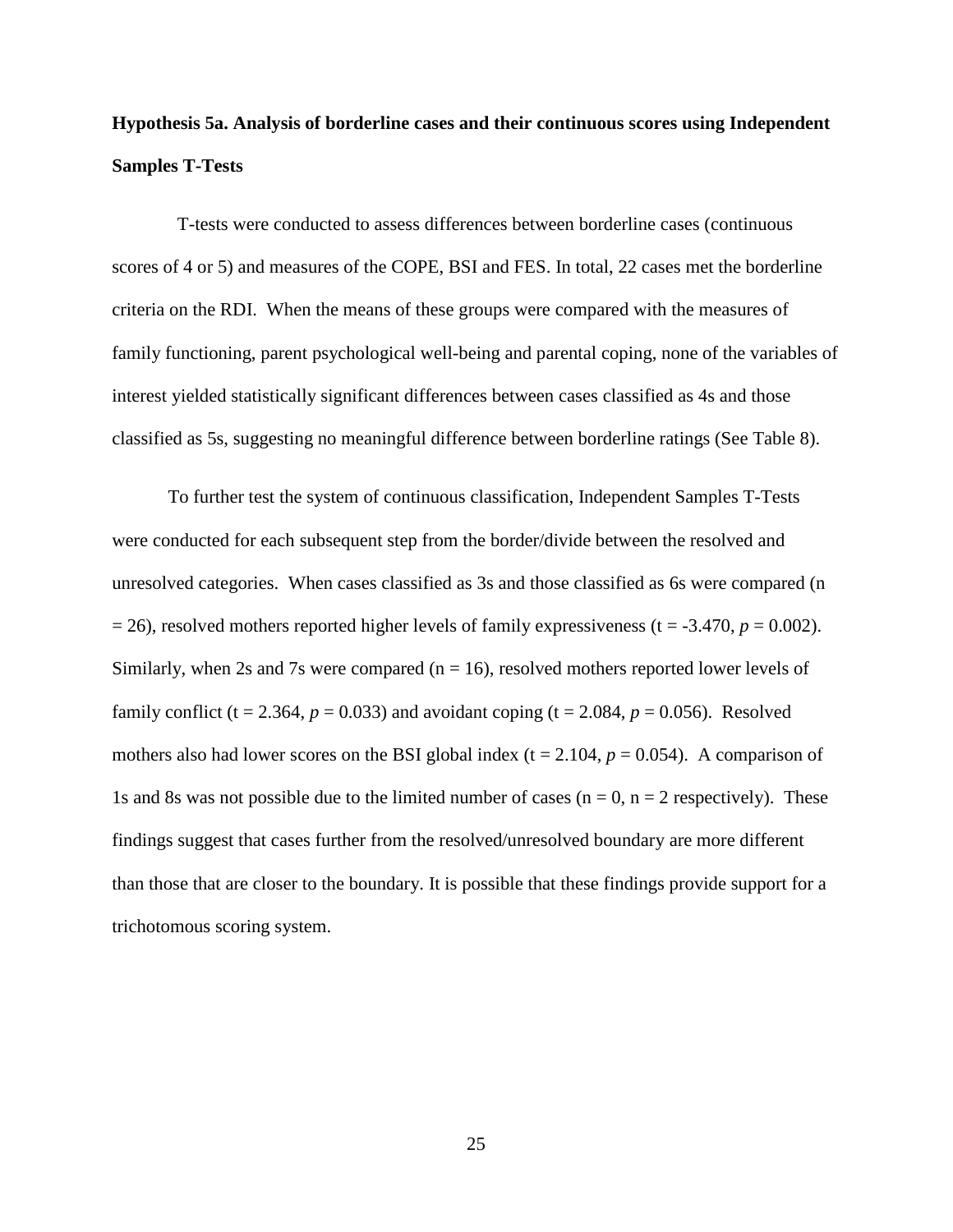**Hypothesis 5b. Analysis of distance from the cutoff point using Independent Samples T-Tests**

Similar results were found when cases were grouped together for analysis. When 3s and 4s were compared to 5s and 6s, family cohesion  $(t = -2.237, p = 0.030)$  and family expressiveness ( $t = -3.241$ ,  $p = 0.002$ ) were significantly different. For analyses that included 2s and 7s, family conflict (t = 2.133,  $p = 0.037$ ) was significantly different in addition to family cohesion (t = -2.542,  $p = 0.014$ ) and family expressiveness (t = -3.408,  $p = 0.001$ ).

#### **Discussion**

In this secondary data analysis, parent reaction to diagnosis interviews were rescored using a continuum rather than dichotomous and subcategory classifications. A main goal of this analysis was to determine the distribution of classification errors and discrepancies in coding. Our findings suggest adequate reliability between dichotomous and continuous ratings. Another goal was to examine differences between continuous and categorical resolution classification and how each system predicts parent reported levels of stress, coping and family environment. The findings of this study suggest that a continuous approach to classifying the RDI is a viable option and presents the possible usefulness of a trichotomous coding system. It is also possible for the Unresolved subcategories to be reorganized to assist in a more streamlined approach to coding. The findings of this study also suggest that although the presence of a chronic illness seriously impacts a family, it is not the only factor that contributes to overall family functioning.

#### **Reliability of Categorical Boundaries**

Using kappa, coders reached an acceptable level of agreement (Cohen, 1960). The 17 cases with discrepancies can be divided into three separate profiles: borderline cases, extreme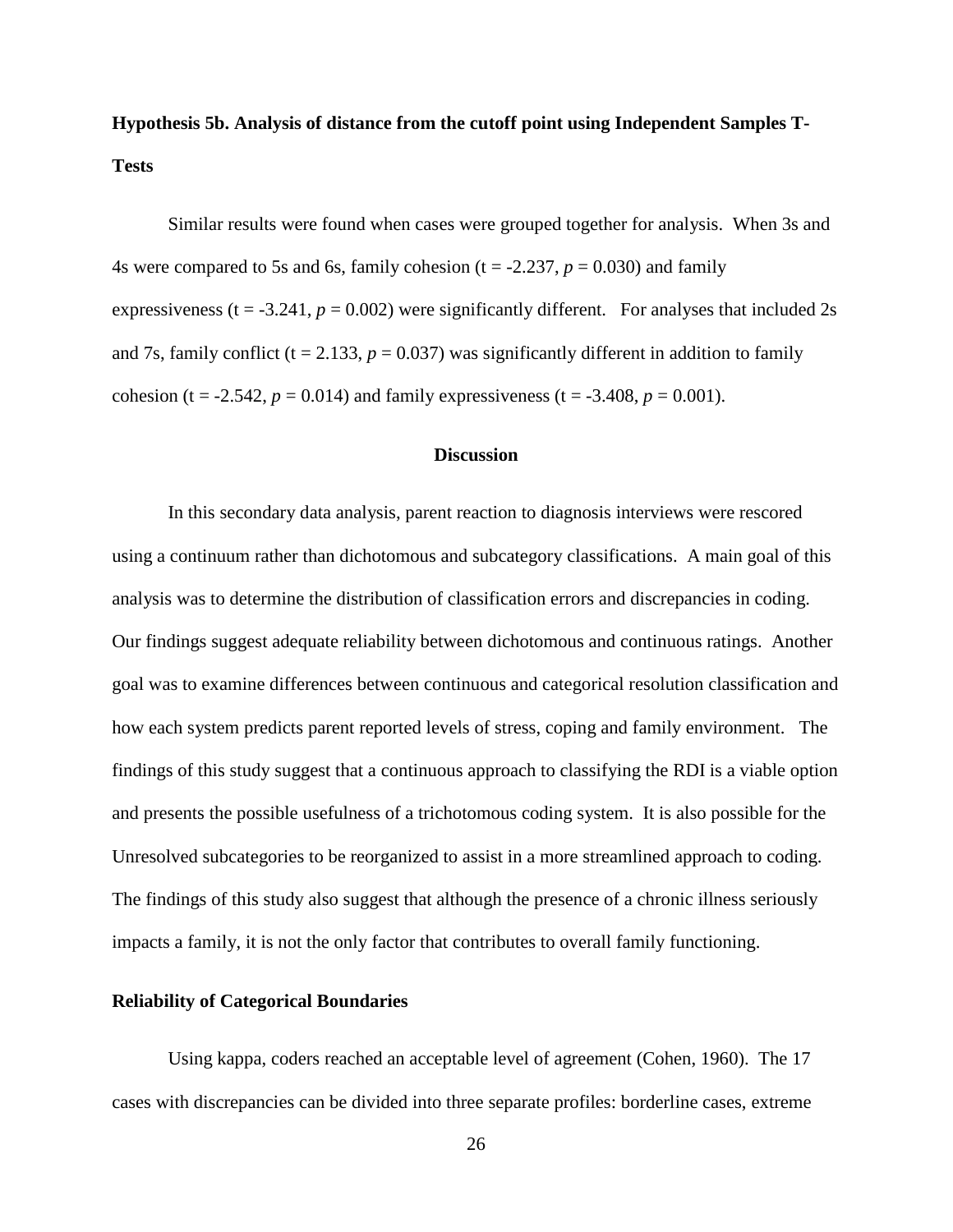cases and counterpart cases. As expected, many of the disagreements were found to fall along the boundary between resolved and unresolved classification. This means that upon reexamination coders agreed that these cases should be categorized on the opposite side of the cutoff point. This finding is not all that surprising considering the descriptions of the continuum scoring criteria are somewhat unclear. The manual states that for a continuous score of 4, parents may waver between characteristics of resolution and non-resolution. However, these parents can often slip into unresolved patterns (Kearney, 2010). This description suggests that parents who are somewhat unresolved appear to be resolved some of the time. As for parents given a continuous score of 5, the coding manual states that the parent shows signs of resolution and is not stuck in the past, but the parent may have moments marked by non-resolution (Kearney, 2010). Considering these descriptions, classification of cases along the boundary of resolution can be difficult to distinguish. This same issue also arises when using a dichotomous coding system. It is difficult to discern what cases are examples of oscillation and what cases should be considered moments of slippage. The lack of clarity associated with this description can lead to discrepancies in coding.

Upon first glance, disagreements found on the extremes of the spectrum may seem unsettling, but can be explained through the perspective taken by the coder. These cases refer to those in which one coder believed the parent to be exhibiting avoidant coping strategies, such as minimizing or dismissive behavior, while the other coder interpreted those same actions as signs of acceptance. Avoidance of stressors is negatively correlated with health outcomes (Penley, Tomaka, & Wiebe, 2002). In addition, avoidant strategies do not fit the description of the Resolved classification suggesting that these behaviors represent characteristics of the Unresolved classification. Similar to research using the RDI, studies examining parental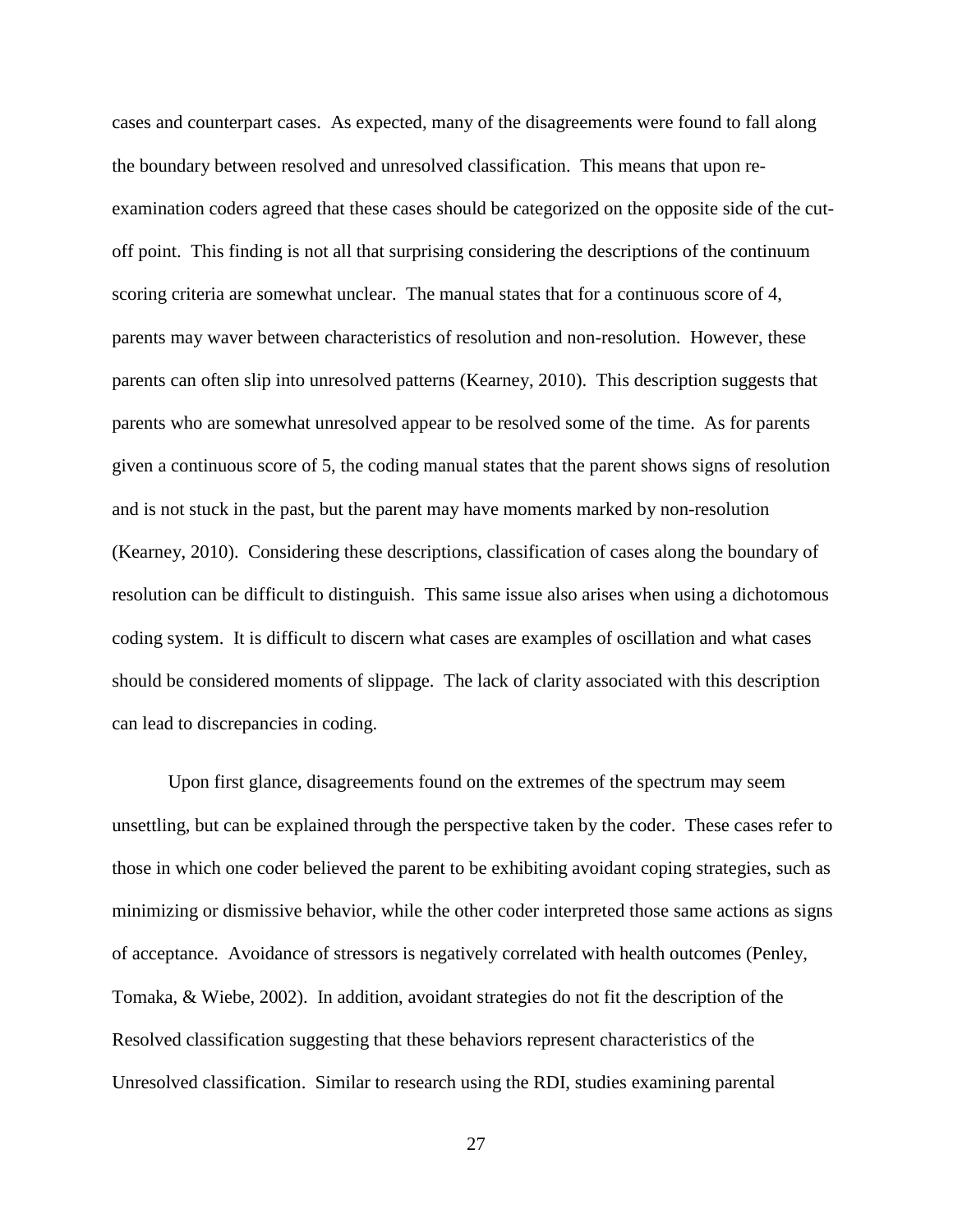attachment through the use of the AAI (George, Kaplan, & Main, 1985) rely heavily on categorical classifications. The use of a subcategory classification system depicting four distinct patterns of behavior seen during the AAI is widespread and has been successful (van IJzendoorn, 1995).

With this reliance on categories, it is sometimes difficult within the context of any individual narrative to distinguish a parent who has moved on in everyday life from a parent who is in denial and has just refused to deal with the situation. Moving on with everyday life is considered to be a key aspect of resolution. However, what appears to be a return to normal activity could instead be an evasive maneuver used to escape the reality of the diagnosis or brush off negative feelings surrounding that diagnosis. For example, one mother describes at length her faith in God and how that faith allows her to be neither surprised nor scared upon diagnosis of her child. On one hand, this belief could be considered to be that of ultimate acceptance. However, when framed differently, this mother's description of her faith could be viewed as a defense mechanism used to avoid negative feelings associated with the diagnosis of a child with a chronic illness.

Some of the disagreements in scoring were due to a difference in coping strategies reported by parents. Specifically, unresolved subtypes are described in the RDI manual as counterparts to the resolved subcategories. For example, unresolved-emotionally overwhelmed is considered as a dysregulated characteristic of Resolved-Feeling. This suggests that the same underlying strategies (e.g., tapping into feelings) are being used but some parents use these strategies more effectively than others. For example, one mother described how the family is learning to cope with the circumstances, suggesting that the family is indeed carrying on in everyday life. However, she also states that the situation is still emotionally stressful especially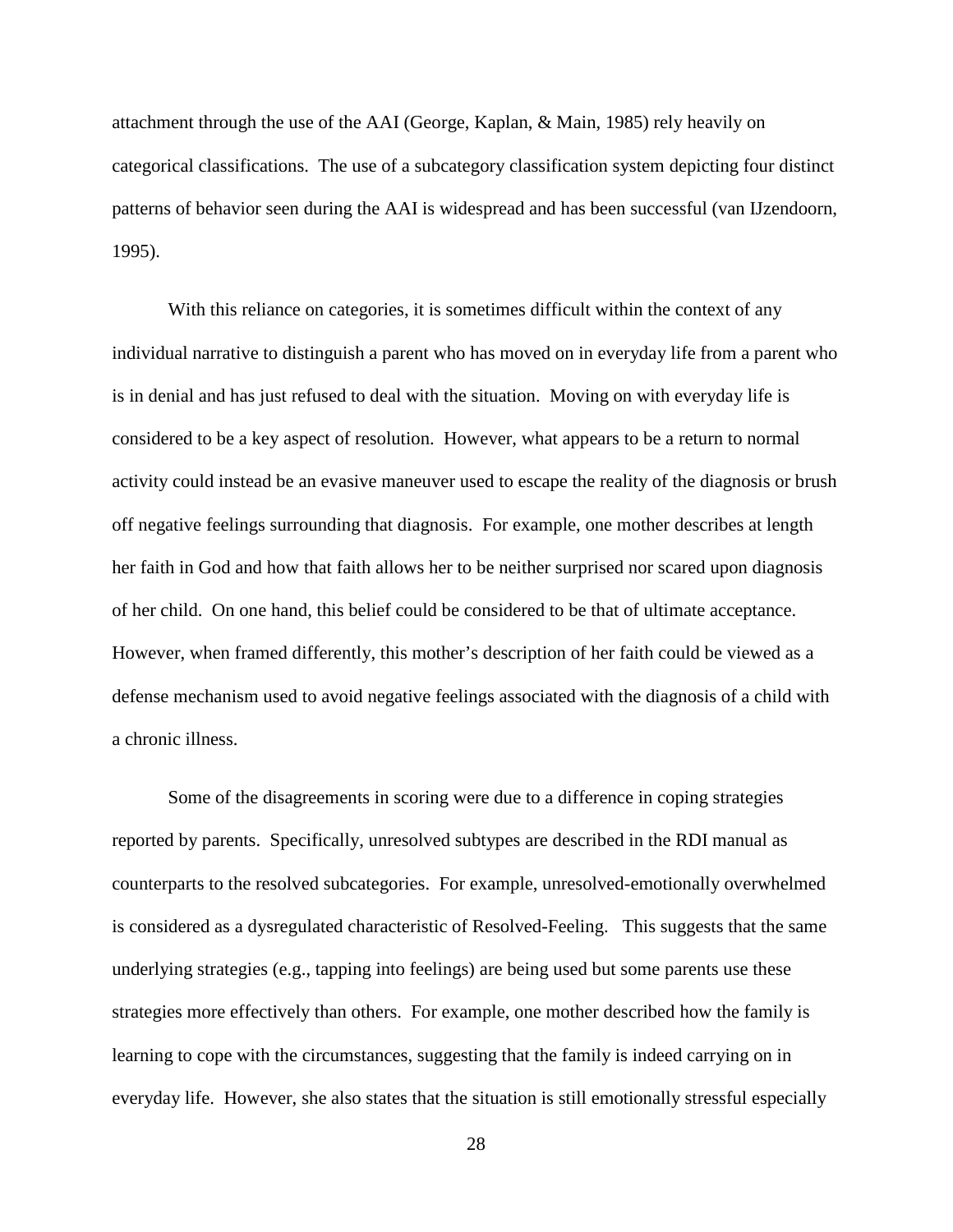when her child is not doing well. This mother has acknowledged that the diagnosis has caused her and her family stress and asserted their actions reflect moving on. However, during the telling of the narrative when describing her experiences with stress, she does not appear to be entirely in control of her emotions and is easily upset. She also attempts to gain sympathy from the interviewer during her narrative in order to validate her feelings of distress. This pattern of responses was coded as unresolved and placed within the subcategory of Emotionally Overwhelmed. She has access to her feelings and emotions, which is characteristic of the Feeling oriented subcategory; however, she states that these feelings fluctuate (Pianta & Marvin, 1992). This suggests that she exhibits certain signs of resolution but not enough to be considered resolved when the entire interview is considered.

The continuous coding method appears to offer some solutions to these coding concerns. Instead of classifying resolution status by grouping, the continuous scale examines the degree to which a parent is either resolved or unresolved. The continuous scale allows for more options when analyzing data (Fraley & Spieker, 2003). Use of the continuous scale would allow researchers to further differentiate between individuals who fall into each category through the assignment of a degree of resolution. Using the traditional dichotomous coding scheme, there is no differentiation between individuals who are strongly resolved and those who are merely on the cusp of resolution. This presents a potential gap in the information being collected on parents' reactions to their children's diagnoses. However, this scale does not account for classification into subcategories.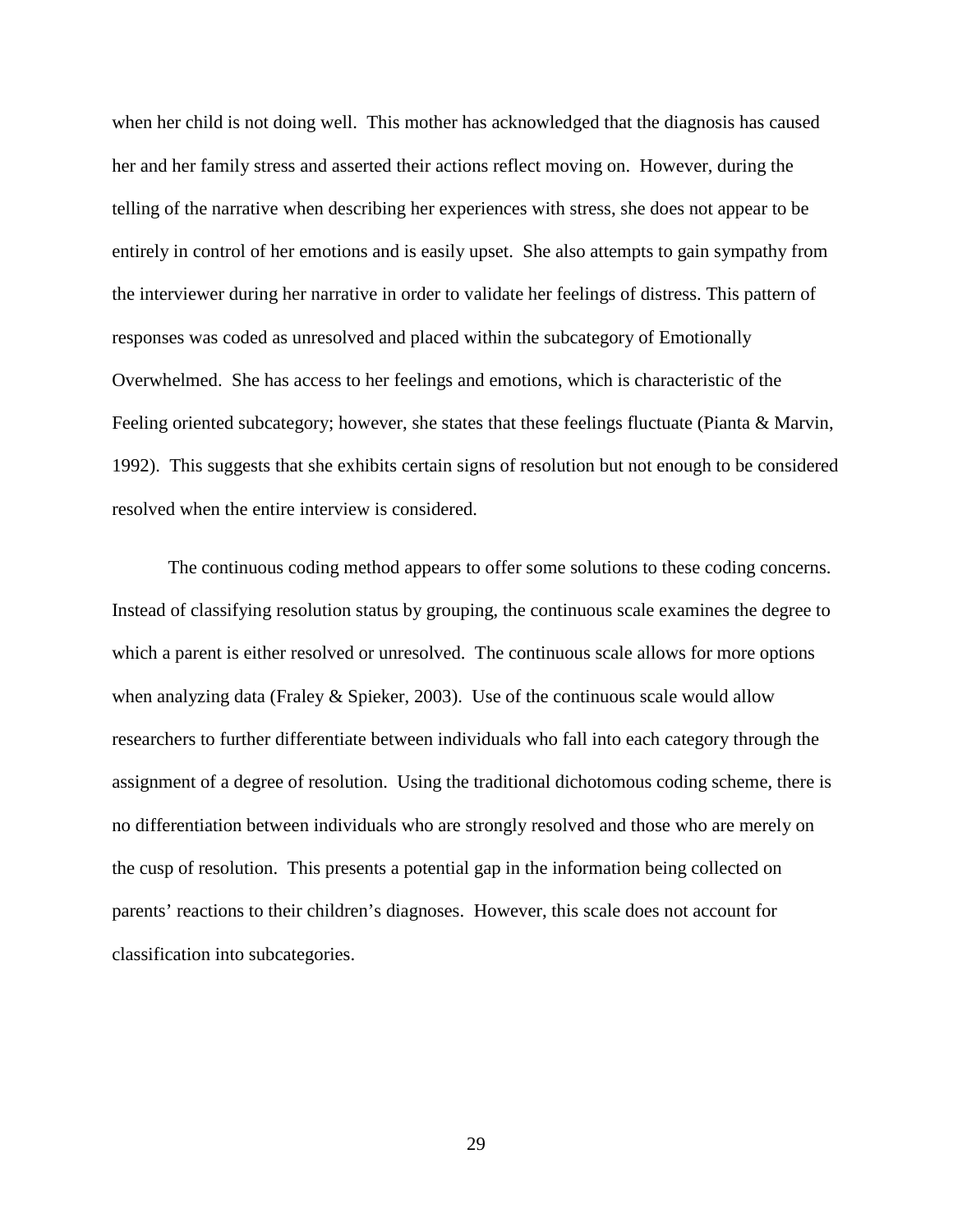#### **Associations with Family Functioning.**

When examining relationships between continuous scores and measures of family functioning, only one significant bivariate correlation was found. Specifically, parents who were more resolved reported lower levels of conflict between family members. Moreover, controlling for time since diagnosis, number of hospitalizations and illness severity strengthened the relationship between resolution status and family conflict. This suggests that presence of a chronic illness is only one of many factors affecting overall family functioning. Family conflict explains 11.1% of the variance in parental resolution when adjusting for time since diagnosis, number of hospitalizations and illness severity. While 11.1% is a statistically significant, a great deal of variability is still left unaccounted for by the model. Therefore, further research should be conducted to parse out what other factors contribute to parental resolution with their child's diagnosis with a chronic illness.

The lack of statistically significant findings provides support for the hypothesis that cases receiving 4s or 5s are not as different from one another as the original dichotomy suggests there may not be a definitive boundary between parents classified as resolved and those classified as unresolved. If these two groups are similar then a dichotomous coding system may not be the best method of measurement. As hypothesized, when continuous scores progressed further from the boundary, more relationships between measures of family functioning, parent well-being, coping and continuous scores were found. Cases further from the dividing line are more different than those surrounding that boundary. These findings support the use of a trichotomous scoring system. Results indicate the emergence of three main groupings within the continuous scores. The three categories that surface from these findings are Resolved, Partially Resolved, and Unresolved. This new Partially Resolved category would account for the cases formerly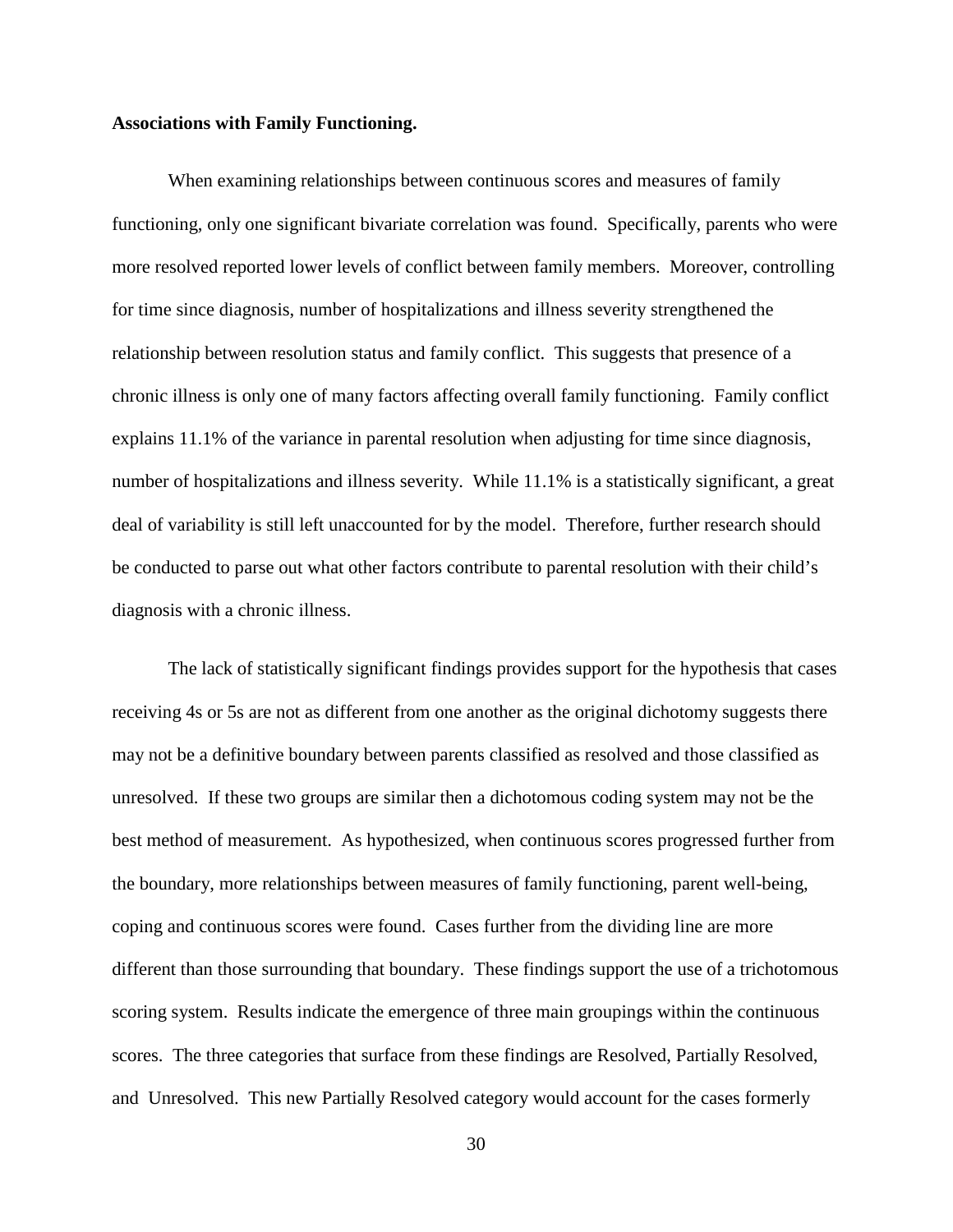considered to be borderline cases, where unreliability of coders is maximal. These middle of the road cases differ from those of clearly Resolved or Unresolved and therefore, may benefit by having their own classification.

It could be useful to revise the continuous scale to reflect this trichotomy; this would be accomplished by changing the 8-point scale to a 7-point scale in order to create a middle point on the continuous scale. The middle point on this scale would represent those cases considered Partially Resolved. One reason for this change is the extremely small number of cases receiving scores of 1 or 8 ( $n = 3$ ). When combined, these two anchor points of the continuous scale account for less than 3% of cases (2.59%). The use of a 7-point scale would eliminate these extreme cases, which do not contribute much information to analyses due to the sample number of cases they represent. A score of 1 on the scale represents a parent who may not even be understood by the interviewer/coder due to incoherence, while an 8 on the scale represents sophisticated reflection (Kearney, 2010). These characteristics are more difficult to come by, which limits the usefulness of these end points.

#### **Subcategory Classifications for the RDI**

Currently, research using the RDI focuses on the use of the dichotomy (Barnett et al., 2006; Kearney et al., 2011; Sheeran et al., 1997); therefore, analyses compare only two groups. However, it is important to examine the differences among subcategory classifications. The examination of subcategories adds another layer of depth to the research questions that can be asked. In a large enough sample, when subcategories are examined analyses can be expanded and may reveal different patterns of behavior when examined individually.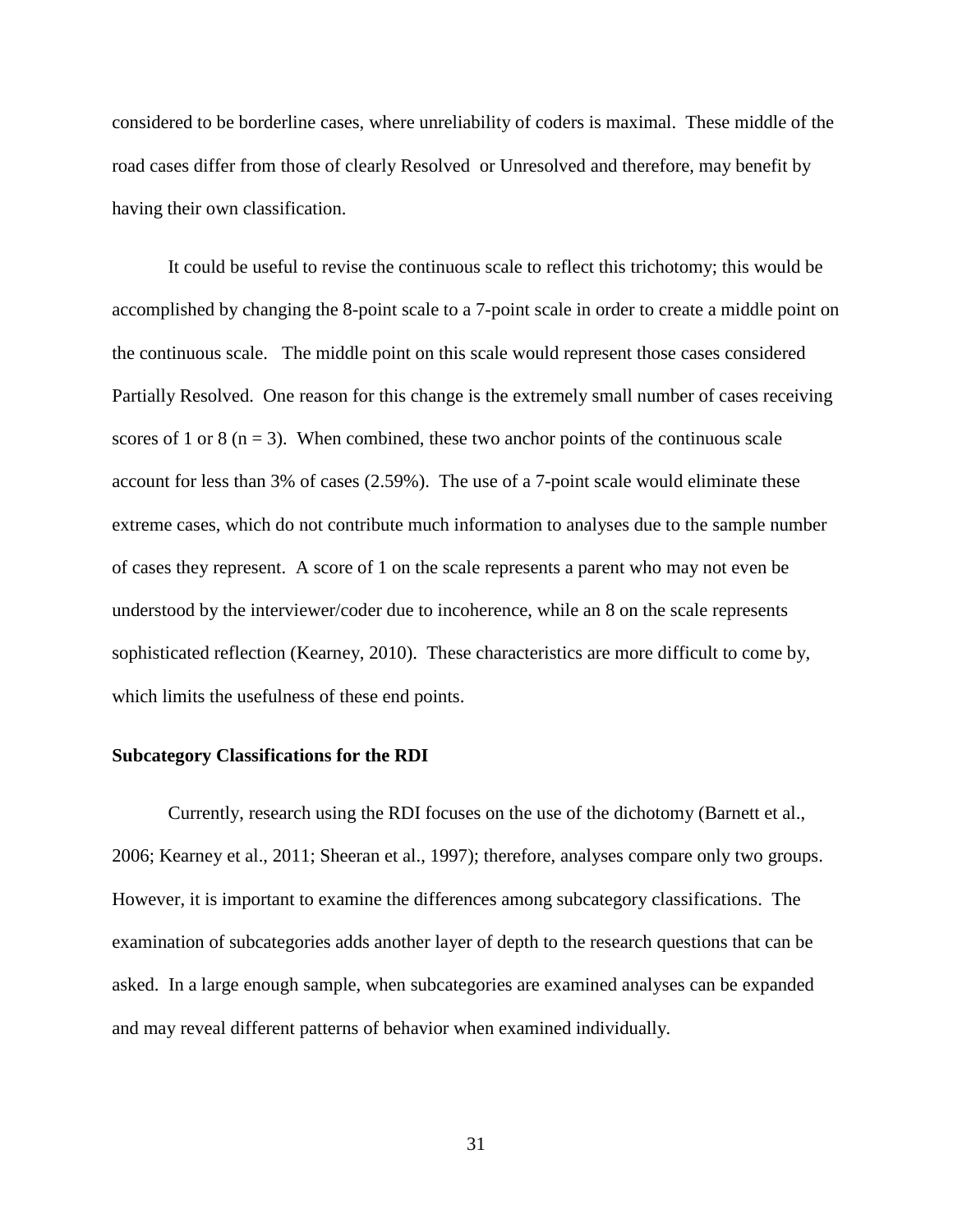There are nine subcategories that are a part of the original coding system developed by Pianta and Marvin (1992). The lack of literature addressing the use of the subcategories associated with the RDI raises the question of the relevance of subcategories to the attachment field. One study by Barak-Levy & Atzaba-Poria (2013) condensed the nine Unresolved subcategories into three coping styles. They found a significant difference between coping styles of mothers and fathers dealing with the diagnosis of a child with a chronic illness. Are other researchers collecting data using the dichotomy and subcategory classifications, or are researchers only classifying parents according to the dichotomy? It is possible that researchers do indeed collect data on subcategory classifications and perform statistical analyses. However, if these analyses do not produce statistically significant results, the information may not be reported in the published literature. The reason for this could be the inconsistent classification for subcategories between coders. If researchers are testing hypotheses related to subcategories, the results should be reported even if the findings are not significant. Reporting these findings in published literature could broaden the knowledge researchers have concerning the RDI and its relation to attachment theory. If subcategories are being coded and analyzed by many researchers without yielding significant results, this could be grounds for changing the way researchers conceptualize subcategories of the RDI.

One study stands out in the literature associated with the RDI because it addresses the presence of subcategories (Barak-Levy & Atzaba-Poria, 2013). In this study, the authors examine coping styles in parents of children with a developmental disability. Barak-Levy and Atzaba-Poria (2013) suggest that there are three types of parental coping styles based on the subcategories of the RDI: Emotional, Cognitive and Action coping styles. They combine Resolved-Feeling, Unresolved-Emotionally Overwhelmed, and Unresolved-Angrily Preoccupied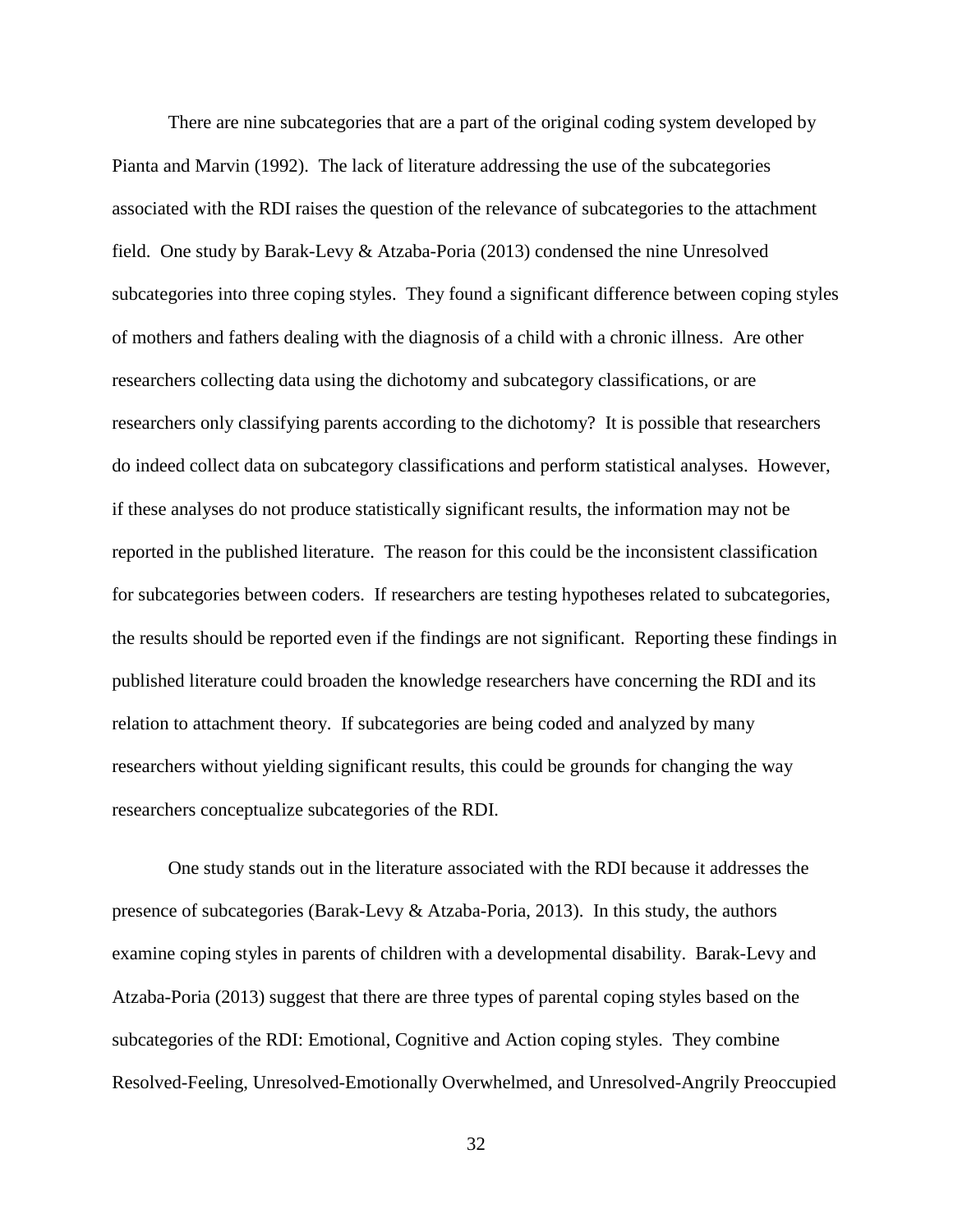to represent the Emotional coping style. The Cognitive coping style consists of Resolved-Thinking, Unresolved-Neutralizing, Unresolved-Cognitive Distortions, and Unresolved-Disorganized/Confused. The Action coping style combines Resolved-Action and Unresolved-Depressed/Passive. This split in subcategories did yield significant differences between the coping styles of mothers and fathers. It is possible that these are natural categories which coders are drawn to, creating a split that is logical intuitively.

In the current study, the issue of subcategory classifications for the RDI was addressed in a different manner. A number of subcategories in the Unresolved classification could be combined to mirror the subcategories used in the Resolved classification. For reliability purposes, kappa scores were calculated for each subcategory. Kappa scores ranged from 0.106 to 0.697. This would result in the current six subcategories decreasing to only three subcategories that are associated with the Feeling, Thinking and Action subcategories of the Resolved classification. The logic behind this idea is that the Unresolved subcategories could represent failed versions of the Resolved subcategories. First, the Unresolved subcategories Emotionally Overwhelmed and Angrily Preoccupied could be combined to represent an overarching subcategory which encompasses parents whose narratives have failed to appropriately use methods of coping seen in Resolved-Feeling parents (i.e., Unresolved-Dysregulated Emotion). Second, narratives classified as Cognitive Distortions and Disorganized/Confused could be combined as failed attempts of the Resolved-Thinking subcategory. These subcategories represent forms of escape or avoidance of the diagnosis and its impact on the self and family either by denying the reality of the situation (i.e. Unresolved-Denial). Narratives in these subcategories often depict an alternate reality in which there is no problem or the problem is less severe. Therefore, the driving mechanism is the same for parents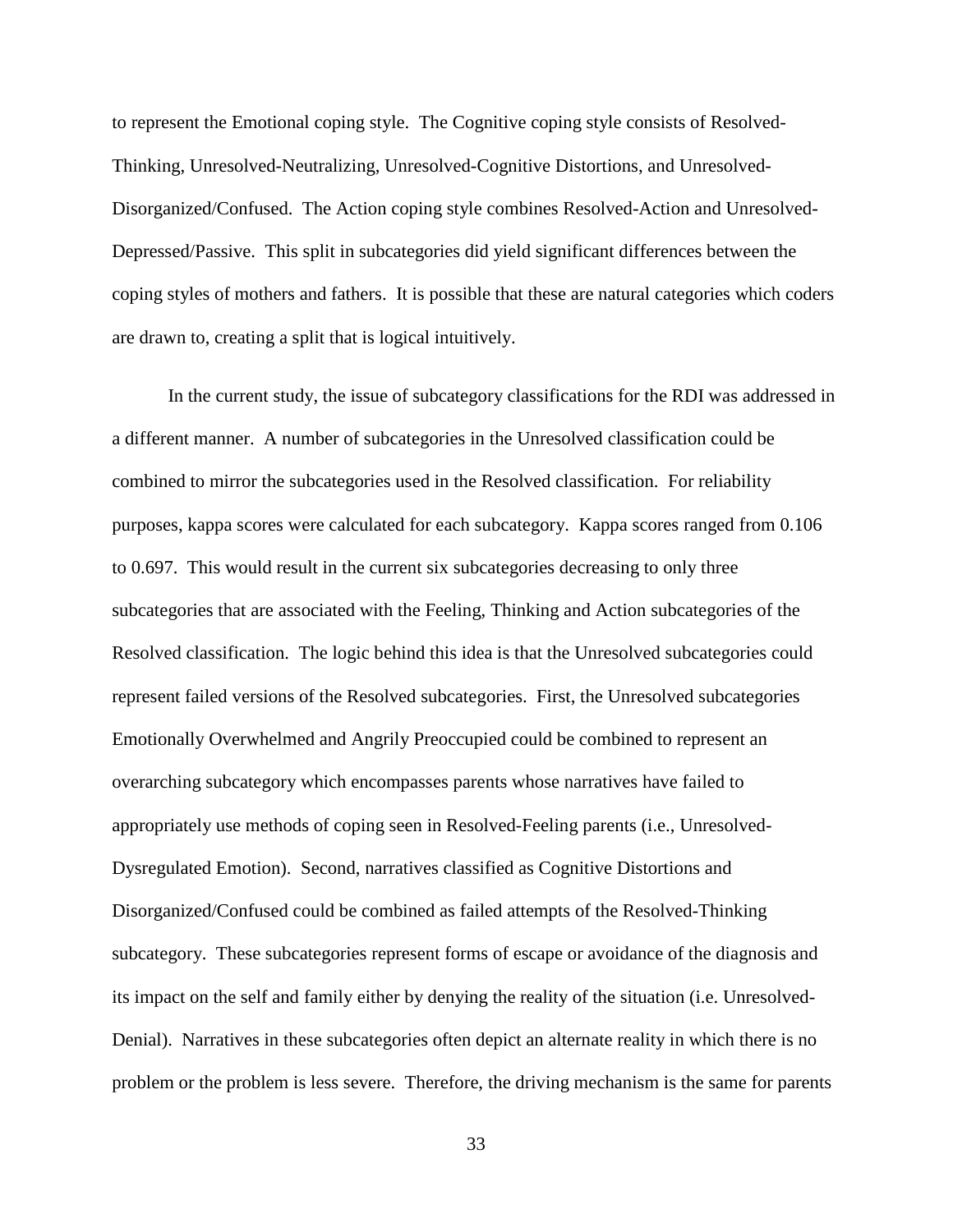in these sub-classifications. Finally, the Neutralizing and Depressed/Passive subcategories could be combined to encompass failed attempts of the Resolved-Action subcategory. Narratives classified as Neutralizing or Depressed/Passive often involves parent who want to take action concerning their child's diagnosis, but are not able to because of their unresolved feelings.

#### **Clinical Implications**

This coding system also has the potential for clinical implications. The continuum could be used as a guideline for intervention with parents of children with a chronic illness. Using the scores generated by the continuum, researchers and clinicians could identify parents who are in need of varying degrees of assistance in coming to terms with their child's diagnosis. All parents receiving scores of 4 and 5 would be offered a brief intervention in the form of a short discussion with a support counselor and referrals for services if the parent is interested. These parents may only need some assistance in order to gather the momentum necessary to reach a more resolved status and higher levels of family functioning. In addition to the brief intervention discussed, parents receiving scores below 3 would be offered a more strenuous intervention involving direct psychotherapy and support groups because parents receiving scores of 3 and below are characterized by emotional and/or cognitive dysregulation (Kearney, 2010).

#### **Strengths and Limitations of the Present Study**

The current study has multiple strengths. Parents were given various self-report measures to assess family environment, parental coping processes, and symptoms of parental distress for the original study by Popp et al. (in press). In addition to these self-report measures, each parent participated in an open ended Reaction to Diagnosis Interview. Therefore, the current study gathered data from two individuals using different methods of data collection.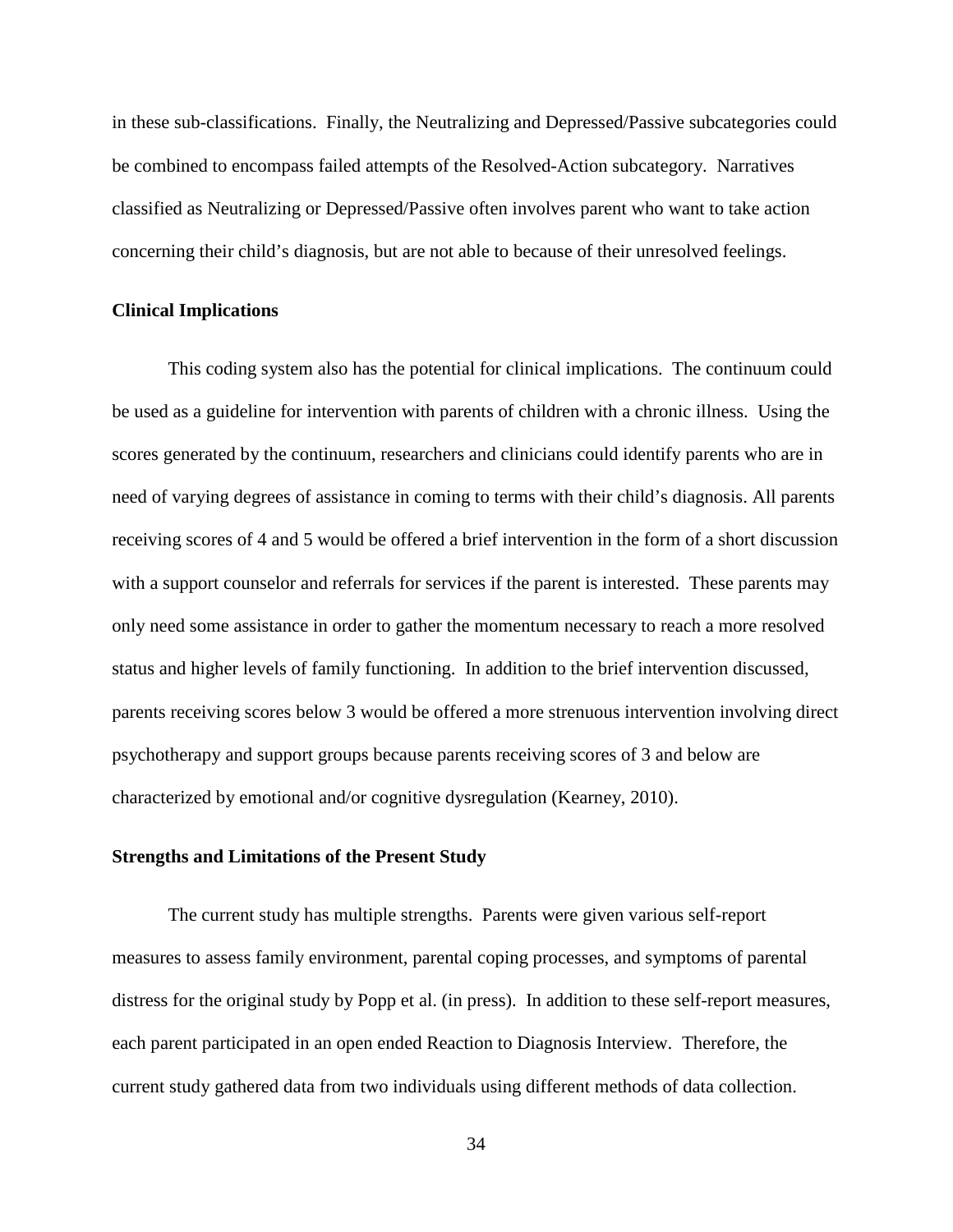Diversification among the methods of data collection aids in the creation of a more complete depiction of a participant's feelings and opinions. The use of self-report and qualitative data may also decrease the presence of social desirability bias, allowing for more accurate data collection. Another strength of the current study is the use of three separate illness diagnoses (asthma, diabetes and cancer). The use of multiple illness groups is beneficial because family functioning and parent psychological well-being can vary with the severity of the diagnosis (Schmidt, Nachtigall, Wuethrich-Martone, & Strauss, 2002). Certain diagnoses are inherently more life threatening than others, which can affect how variables such as family functioning and parent psychological well-being. The use of multiple illness groups also allows researchers to examine various differences between illness groups.

Although the current study demonstrates multiple strengths, there are also several limitations associated with this study. The presence of parental resolution with a diagnosis is linked to the amount of time available to process and cope with the child's diagnosis (i.e. time since diagnosis). Therefore, one limitation of this study is that the data was collected at a single point in time and cannot be examined longitudinally. Without longitudinal data, it is difficult to plot the progression of a parent's resolution status. The progression of resolution cannot be examined using cross-sectional comparisons because the processes of achieving resolution differ for each individual.

Another limitation of the current study is the small sample size. The full data set analyzed for the current study included data from two separate studies with a total of 116 cases. Fifty of the 116 cases included in the full data set were excluded from the analyses of the final three hypotheses. Both of the studies used the RDI to examine parental resolution with a child's diagnosis with a chronic illness. However, only one of these studies administered the parental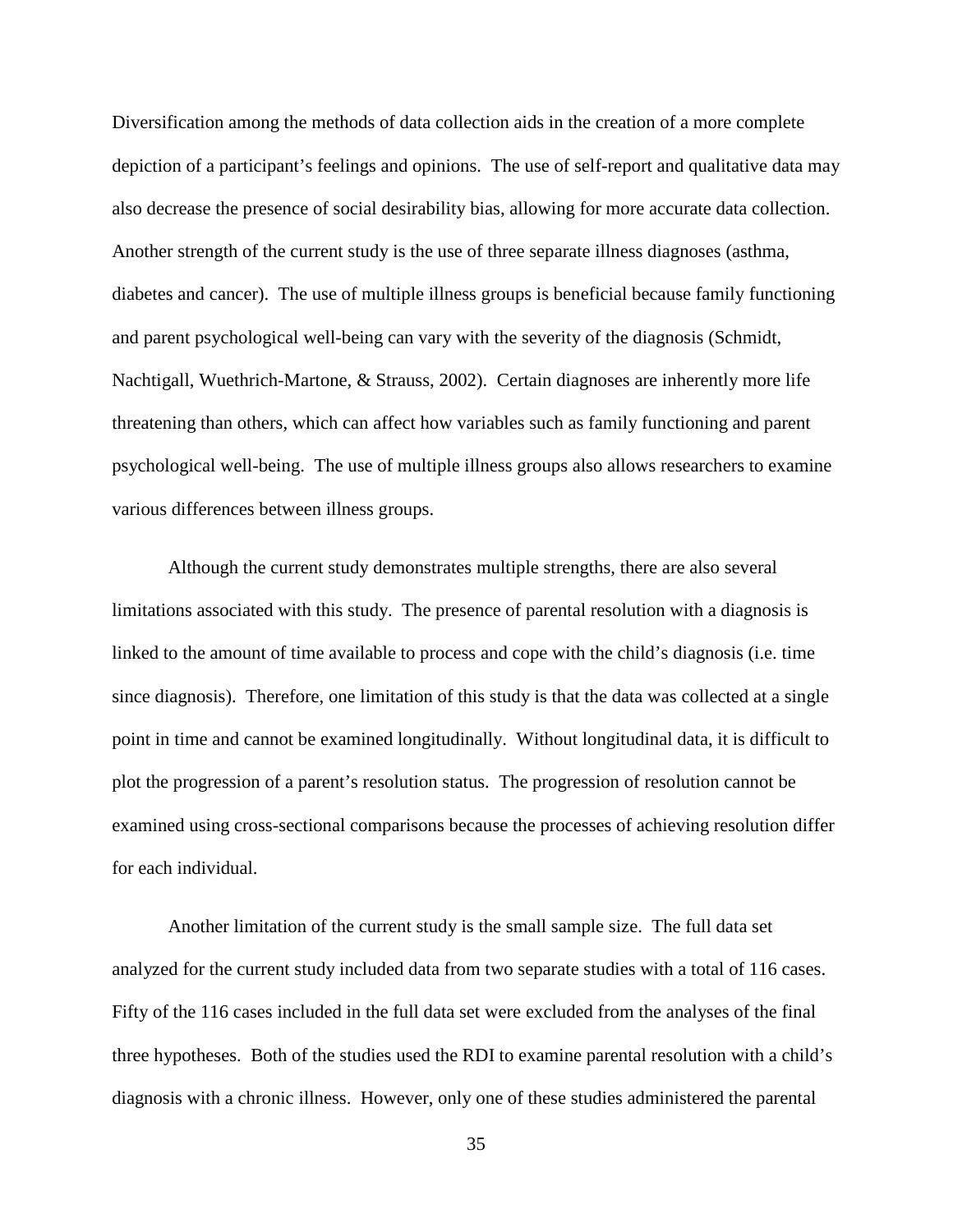self-report measures that are the focus of hypotheses 3b, 4, 5a and 5b; this further restricts the available sample size and the power available for the last four analyses. It is possible that with a larger sample size there may have been differences found in Hypotheses 3a and 3b.

A major limitation of the RDI is the length of the narrative produced by most interviews. The majority of interviews last only approximately ten to fifteen minutes. It is possible that with extension of some of the probes for the questions that make up the RDI, a more in-depth interview could be constructed. This could help provide more detail to the narrative, allowing the coder more information to classify each case and improve reliability.

#### **Future Work and Conclusions**

The limitations of the current study provide some insight into possibilities for future research. The use of a larger and more demographically representative sample in the future would be ideal. With this ideal sample, results would be considered more generalizable. The current study explores the RDI from a new perspective. Therefore, further research must be conducted in order to validate the findings of the current study. More information is needed to determine how the continuous rating system relates to the original dichotomy.

In summary, a major goal of the current study was to explore the possibility of an alternative coding scheme for the RDI to be used in addition to or in lieu of the original dichotomy. Results of the current study suggest that the continuous rating scale provides both a dichotomous code, as well as, a rating of intensity within each dichotomous code, respectively. It is possible that this alternative coding scheme could contribute significantly to the literature associated with the RDI.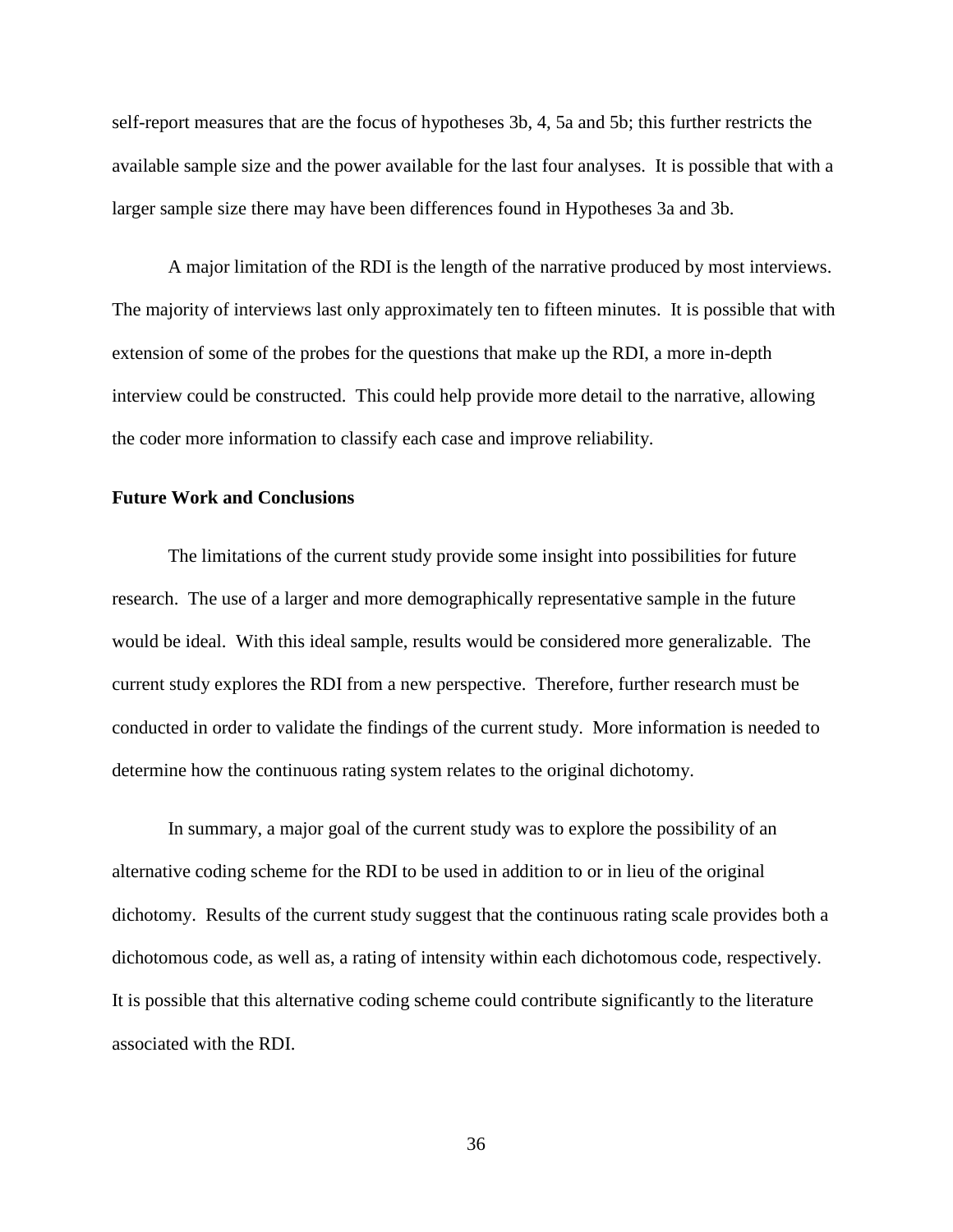#### References

- Barak-Levy, Y., & Atzaba-Poria, N. (2013). Paternal versus maternal coping styles with child diagnosis of developmental delay. *Research in Developmental Disabilities*, *34*, 2040- 2046.
- Barnett, D., Clements, M., Kaplan-Estrin, M., McCaskill, J. W., Hunt, K. H., Butler, C. M., Schram, J. L., & Janisse, H. C. (2006). Maternal resolution of child diagnosis: Stability and relations with child attachment across the toddler to preschooler transition. *Journal of Family Psychology*, *20*, 100-107.
- Britner, P. A., Marvin, R. S., & Pianta, R. C. (2005). Development and preliminary validation of the caregiving behavior system: Association with child attachment classification in the preschool Strange Situation. *Attachment & Human Development*, *7*(1), 83-102.
- Cameron, S. J., Snowdon, A., & Orr, R. R. (1992). Emotions experienced by mothers of children with developmental disabilities. *Journal of Child Health Care*, *21*, 96-102.
- Carver, C. S., Scheier, M. F., & Weintraub, J. K. (1989). Assessing coping strategies: A theoretically based approach. *Journal of Personality and Social Psychology*, *56*, 267-283.
- Cassidy, J. (2008). The nature of the child's ties. In J. Cassidy and P. R. Shaver (Eds.), *The Handbook of Attachment: Theory, Research and Clinical Applications* (pp. 3-22). New York: The Guilford Press.
- Cohen, J. (1960). A coefficient of agreement for nominal scales. *Educational and Psychological Measures*, *20*, 37-46.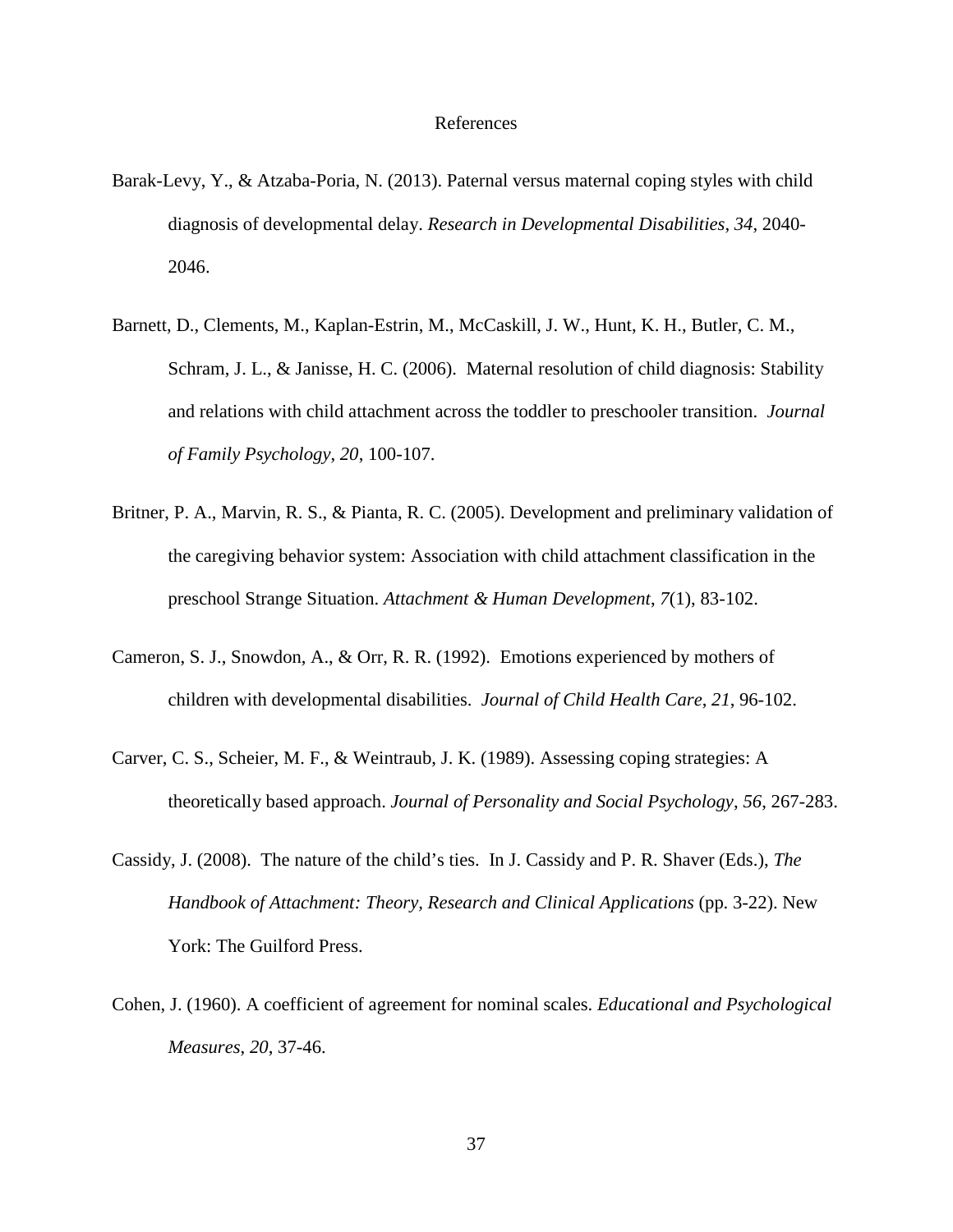- Derogatis, L., & Melisaratos, N. (1983). The Brief Symptom Inventory: An introductory report. *Psychological Medicine*, *13*, 595-605.
- Ellis, J. B. (1989). Grieving for the loss of the perfect child: Parents of children with handicaps. *Child and Adolescent Social Work*, *6*, 259-270.
- Fraley, R. C., & Spieker, S. J. (2003). Are infant attachment patterns continuously or categorically distributed? A taxometric analysis of Strange Situation behavior. *Developmental Psychology*, *39*(3), 387-404.
- George, C., Kaplan, N., & Main, M. (1985). *Adult Attachment Interview protocol*. Unpublished manuscript, University of California at Berkeley.
- Greeff, A. P., & van der Walt, K. J. (2010). Resilience in families with an autistic child. *Education and Training in Autism and Developmental Disabilities*, *45*(3), 347-355.
- Greeff, A. P., Vansteenwegen, A., & Herbiest, T. (2011). Indicators of family resilience after the death of a child. *OMEGA*, *63*(4), 343-358.
- Herzer, M., Godiwala, N., Hommel, K. A., Driscoll, K., Mitchell, M., Crosby, L. E., … Modi, A. C. (2010). Family functioning in the context of pediatric chronic conditions. *Journal of Development & Behavioral Pediatrics*, *31*, 26-34.
- Hesse, E. (2008). The Adult Attachment Interview: Protocol, method of analysis, and empirical studies. In J. Cassidy and P. R. Shaver (Eds), *The Handbook of Attachment: Theory, Research and Clinical Applications*, (552-598). New York: The Guilford Press.
- Hunter, J. J. & Maunder, R. G. (2001). Using attachment theory to understand illness behavior. *General Hospital Psychiatry, 23*(4), 177-182.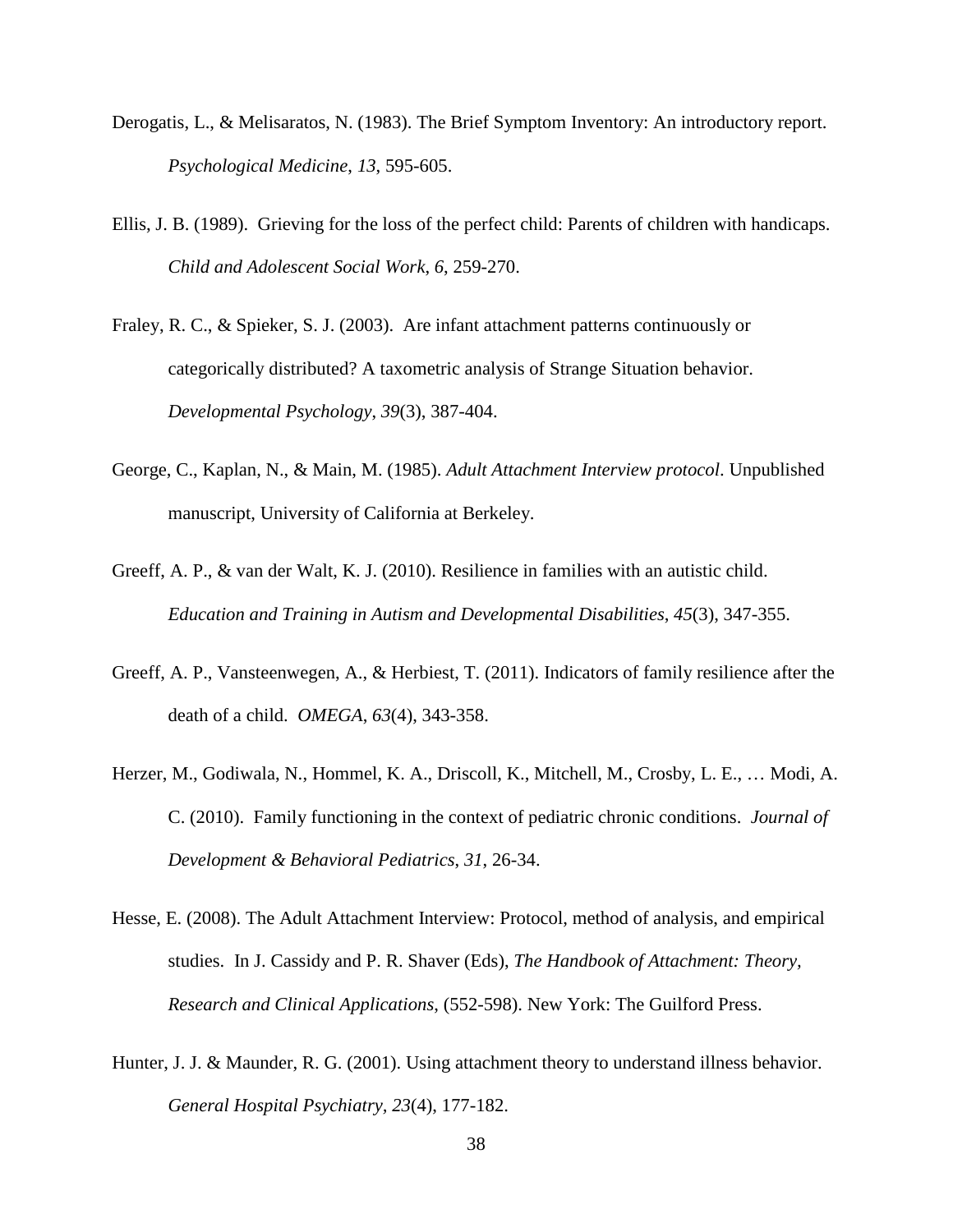- Kearney, J. A. (2010). *Continuous coding for RDI*. Unpublished scale, Columbia University, New York, NY.
- Kearney, J. A., Britner, P. A., Farrell, A. F., & Robinson, J. L. (2011). Mothers' resolution of their young children's psychiatric diagnoses: Associations with child, parent, and relationship characteristics. *Child Psychiatry & Human Development*, *42*, 334-348.

Lazarus, R. S. & Folkman, S. (1984). *Stress, appraisal and coping*. New York: Springer.

- Lin, F. Y., Rong, J. R., Lee, T. Y. (2013). Resilience among caregivers of children with chronic conditions: A concept analysis. *Journal of Multidisciplinary Healthcare*, *6*, 323-333.
- Marvin, R. S., & Pianta, R. C. (1996). Mothers' reactions to their child's diagnosis: Relations with security of attachment. *Journal of Clinical Child Psychology*, *25*, 436-445.
- Melamed, B. G. (2002). Parenting the ill child. In Bornstein, M. H. (Ed), *Handbook of parenting: Practical issues in parenting* (pp. 329-348). Mahwah, NJ: Lawrence Erlbaum Associates, Inc.
- Moos, R. H. & Moos, B. S. (1986). *Family Environment Scale*. Palo Alto, CA: Consulting Psychologists Press.
- Murphy, A., Steele, M., Dube, S. R., Bate, J., Bonuck, K., Meissner, P., Goldman, H., & Steele, H. (in press). Adverse Childhood Experiences (ACEs) Questionnaire and Adult Attachment Interview (AAI): Implications for parent child relationships. *Child Abuse & Neglect*.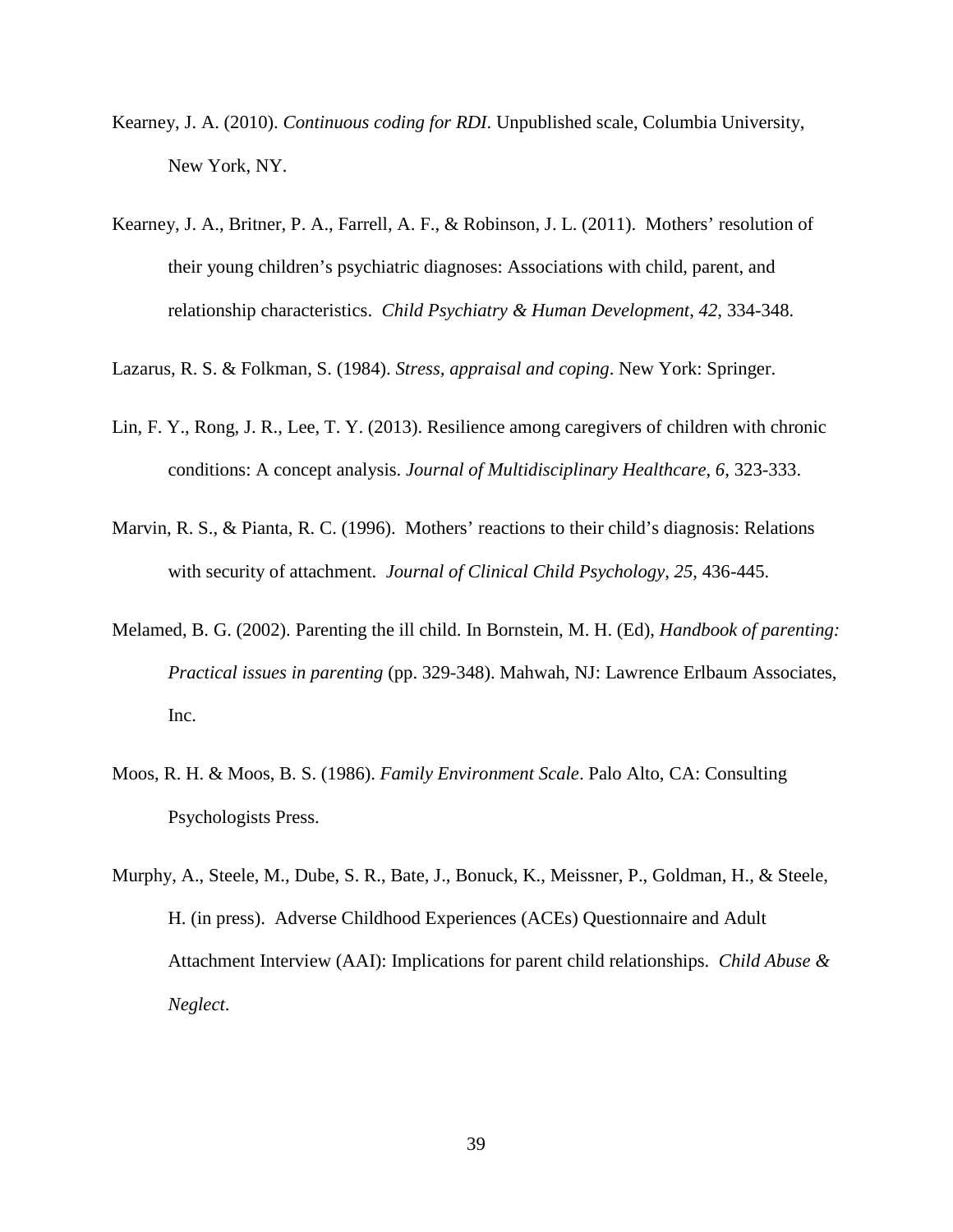- Nabors, L. A., Kichler, J. C., Brassell, A., Thakkar, S., Bartz, J., Pangallo, J., Van Wassenhove, B., & Lundy, H. (2013). Factors related to caregiver state anxiety and coping with a child's chronic illness. *Families, Systems, & Health*, *31*(2), 171-180.
- Penley, J. A., Tomaka, J., & Wiebe, J. S. (2002). The association of coping to physical and psychological health outcomes: A meta-analytic review. *Journal of Behavior Medicine*, *25*, 551-603.
- Pianta, R. C., & Marvin, R. S. (1992). *Manual for classification of the reaction to diagnosis interview*. Unpublished manuscript, University of Virginia.
- Pianta, R. C., Marvin, R. S., Britner, P. A., & Borowitz, K. C. (1996). Mothers' resolution of their children's diagnosis: Organized patterns of caregiving representations. *Infant Mental Health Journal*, *17*(3), 239-256.
- Popp, J. M., Robinson, J. R., Britner, P. A., Blank, T. O. (in press). Parent adaptation and family functioning in relation to narratives of children with chronic illness. *Journal of Pediatric Nursing*.
- Schmidt, S., Nachtigall, C., Wuethrich-Martone, O., & Strauss, B. (2002). Attachment and coping with chronic disease. *Journal of Psychosomatic Research*, *53*, 763-773.
- Sheeran, T., Marvin, R. S. & Pianta, R. C. (1997). Mothers' resolution of their child's diagnosis and self-reported measures of parenting stress, marital relations, and social support. *Journal of Pediatric Psychology*, *22*, 197-212.
- Southwick, S. M., & Charney, D. S. (2012). *Resilience: The science of mastering life's greatest challenges*. New York, NY: Cambridge University Press.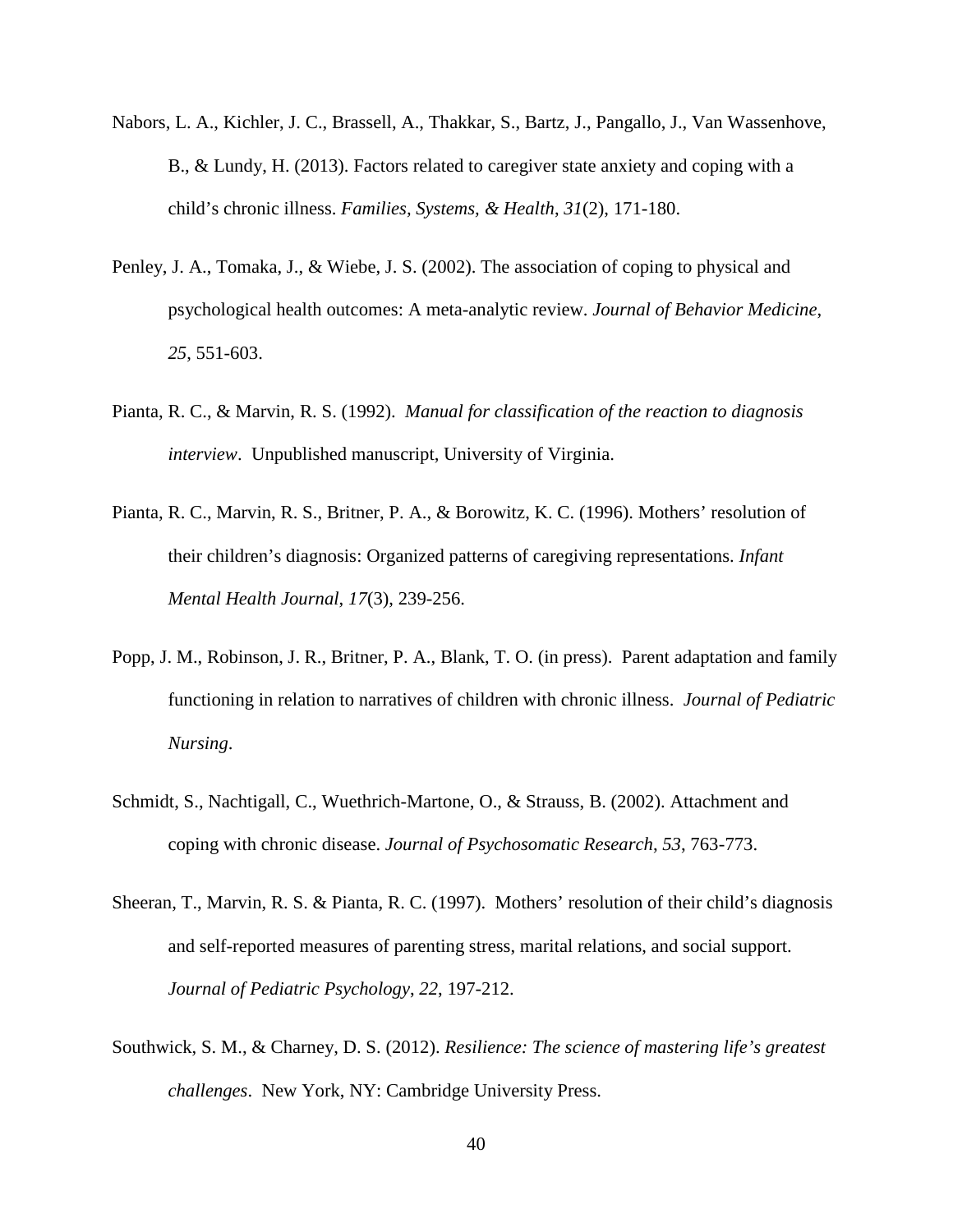van IJzendoorn, M. H. (1995). Adult attachment representations, parental responsiveness, and infant attachment: A meta-analysis on the predictive validity of the Adult Attachment Interview. *Psychological Bulletin*, *117*(3), 387-403.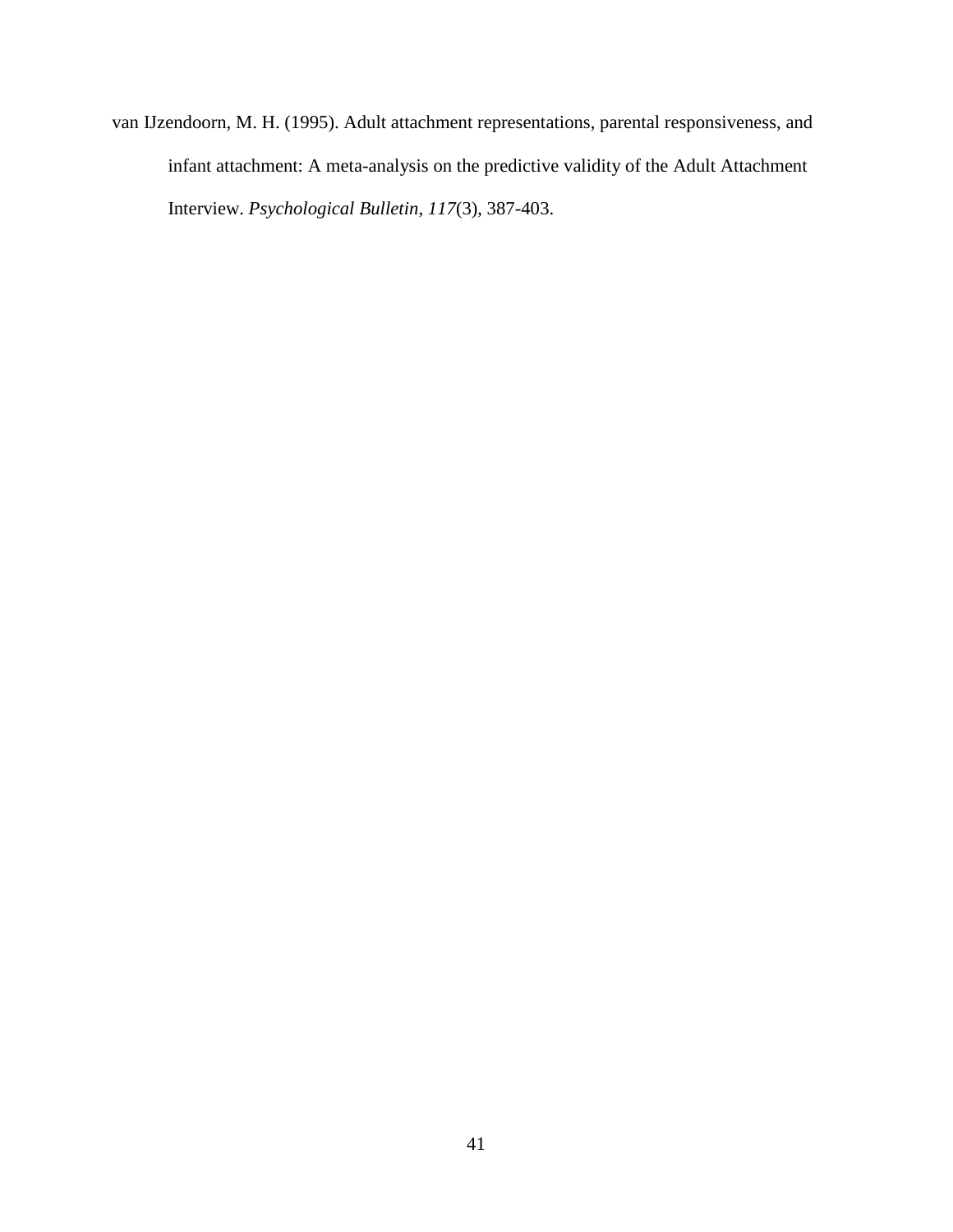# *Child Demographics*

|                          | Asthma $(n = 29)$ | Diabetes ( $n = 37$ ) | Oncology ( $n = 50$ ) |
|--------------------------|-------------------|-----------------------|-----------------------|
| Mean Age (SD)<br>(years) | 6.61(1.05)        | 6.81(1.13)            | 8.39 (4.92)           |
| Gender (M/F)             | 19/10             | 15/22                 | 30/20                 |
| Mean time since          | $24 - 36$         | 18-24                 | $6 - 12$              |
| Diagnosis (months)       |                   |                       |                       |
| Mean number of           | 0.52(0.95)        | 0.49(0.90)            | 2.26(3.26)            |
| hospitalizations         |                   |                       |                       |
| Illness severity         |                   |                       |                       |
| (maternal rating from    | 1.38(0.82)        | 1.62(0.95)            | 2.41(0.99)            |
| $0-4)$                   |                   |                       |                       |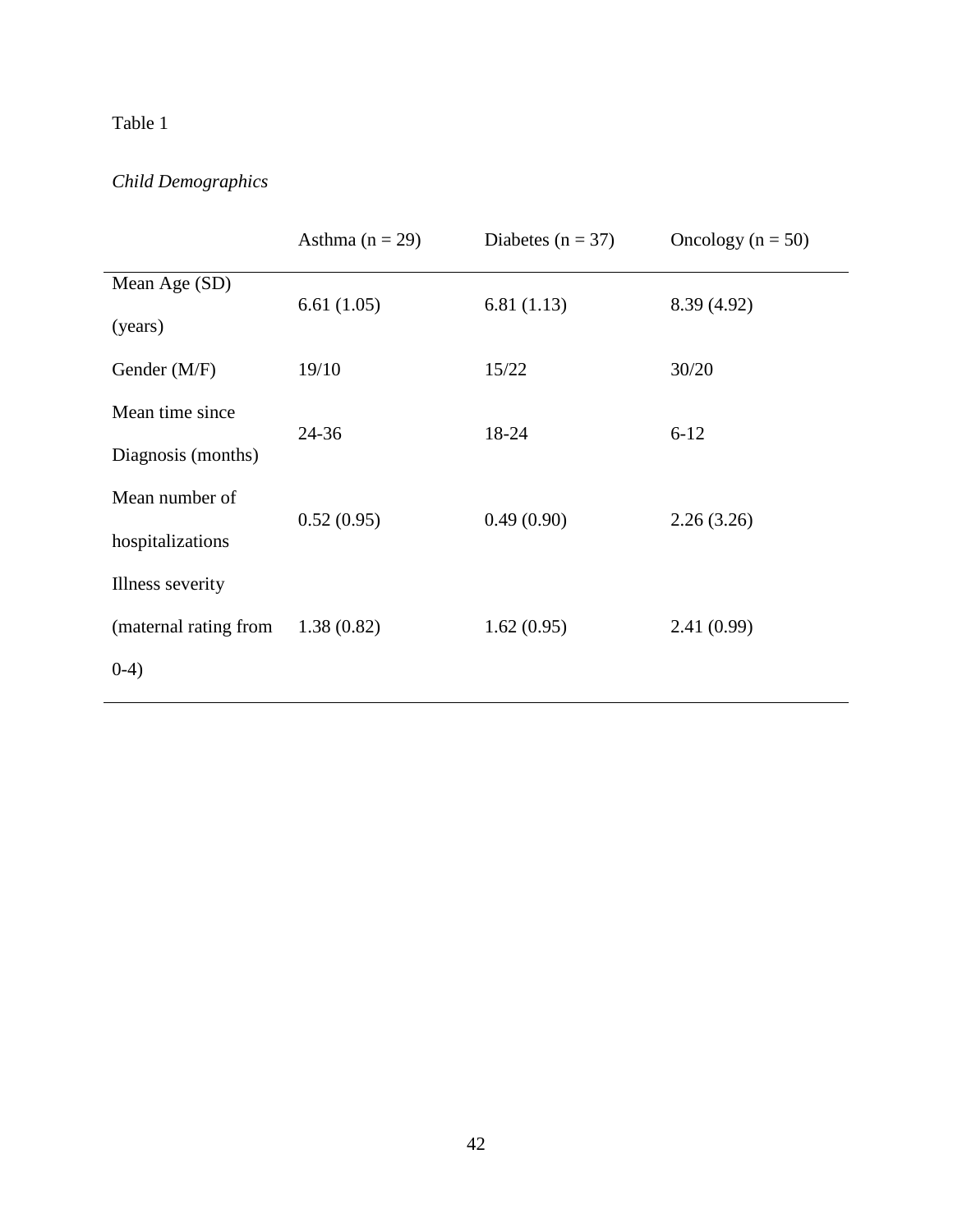# *Parent Demographics*

|                  | Asthma $(n = 29)$ | Diabetes ( $n = 37$ ) | Oncology ( $n = 50$ ) |
|------------------|-------------------|-----------------------|-----------------------|
| Race             |                   |                       |                       |
| African American | $3(10.3\%)$       | $2(5.4\%)$            | 8(16%)                |
| Asian            | $\boldsymbol{0}$  | $\boldsymbol{0}$      | 1(2%)                 |
| Caucasian        | 20 (69%)          | 28 (75.7%)            | 32 (64%)              |
| Eastern European | $\boldsymbol{0}$  | 1(2.7%)               | $\boldsymbol{0}$      |
| Indian           | $\boldsymbol{0}$  | $\boldsymbol{0}$      | 1(2%)                 |
| Pacific Islander | $\overline{0}$    | $\overline{0}$        | $\overline{0}$        |
| Hispanic         | $4(13.8\%)$       | $3(8.1\%)$            | 4(8%)                 |
| <b>Biracial</b>  | $3(10.3\%)$       | $3(8.1\%)$            | 3(6%)                 |
| Mean Age (SD)    | 38.31 (7.97)      | 38.49 (5.90)          | 37.6 (7.41)           |
| (years)          |                   |                       |                       |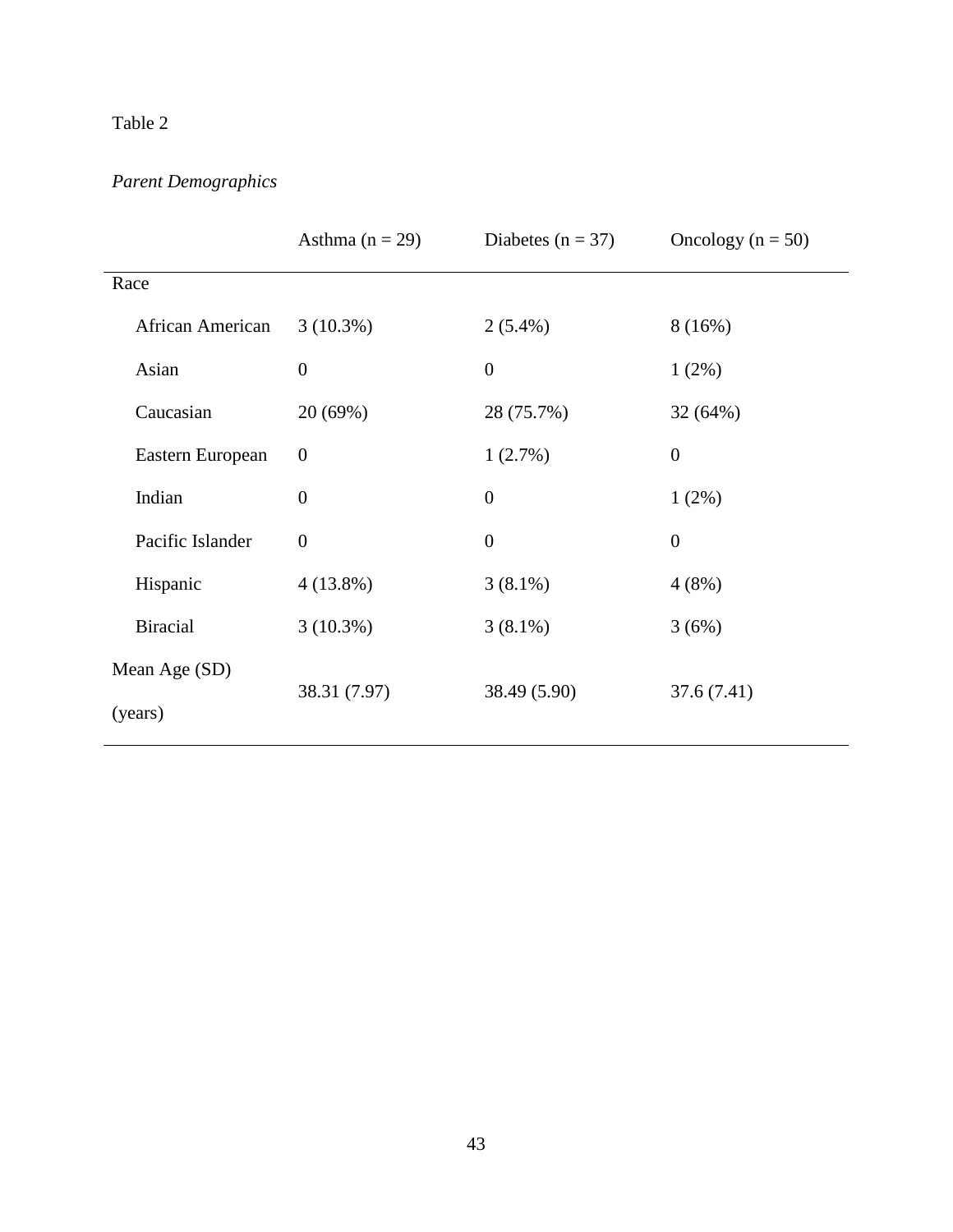|                            | Total $(n = 66)$ | Asthma $(n = 29)$ | Diabetes ( $n = 37$ ) |  |
|----------------------------|------------------|-------------------|-----------------------|--|
| FES-Cohesion               | 7.682(1.179)     | 7.621 (1.293)     | 7.730 (1.097)         |  |
| FES-Expressiveness         | 6.030(1.873)     | 6.172(2.089)      | 5.919 (1.706)         |  |
| FES-Conflict               | 2.485 (1.800)    | 2.552(1.956)      | 2.432(1.692)          |  |
| COPE-Self-Sufficient       | 2.628(0.505)     | 2.628(0.612)      | 2.627(0.410)          |  |
| COPE-Avoidant              | 1.513(0.383)     | 1.446(0.323)      | 1.566(0.421)          |  |
| <b>COPE-Social Support</b> | 2.715(0.616)     | 2.568 (0.739)     | 2.831 (0.479)         |  |
| <b>BSI-GSI</b>             | 0.580(0.575)     | 0.500(0.616)      | 0.642(0.541)          |  |
|                            |                  |                   |                       |  |

# *Means and Standard Deviations for Measures of Family Functioning*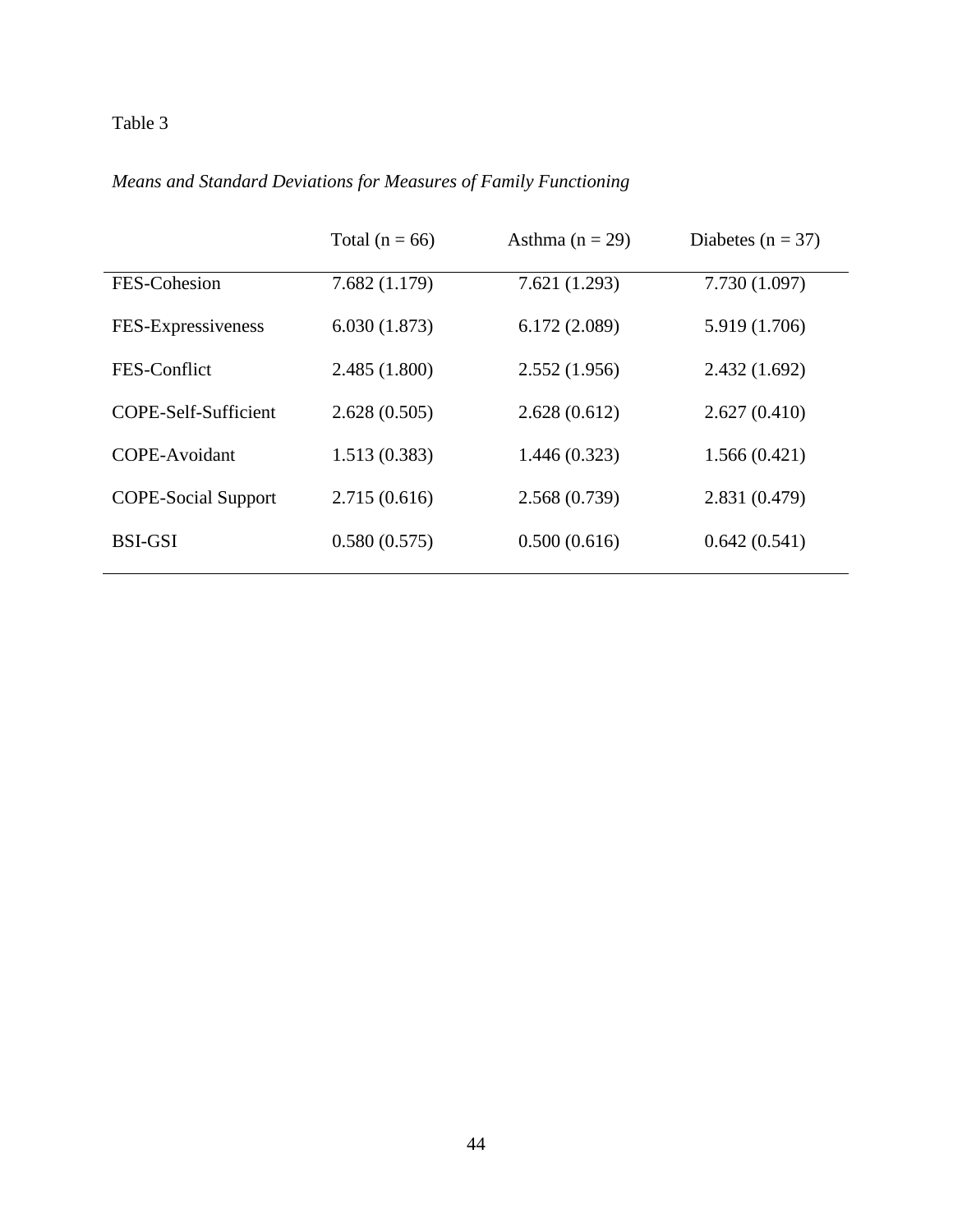# *Frequencies for Dichotomous Classification*

|            | Coder 1 | Coder 2 |
|------------|---------|---------|
|            |         |         |
| Resolved   | 66      | 67      |
| Unresolved | 50      | 49      |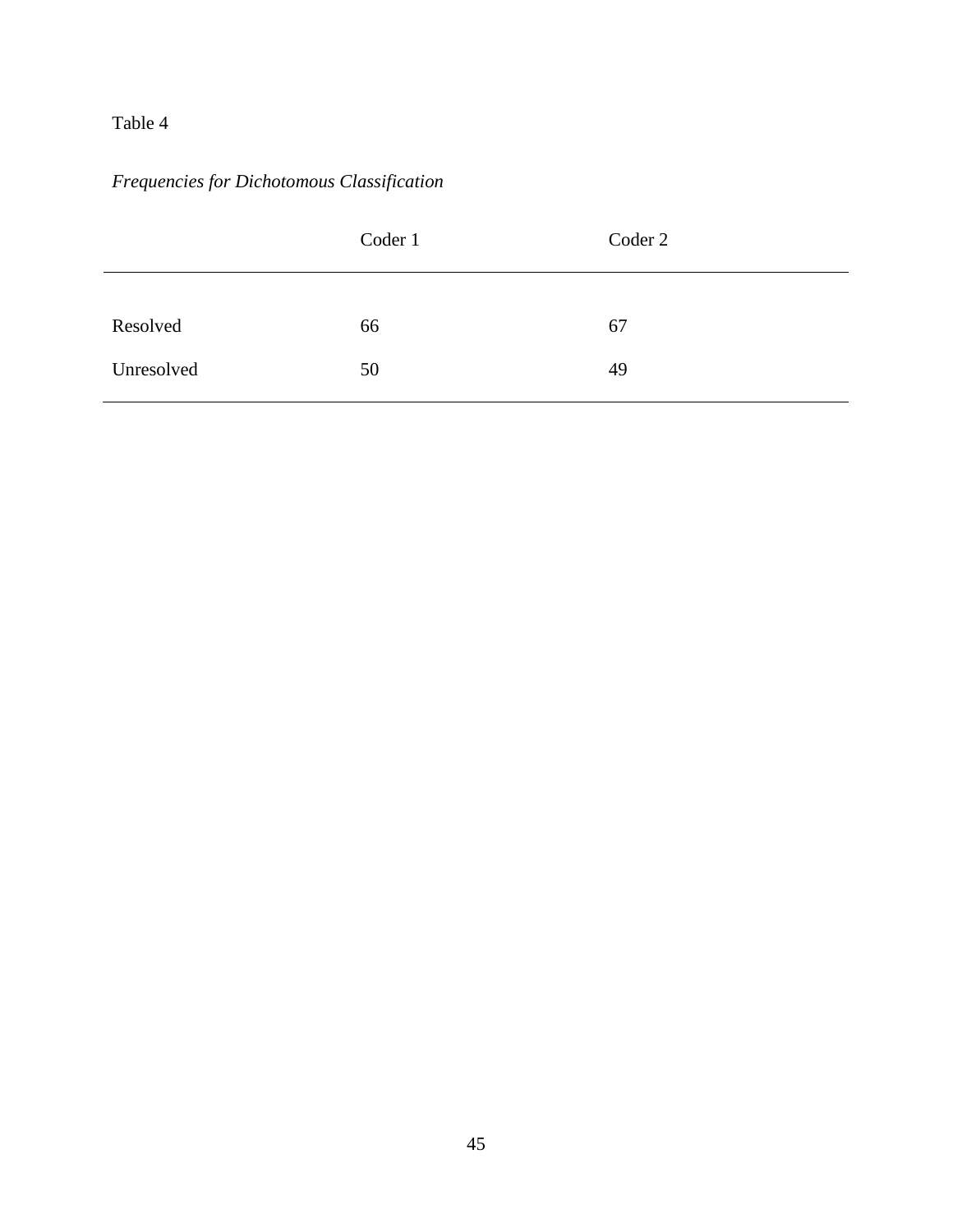*Frequencies for Continuous Scores*

|            | Frequency   |
|------------|-------------|
| Score<br>1 | $1(0.9\%)$  |
| 2          | 16 (13.08%) |
| 3          | 18 (15.5%)  |
| 4          | 14 (12.1%)  |
| 5          | 22 (19.0%)  |
| 6          | 26 (22.4%)  |
| 7          | 17 (14.7%)  |
| 8          | 2(1.7%)     |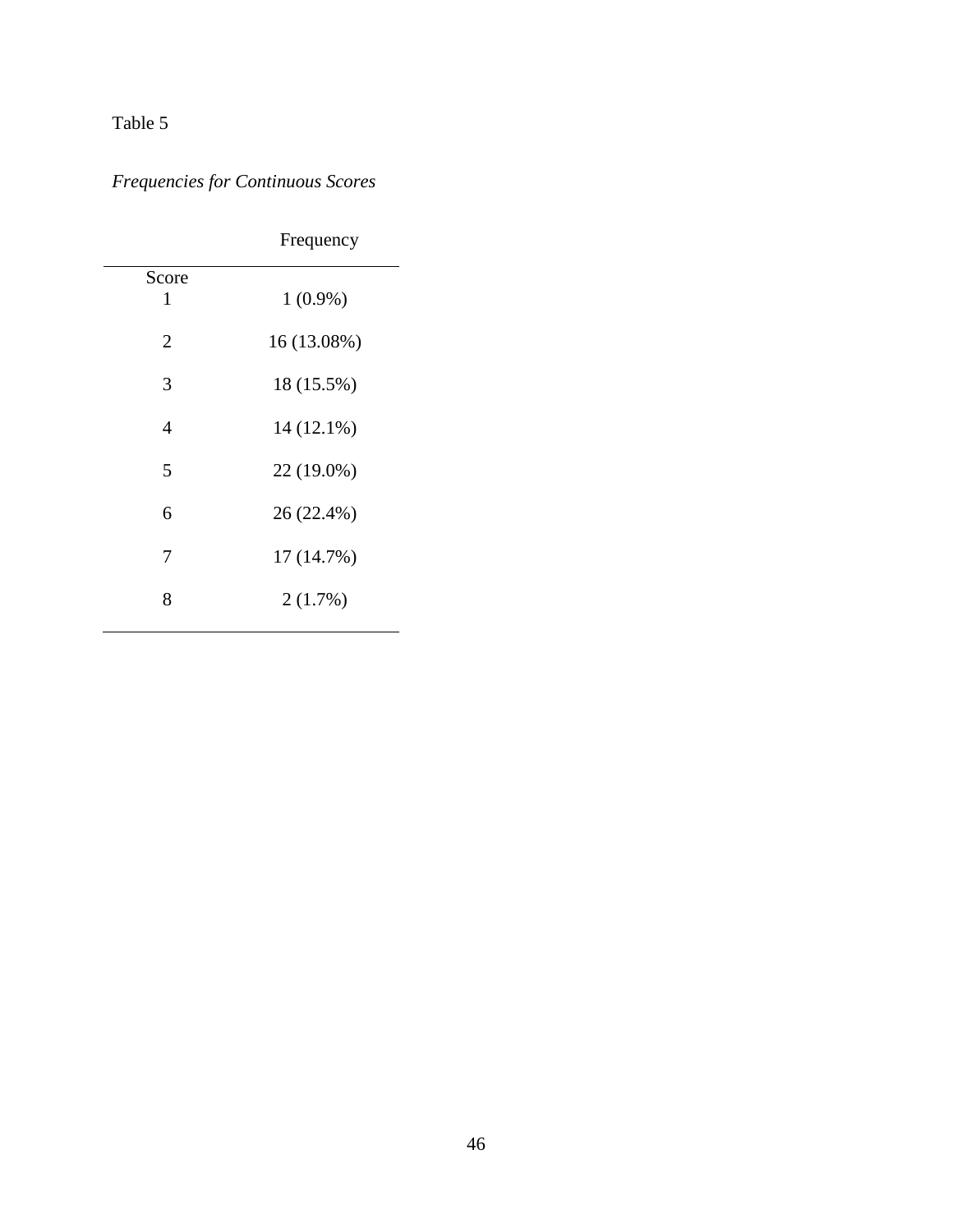|            |   |    | 3  | $\overline{4}$ |    | <sub>0</sub> |    | O |
|------------|---|----|----|----------------|----|--------------|----|---|
| Resolved   | U |    |    | 3<br>ر         | 18 | 23           |    |   |
| Unresolved |   | 11 | 17 | 12             | 4  | ≺            |    |   |
| Total      |   | 15 | 19 | 15             | 22 | 26           | 16 |   |

# *Cross Tabulation of Dichotomous and Continuous Scores*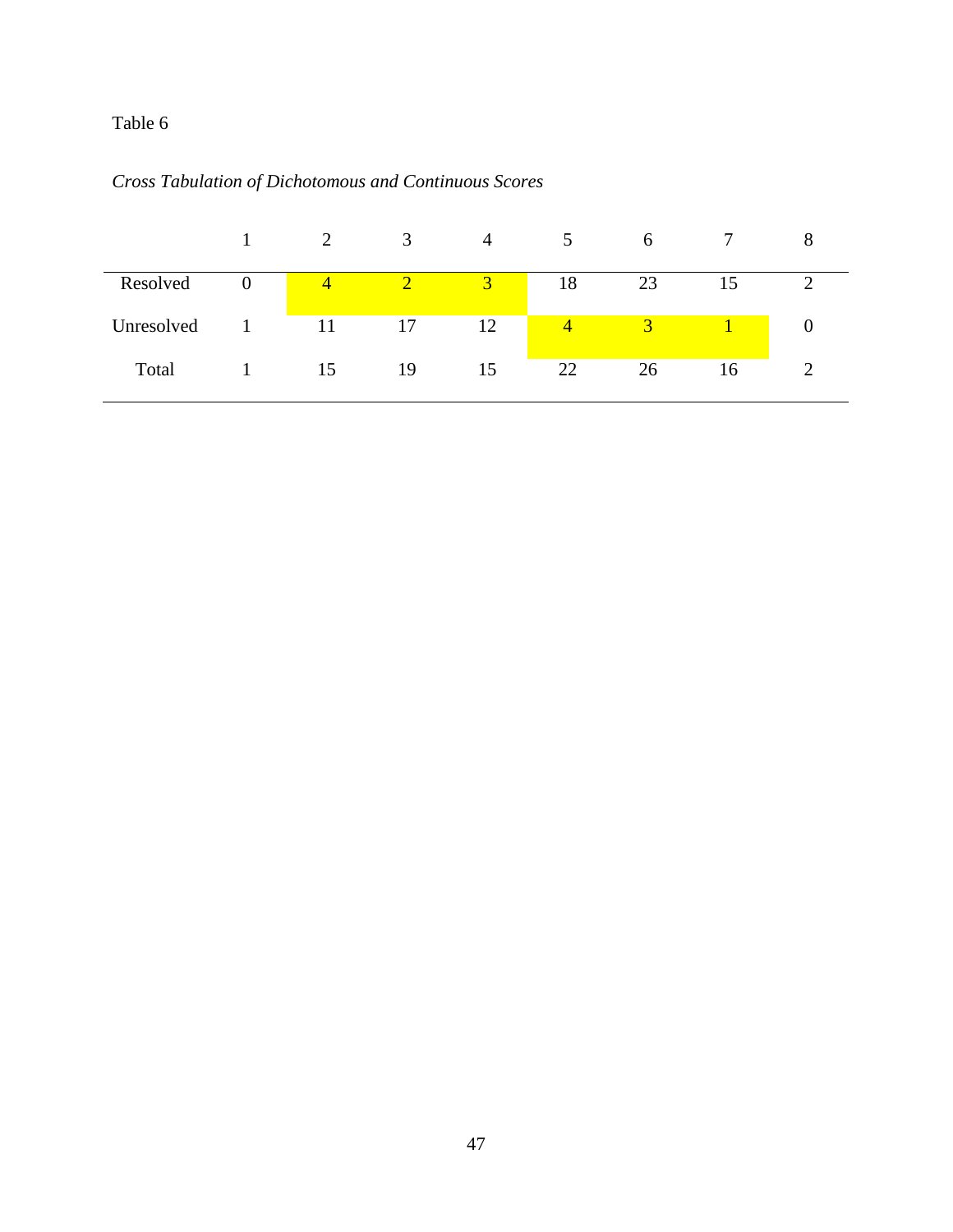# *Frequencies for Subcategory Classification by Coder*

|                              |    | Coder 1 Coder 2 |
|------------------------------|----|-----------------|
| Subcategory                  |    |                 |
| Feeling                      | 23 | 18              |
| Thinking                     | 19 | 16              |
| Action                       | 24 | 34              |
| Emotionally                  | 19 | 17              |
| Overwhelmed                  |    |                 |
| <b>Angrily Preoccupied</b>   | 3  | 1               |
| Depressed/Passive            | 10 | 13              |
| Neutralizing                 | 6  | 7               |
| <b>Cognitive Distortions</b> | 5  | $\overline{2}$  |
| Disorganized/Confused        | 7  | 8               |